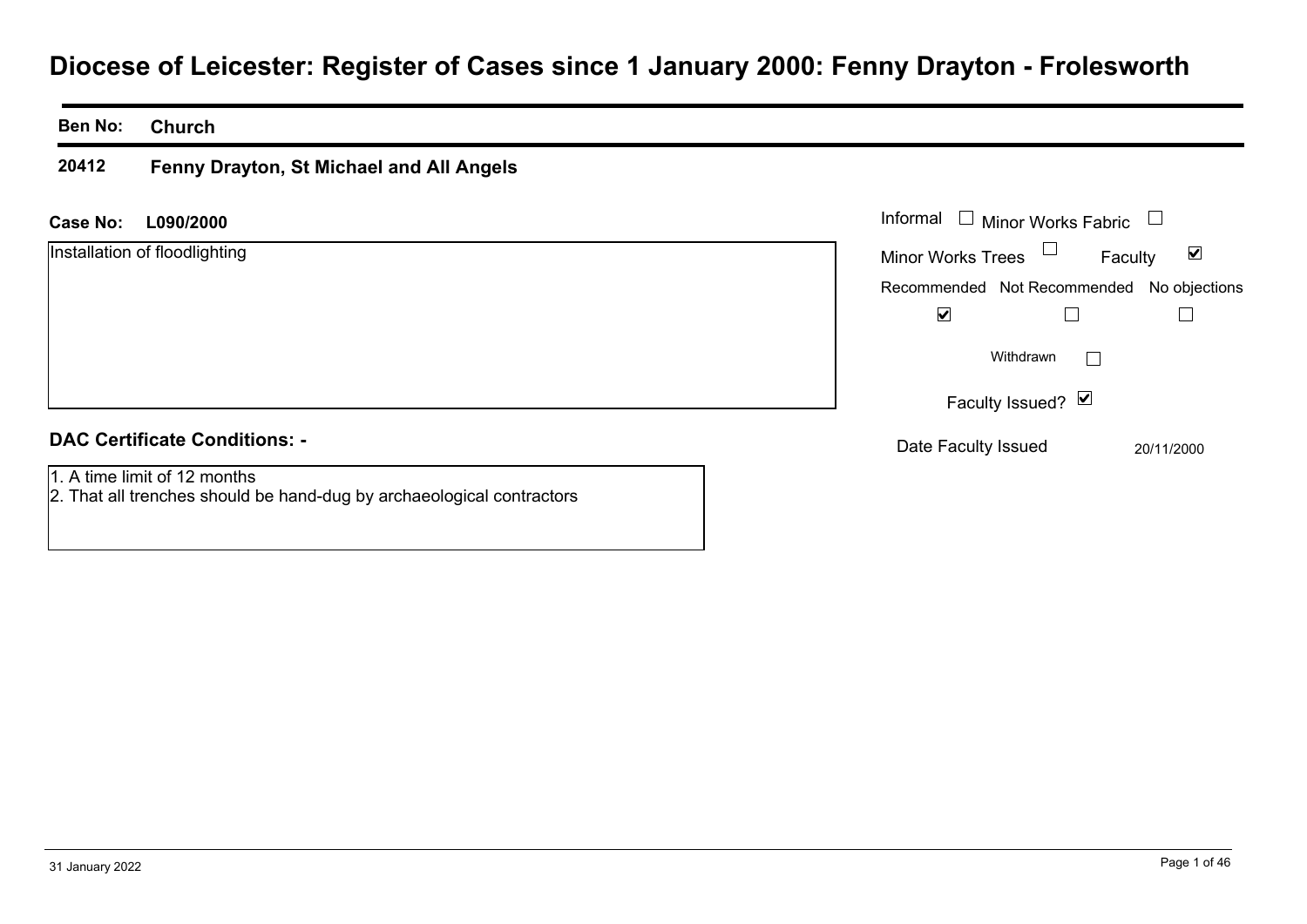| <b>Case No:</b><br>L064/2003                                                   | Informal $\Box$<br>Minor Works Fabric                       |
|--------------------------------------------------------------------------------|-------------------------------------------------------------|
| Remedial plaster repairs to the: -<br>1. Chancel walls and ceiling             | $\blacktriangledown$<br>Minor Works Trees<br>Faculty        |
| 2. Nave ceiling and roof                                                       | Recommended Not Recommended No objections                   |
|                                                                                | $\blacktriangledown$                                        |
|                                                                                | Withdrawn                                                   |
|                                                                                | Faculty Issued? $\Box$                                      |
| <b>DAC Certificate Conditions: -</b>                                           | Date Faculty Issued                                         |
| 1. A time limit of 12 months 2. The lead flashing should be wedged and dressed |                                                             |
| <b>Case No:</b><br>L019/2003                                                   | Informal $\square$<br>Minor Works Fabric $\Box$             |
| Installation of Electronic Organ                                               | $\blacktriangledown$<br><b>Minor Works Trees</b><br>Faculty |
|                                                                                | Recommended Not Recommended No objections                   |
|                                                                                | $\blacktriangledown$                                        |
|                                                                                | Withdrawn                                                   |
|                                                                                | Faculty Issued? $\Box$                                      |
| <b>DAC Certificate Conditions: -</b>                                           | Date Faculty Issued                                         |
| 1. A time limit of 12 months                                                   |                                                             |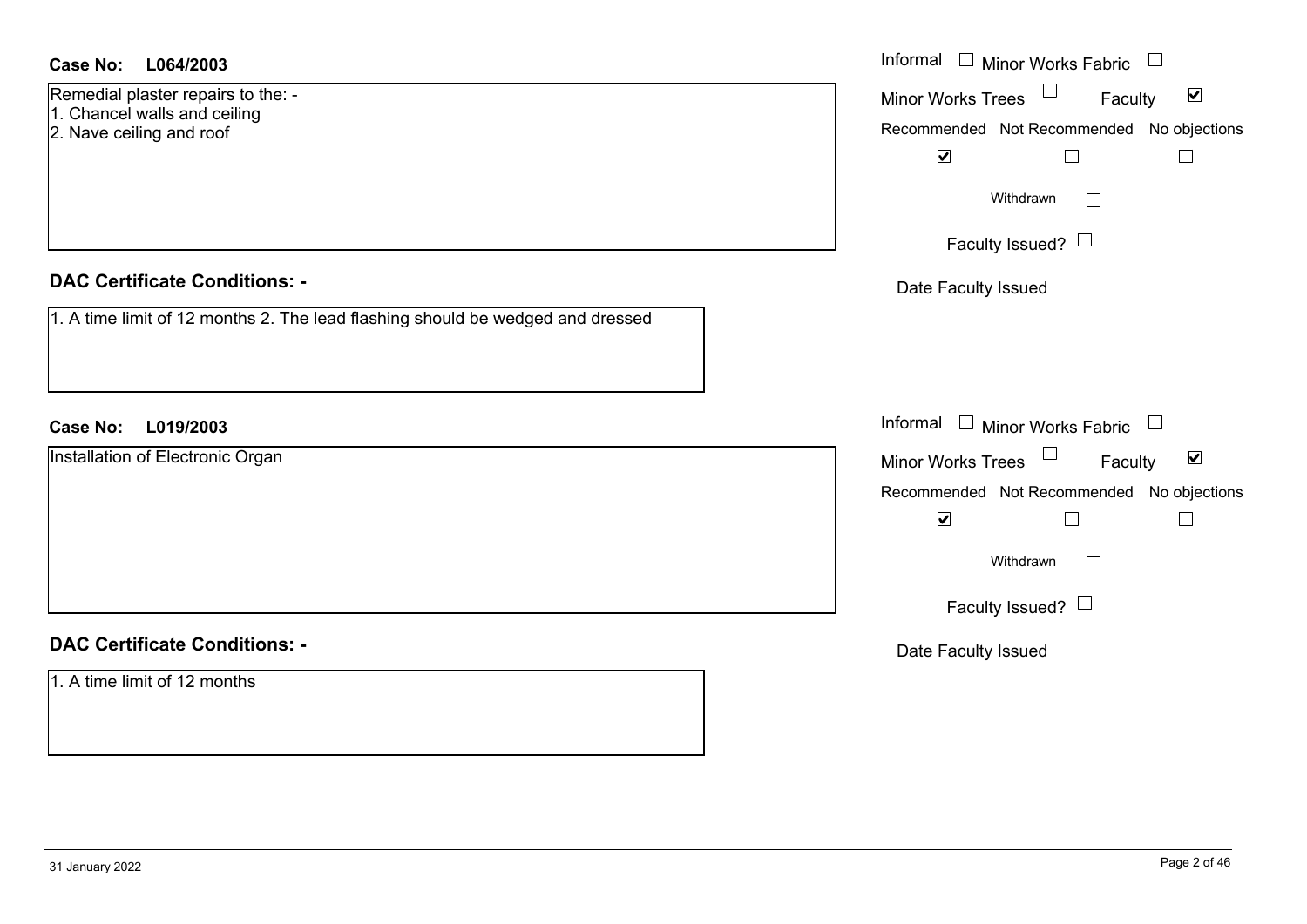| <b>Case No:</b><br>L125/2004                                                                                                                                                                                                                                            | Informal $\Box$ Minor Works Fabric $\Box$                                                                                                                                                  |
|-------------------------------------------------------------------------------------------------------------------------------------------------------------------------------------------------------------------------------------------------------------------------|--------------------------------------------------------------------------------------------------------------------------------------------------------------------------------------------|
| Replace existing carpet to Chancel area and Nave incorporating under pews: -<br>Supply and fix Goddard Templeton, Chamonix 31/4406 matador Axminster carpet - Royal blue with red<br>fleck - secured at edges with metal protectors. To be laid on breathable underlay. | $\blacktriangledown$<br><b>Minor Works Trees</b><br>Faculty<br>No objections<br>Recommended Not Recommended<br>$\blacktriangledown$<br>L<br>$\Box$                                         |
|                                                                                                                                                                                                                                                                         | Withdrawn<br>Faculty Issued? Ø                                                                                                                                                             |
| <b>DAC Certificate Conditions: -</b><br>1. A time limit of 12 months<br>2. That the carpet is to be laid on breathable underlay                                                                                                                                         | Date Faculty Issued<br>17/12/2004                                                                                                                                                          |
| <b>Case No:</b><br>L146/2006                                                                                                                                                                                                                                            | Informal ☑ Minor Works Fabric                                                                                                                                                              |
| Extension to provide toilet and kitchen facilities                                                                                                                                                                                                                      | $\blacktriangledown$<br><b>Minor Works Trees</b><br>Faculty<br>Recommended Not Recommended<br>No objections<br>$\blacktriangledown$<br>Г<br>$\mathbf{I}$<br>Withdrawn<br>Faculty Issued? Ø |
| <b>DAC Certificate Conditions: -</b>                                                                                                                                                                                                                                    | Date Faculty Issued<br>08/11/2007                                                                                                                                                          |
| 1. A time limit of 12 months<br>2. That the PCC submits details of the new door between the extension and the<br>church to be agreed by the DAC<br>3. That no works shall take place until the petitioner has secured the implementation                                |                                                                                                                                                                                            |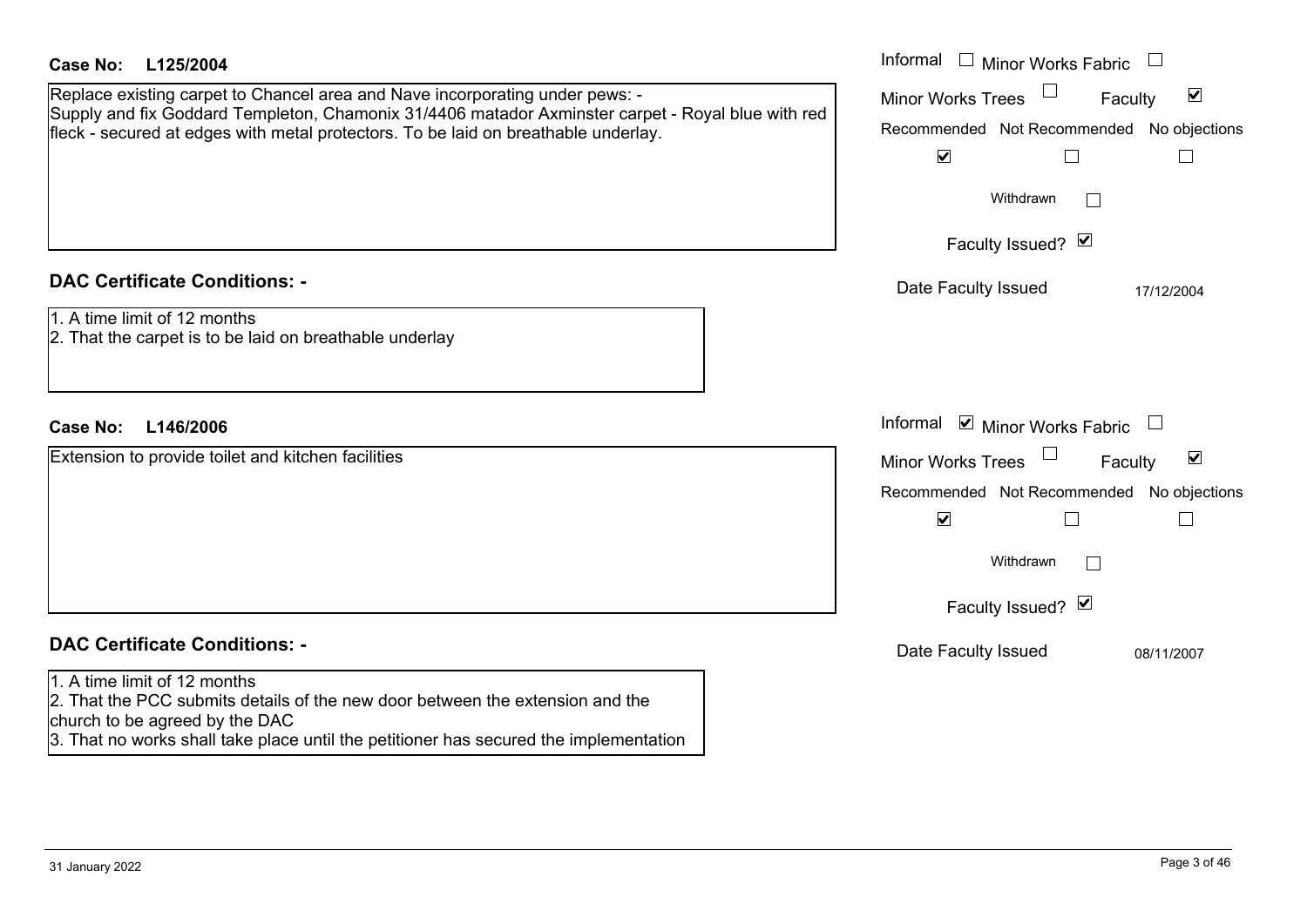| Case No:<br>L211/2008                                                                                                                                                                                                                                                  | Informal <b>v</b> Minor Works Fabric                                                                                                                                         |  |
|------------------------------------------------------------------------------------------------------------------------------------------------------------------------------------------------------------------------------------------------------------------------|------------------------------------------------------------------------------------------------------------------------------------------------------------------------------|--|
| Introduction of: -<br>1. Lectern (formerly in Leicester, St Saviour)<br>2. Pair of 18" brass candle sticks                                                                                                                                                             | $\blacktriangledown$<br><b>Minor Works Trees</b><br>Faculty<br>Recommended Not Recommended No objections<br>$\blacktriangledown$<br>Withdrawn<br>$\Box$                      |  |
|                                                                                                                                                                                                                                                                        | Faculty Issued? Ø                                                                                                                                                            |  |
| <b>DAC Certificate Conditions: -</b><br>1. A time limit of 12 months<br>2. That details of the works are entered in the Log Book so that a record is kept of<br>what has been done<br>3. That the lectern and candlesticks be photographed and recorded in the Terrier | Date Faculty Issued<br>24/02/2009                                                                                                                                            |  |
| <b>Case No:</b><br>L174/2010                                                                                                                                                                                                                                           | Informal<br>$\Box$<br>Minor Works Fabric<br>$\Box$                                                                                                                           |  |
| Removal of three x 15' Pews affected by woodworm                                                                                                                                                                                                                       | $\blacktriangledown$<br><b>Minor Works Trees</b><br>Faculty<br>Recommended Not Recommended No objections<br>$\blacktriangledown$<br>Withdrawn<br>$\Box$<br>Faculty Issued? Ø |  |
| <b>DAC Certificate Conditions: -</b>                                                                                                                                                                                                                                   | Date Faculty Issued<br>02/05/2013                                                                                                                                            |  |
| 1. A time limit of 12 months<br>2. That details of the works are entered in the Log Book so that a record is kept of<br>what has been done<br>3. That the PCC checks that the three pews proposed for disposal are checked to                                          |                                                                                                                                                                              |  |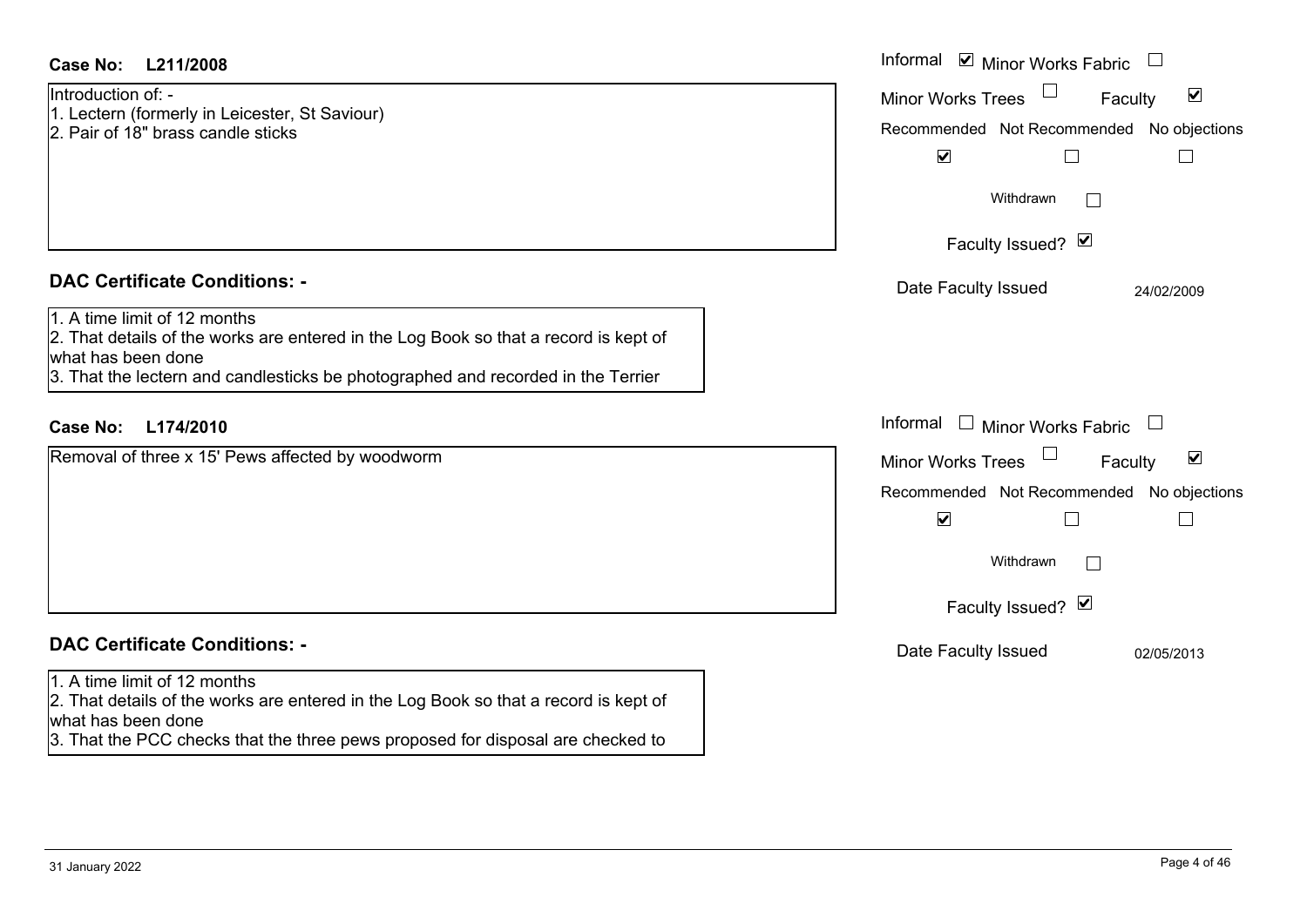| <b>Case No:</b><br>L022/2010                                                                                                               | Informal<br>$\sim 10^{-1}$<br><b>Minor Works Fabric</b>                               |
|--------------------------------------------------------------------------------------------------------------------------------------------|---------------------------------------------------------------------------------------|
| CONFIRMATORY APPLICATION: -                                                                                                                | $\blacktriangledown$<br><b>Minor Works Trees</b><br>Faculty                           |
| Repairs to the copings of the west wall of the South Aisle<br>2. Access improvements to the Tower walkways                                 | Recommended Not Recommended No objections<br>$\blacktriangledown$<br>$\Box$<br>$\Box$ |
|                                                                                                                                            | Withdrawn<br>$\sim$                                                                   |
|                                                                                                                                            | Faculty Issued? $\vee$                                                                |
| <b>DAC Certificate Conditions: -</b>                                                                                                       | Date Faculty Issued<br>07/05/2010                                                     |
| 1. A time limit of 12 months<br>2. That details of the works are entered in the Log Book so that a record is kept of<br>what has been done |                                                                                       |
| <b>Case No:</b>                                                                                                                            | Informal<br>$\perp$<br>Minor Works Fabric ⊠                                           |
| Installation of Sound System                                                                                                               | ⊔<br><b>Minor Works Trees</b><br>Faculty                                              |
|                                                                                                                                            | Recommended Not Recommended No objections<br>$\Box$                                   |
|                                                                                                                                            | Withdrawn<br>$\mathbb{R}^n$                                                           |
|                                                                                                                                            | Faculty Issued? $\Box$                                                                |
| <b>DAC Certificate Conditions: -</b>                                                                                                       | Date Faculty Issued                                                                   |
| 1. That details of the works are entered in the Log Book so that a record is kept of<br>what has been done                                 |                                                                                       |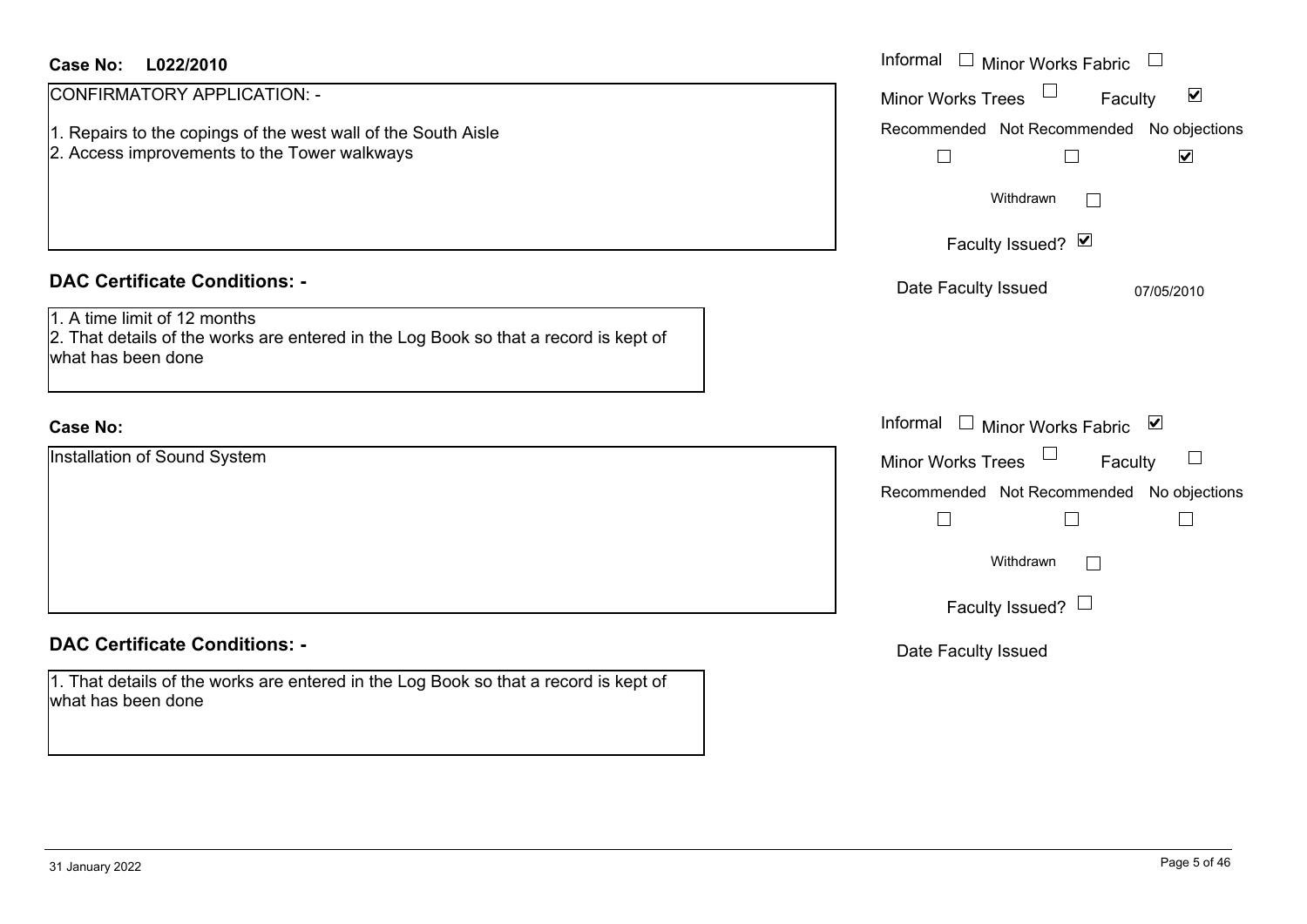| <b>Case No:</b>                                                                                                                                                                                                                                                                      | Informal □ Minor Works Fabric                                               |
|--------------------------------------------------------------------------------------------------------------------------------------------------------------------------------------------------------------------------------------------------------------------------------------|-----------------------------------------------------------------------------|
| CONFIRMATORY APPLICATION for works undertaken: -                                                                                                                                                                                                                                     | $\blacktriangledown$<br><b>Minor Works Trees</b><br>Faculty                 |
| Installation of a memorial to Jose Mary Young and Bernard David Young                                                                                                                                                                                                                | Recommended Not Recommended No objections<br>$\blacktriangledown$<br>$\Box$ |
|                                                                                                                                                                                                                                                                                      | Withdrawn<br>$\mathbb{R}^n$                                                 |
|                                                                                                                                                                                                                                                                                      | Faculty Issued? $\Box$                                                      |
| <b>DAC Certificate Conditions: -</b>                                                                                                                                                                                                                                                 | Date Faculty Issued                                                         |
| 1. The memorial is incongruous with its surroundings<br>2. The memorial is likely to prove to be a trip hazard - especially if the surrounding<br>grass is allowed to grow unrestrained<br>$3.$ The memorial is likely to lose its plaque as it seems to be only secured with screws |                                                                             |
| <b>Case No:</b>                                                                                                                                                                                                                                                                      | Informal $\Box$ Minor Works Fabric                                          |
| Introduction of a memorial to Colin Parsons                                                                                                                                                                                                                                          | $\blacktriangledown$<br>Minor Works Trees<br>Faculty                        |
|                                                                                                                                                                                                                                                                                      | Recommended Not Recommended No objections<br>$\Box$<br>$\vert \ \ \vert$    |
|                                                                                                                                                                                                                                                                                      | Withdrawn<br>$\mathbf{I}$                                                   |
|                                                                                                                                                                                                                                                                                      | Faculty Issued? $\Box$                                                      |
| <b>DAC Certificate Conditions: -</b>                                                                                                                                                                                                                                                 | Date Faculty Issued                                                         |
| 1. That details of the works are entered in the Log Book so that a record is kept of<br>what has been done                                                                                                                                                                           |                                                                             |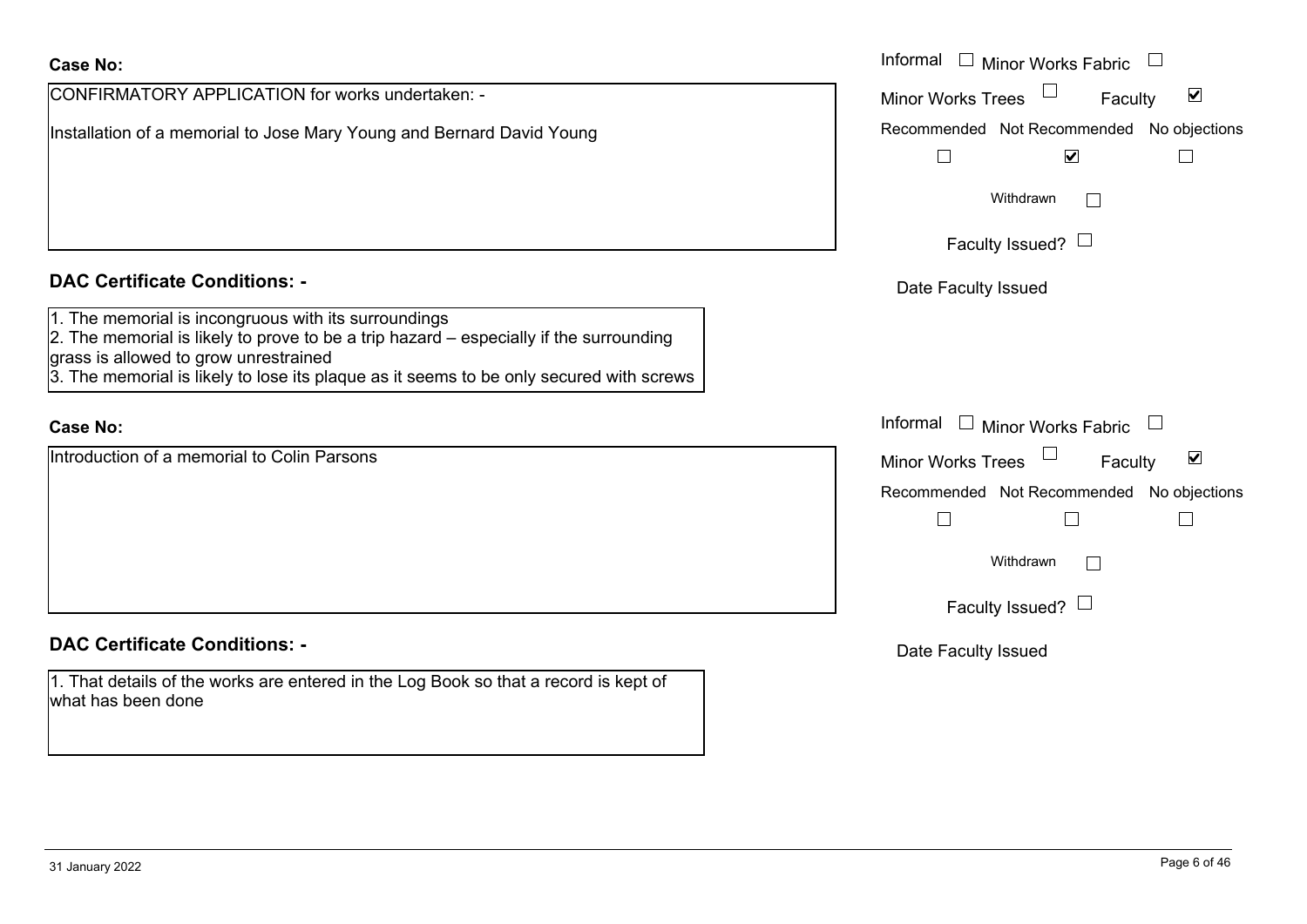**10401 Fleckney, St Nicholas**

## **L024/2004 Case No:** Informal

| To install a steel Aumbry to the East window ledge in the Lady Chapel |  |  |  |
|-----------------------------------------------------------------------|--|--|--|
|                                                                       |  |  |  |
|                                                                       |  |  |  |
|                                                                       |  |  |  |
|                                                                       |  |  |  |

| Informal                 | $\triangleright$ Minor Works Fabric       |            |
|--------------------------|-------------------------------------------|------------|
| <b>Minor Works Trees</b> | Faculty                                   | V          |
|                          | Recommended Not Recommended No objections |            |
| V                        |                                           |            |
|                          | Withdrawn                                 |            |
|                          | Faculty Issued? Ø                         |            |
| Date Faculty Issued      |                                           | 19/10/2004 |

# **DAC Certificate Conditions: -**

1. A time limit of 12 months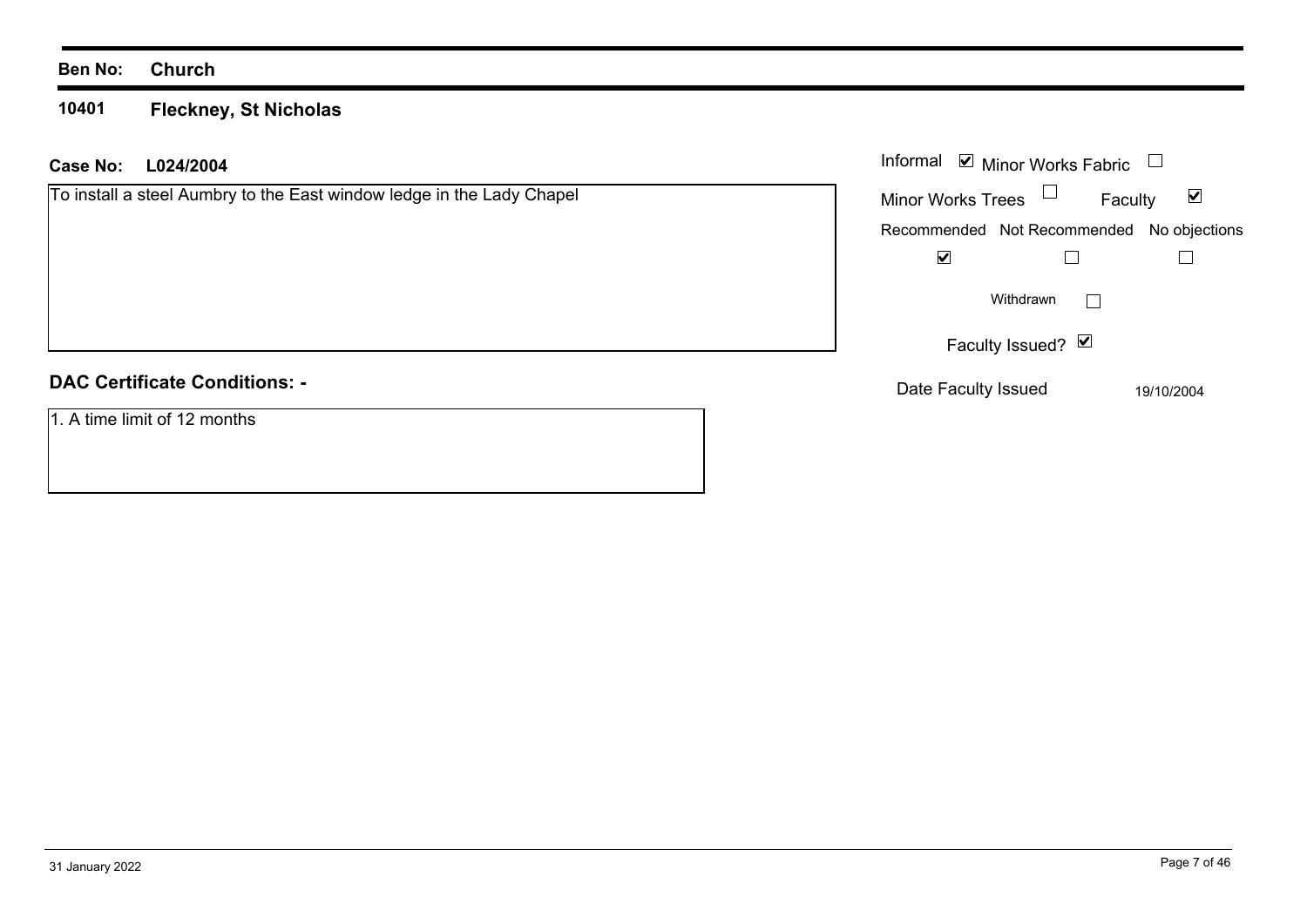| <b>Case No:</b><br>L050/2005                                                                                                                                                                                                                    | Informal<br>$\Box$ Minor Works Fabric                       |
|-------------------------------------------------------------------------------------------------------------------------------------------------------------------------------------------------------------------------------------------------|-------------------------------------------------------------|
| Installation of Sound and Loop System                                                                                                                                                                                                           | $\blacktriangledown$<br><b>Minor Works Trees</b><br>Faculty |
|                                                                                                                                                                                                                                                 | Recommended Not Recommended No objections                   |
|                                                                                                                                                                                                                                                 | $\blacktriangledown$                                        |
|                                                                                                                                                                                                                                                 | Withdrawn<br>$\Box$                                         |
|                                                                                                                                                                                                                                                 | Faculty Issued? $\Box$                                      |
| <b>DAC Certificate Conditions: -</b>                                                                                                                                                                                                            | Date Faculty Issued                                         |
| 1. A time limit of 12 months<br>2. That individual checks must be made whilst the system is in use on both induction<br>loops and sound reinforcement systems<br>3. That the feed to the loop system must be equalised to enhance the middle to |                                                             |
| <b>Case No:</b><br>L199/2008                                                                                                                                                                                                                    | Informal<br>$\Box$ Minor Works Fabric                       |
| Repairs to the churchyard Wall                                                                                                                                                                                                                  | $\blacktriangledown$<br><b>Minor Works Trees</b><br>Faculty |
|                                                                                                                                                                                                                                                 | Recommended Not Recommended No objections                   |
|                                                                                                                                                                                                                                                 | $\blacktriangledown$                                        |
|                                                                                                                                                                                                                                                 | Withdrawn<br>$\Box$                                         |
|                                                                                                                                                                                                                                                 | Faculty Issued? Ø                                           |
| <b>DAC Certificate Conditions: -</b>                                                                                                                                                                                                            | Date Faculty Issued<br>28/05/2009                           |
| 1. A time limit of 12 months<br>2. That details of the works are entered in the Log Book so that a record is kept of<br>what has been done                                                                                                      |                                                             |
| 3. That the work should be delayed until the spring to protect the mortar from frost                                                                                                                                                            |                                                             |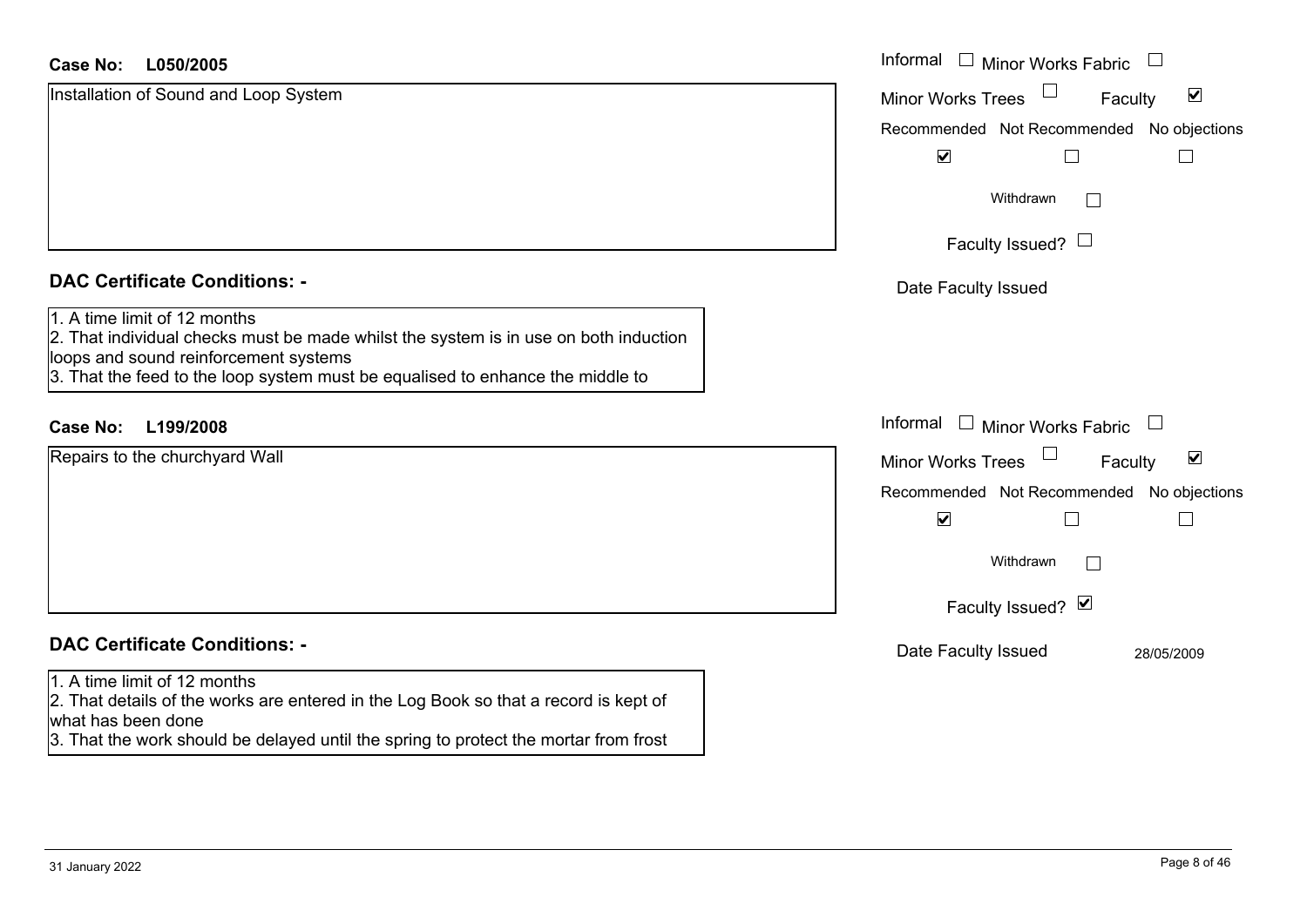| Case No:<br>L202/2013                                                                                                                                                                                                                                                           | Informal <b>V</b> Minor Works Fabric <b>V</b>                                                                                                                                             |
|---------------------------------------------------------------------------------------------------------------------------------------------------------------------------------------------------------------------------------------------------------------------------------|-------------------------------------------------------------------------------------------------------------------------------------------------------------------------------------------|
| 1. Remove and replace timber flooring, sole plates, and joists<br>2. Install slates and sub-base to provide support for flooring<br>3. Reset floor tiles                                                                                                                        | <b>Minor Works Trees</b><br>Faculty<br>Recommended Not Recommended No objections<br>$\mathcal{L}_{\mathcal{A}}$<br>Withdrawn<br>Faculty Issued? $\Box$                                    |
| <b>DAC Certificate Conditions: -</b><br>1. A time limit of 12 months<br>2. That details of the works are entered in the Log Book so that a record is kept of<br>what has been done                                                                                              | Date Faculty Issued                                                                                                                                                                       |
| <b>Case No:</b>                                                                                                                                                                                                                                                                 | Informal □ Minor Works Fabric                                                                                                                                                             |
| Installation of a ramp to the South Porch to improve access to the building                                                                                                                                                                                                     | $\blacktriangledown$<br><b>Minor Works Trees</b><br>Faculty<br>Recommended Not Recommended<br>No objections<br>$\mathbb{R}^n$<br>L<br>$\mathbf{L}$<br>Withdrawn<br>Faculty Issued? $\Box$ |
| <b>DAC Certificate Conditions: -</b>                                                                                                                                                                                                                                            | Date Faculty Issued                                                                                                                                                                       |
| 1. That details of the works are entered in the Log Book so that a record is kept of<br>what has been done<br>2. That no works shall take place until the PCC, after consultation with the Diocesan<br>Archaeological Adviser, has secured the implementation of a programme of |                                                                                                                                                                                           |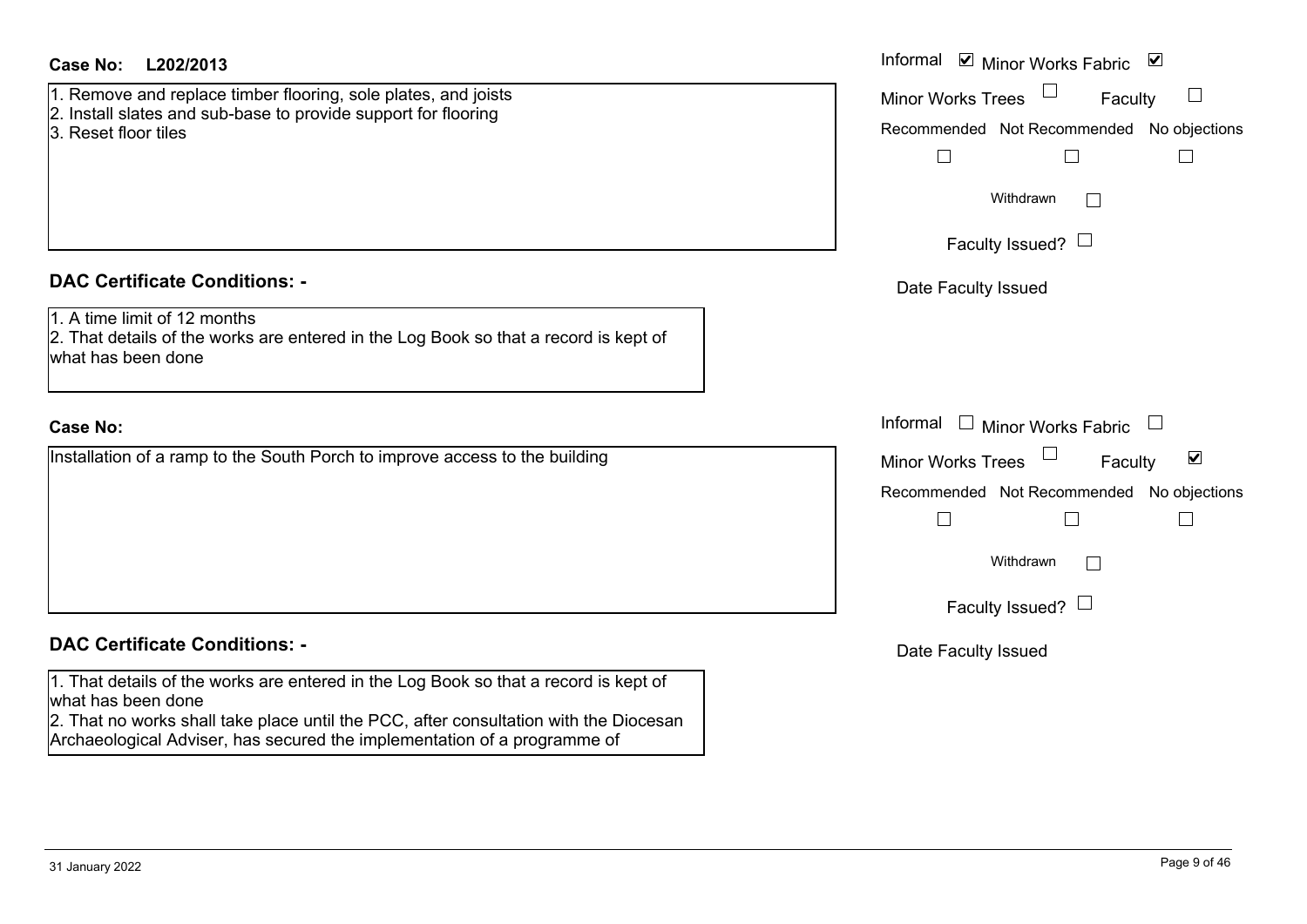| <b>Case No:</b>                                                                                                                                                                                     | Informal $\square$<br><b>Minor Works Fabric</b>                                |
|-----------------------------------------------------------------------------------------------------------------------------------------------------------------------------------------------------|--------------------------------------------------------------------------------|
| <b>Felling of Trees</b>                                                                                                                                                                             | ⊻<br><b>Minor Works Trees</b><br>$\Box$<br>Faculty                             |
|                                                                                                                                                                                                     | Recommended Not Recommended No objections                                      |
|                                                                                                                                                                                                     | $\blacktriangledown$<br>$\Box$                                                 |
|                                                                                                                                                                                                     | Withdrawn<br>$\mathbf{I}$                                                      |
|                                                                                                                                                                                                     | Faculty Issued? $\Box$                                                         |
| <b>DAC Certificate Conditions: -</b>                                                                                                                                                                | Date Faculty Issued                                                            |
| 1. That details of the works are entered in the Log Book so that a record is kept of<br>what has been done                                                                                          |                                                                                |
| 2. That work should avoid disturbance to nesting birds. Birds can nest in many places<br>including buildings, trees, shrubs dense ivy, and bramble/rose scrub. Nesting birds                        |                                                                                |
| <b>Case No:</b>                                                                                                                                                                                     | Informal<br>$\begin{array}{c} \hline \end{array}$<br><b>Minor Works Fabric</b> |
| General works to the Trees                                                                                                                                                                          | $\overline{\mathbf{v}}$<br>Minor Works Trees<br>Faculty<br>$\Box$              |
|                                                                                                                                                                                                     | Recommended Not Recommended No objections                                      |
|                                                                                                                                                                                                     | $\blacktriangledown$<br>$\Box$                                                 |
|                                                                                                                                                                                                     | Withdrawn<br>$\Box$                                                            |
|                                                                                                                                                                                                     | Faculty Issued? $\Box$                                                         |
| <b>DAC Certificate Conditions: -</b>                                                                                                                                                                | Date Faculty Issued                                                            |
| 1. That details of the works are entered in the Log Book so that a record is kept of<br>what has been done<br>2. That work should avoid disturbance to nesting birds. Birds can nest in many places |                                                                                |

including buildings, trees, shrubs dense ivy, and bramble/rose scrub. Nesting birds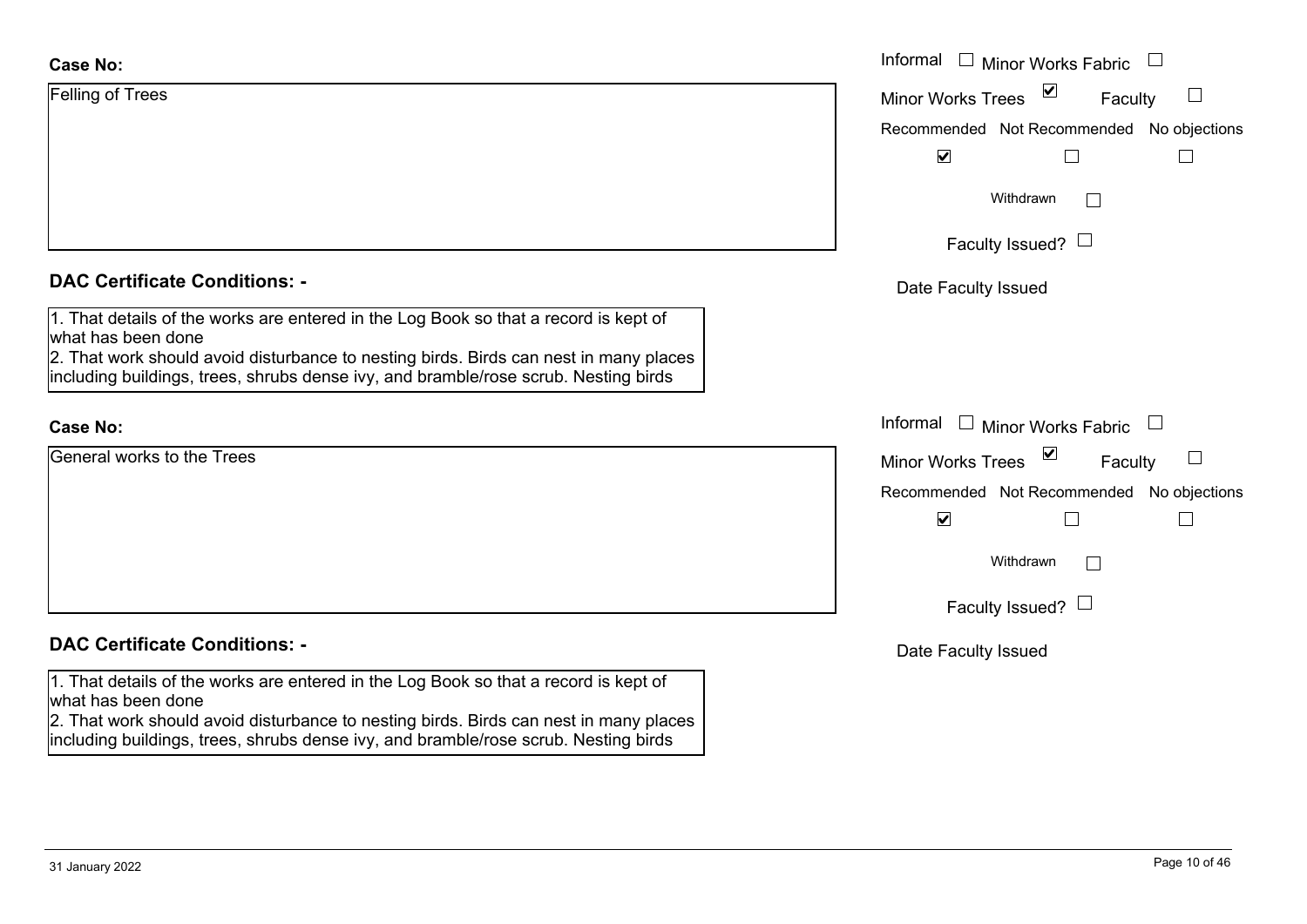#### **20306Foston, St Bartholomew**

the southwest corner of the south porch and be trenched due south from that point to the pathway and the trench hand dug. 3. That ten working days notice shall be given to the Diocesan Archaeological Adviser prior to the commencement of any works and

| L/1999<br>Case No:                                                                         | Informal $\Box$<br><b>Minor Works Fabric</b> |                                 |
|--------------------------------------------------------------------------------------------|----------------------------------------------|---------------------------------|
| Churchyard lighting                                                                        | Minor Works Trees $\Box$                     | $\blacktriangledown$<br>Faculty |
|                                                                                            | Recommended Not Recommended No objections    |                                 |
|                                                                                            |                                              |                                 |
|                                                                                            | Withdrawn<br>$\blacksquare$                  |                                 |
|                                                                                            | Faculty Issued? Ø                            |                                 |
| <b>DAC Certificate Conditions: -</b>                                                       | Date Faculty Issued                          | 20/03/2000                      |
| 1. A time limit of 12 months 2. That the electricity supply cable shall exit the church at |                                              |                                 |

31 January 2022 Page 11 of 46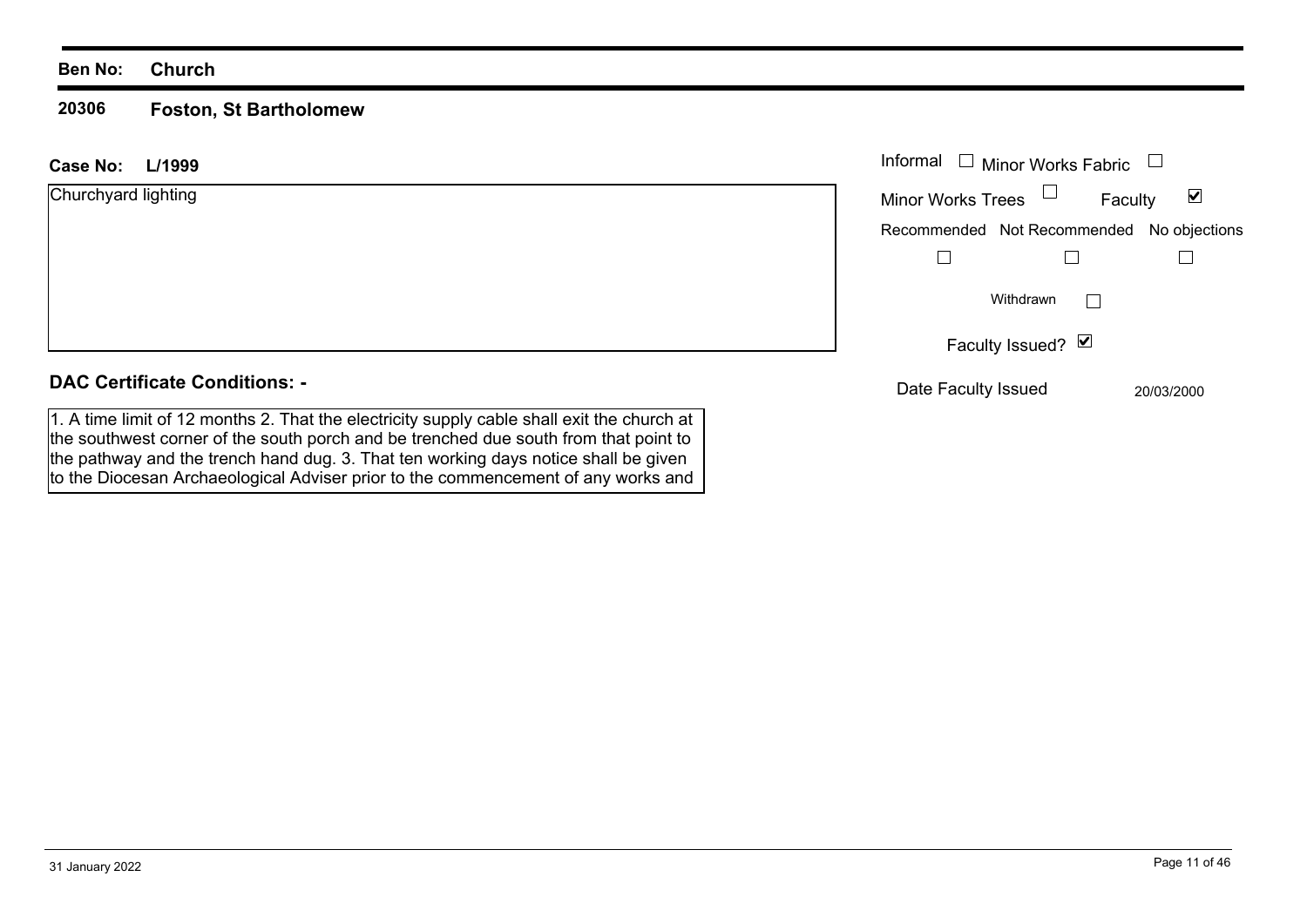#### **L081/2003Case No:**

| <b>Case No:</b><br>L081/2003                                                                                                                                                                                                                                                                                                                                                                  | Informal □ Minor Works Fabric                                                                            |
|-----------------------------------------------------------------------------------------------------------------------------------------------------------------------------------------------------------------------------------------------------------------------------------------------------------------------------------------------------------------------------------------------|----------------------------------------------------------------------------------------------------------|
| Installation of new electrical heating system                                                                                                                                                                                                                                                                                                                                                 | $\blacktriangledown$<br><b>Minor Works Trees</b><br>Faculty                                              |
|                                                                                                                                                                                                                                                                                                                                                                                               | Recommended Not Recommended No objections                                                                |
|                                                                                                                                                                                                                                                                                                                                                                                               | $\blacktriangledown$                                                                                     |
|                                                                                                                                                                                                                                                                                                                                                                                               | Withdrawn                                                                                                |
|                                                                                                                                                                                                                                                                                                                                                                                               | Faculty Issued? $\Box$                                                                                   |
| <b>DAC Certificate Conditions: -</b>                                                                                                                                                                                                                                                                                                                                                          | Date Faculty Issued                                                                                      |
| 1. A time limit of 12 months                                                                                                                                                                                                                                                                                                                                                                  |                                                                                                          |
| <b>Case No:</b><br>L046/2005                                                                                                                                                                                                                                                                                                                                                                  | Informal □ Minor Works Fabric                                                                            |
| 1. Make effective repairs to damaged interior walls of church where required, including chopping out<br>cracks. Apply a sand/lime mortar in two coats and rub up to a wood float finish<br>2. Rub down and paint all church interior walls and porch using a two coat Keim Ecosil system in                                                                                                   | $\blacktriangledown$<br><b>Minor Works Trees</b><br>Faculty<br>Recommended Not Recommended No objections |
| magnolia to Keim Minerals Paints proposal dated 20 December 2004                                                                                                                                                                                                                                                                                                                              | $\blacktriangledown$<br>$\mathbf{I}$                                                                     |
|                                                                                                                                                                                                                                                                                                                                                                                               | Withdrawn<br>$\mathbb{R}^n$                                                                              |
|                                                                                                                                                                                                                                                                                                                                                                                               | Faculty Issued? Ø                                                                                        |
| <b>DAC Certificate Conditions: -</b>                                                                                                                                                                                                                                                                                                                                                          | Date Faculty Issued<br>13/06/2005                                                                        |
| 1. A time limit of 12 months<br>2. That the contractor is advised of the possibility that medieval wall paintings may be<br>discovered<br>$\mathbf{r} = \mathbf{r} + \mathbf{r} + \mathbf{r}$ , which is a set of the set of the set of the set of the set of the set of the set of the set of the set of the set of the set of the set of the set of the set of the set of the set of the se |                                                                                                          |

3. That the Diocesan Archaeological Adviser, Mr Michael Hawkes, is given 15 working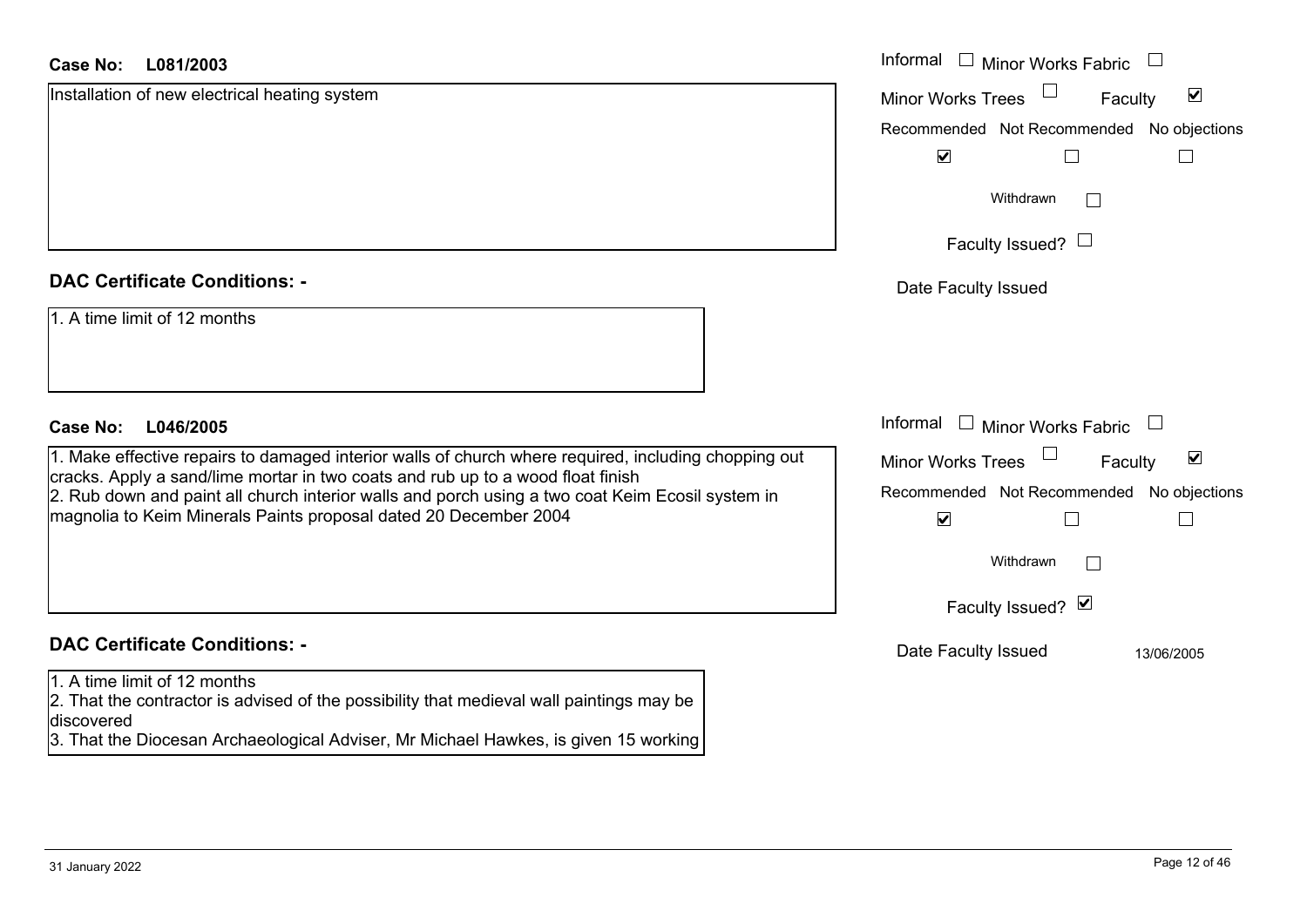#### **L054/2006Case No:**

| <b>Case No:</b><br>L054/2006                                  | Informal □ Minor Works Fabric ☑                             |
|---------------------------------------------------------------|-------------------------------------------------------------|
| Repairs to main church door                                   | Minor Works Trees<br>$\Box$<br>Faculty                      |
|                                                               | Recommended Not Recommended No objections                   |
|                                                               | $\Box$                                                      |
|                                                               | Withdrawn<br>$\Box$                                         |
|                                                               | Faculty Issued? $\Box$                                      |
| <b>DAC Certificate Conditions: -</b>                          | Date Faculty Issued                                         |
| 1. A time limit of 12 months                                  |                                                             |
| L067/2006<br><b>Case No:</b>                                  | Informal $\Box$ Minor Works Fabric $\Box$                   |
| 1. Remove floor-mounted Philicorda electronic organ GM 760/55 | Minor Works Trees $\Box$<br>$\blacktriangledown$<br>Faculty |
| 2. Install floor-mounted Yamaha electronic organ CLP 270      | Recommended Not Recommended No objections                   |
|                                                               | $\blacktriangledown$                                        |
|                                                               | Withdrawn                                                   |
|                                                               | Faculty Issued? Ø                                           |
| <b>DAC Certificate Conditions: -</b>                          | Date Faculty Issued<br>06/06/2006                           |
| 1. A time limit of 12 months                                  |                                                             |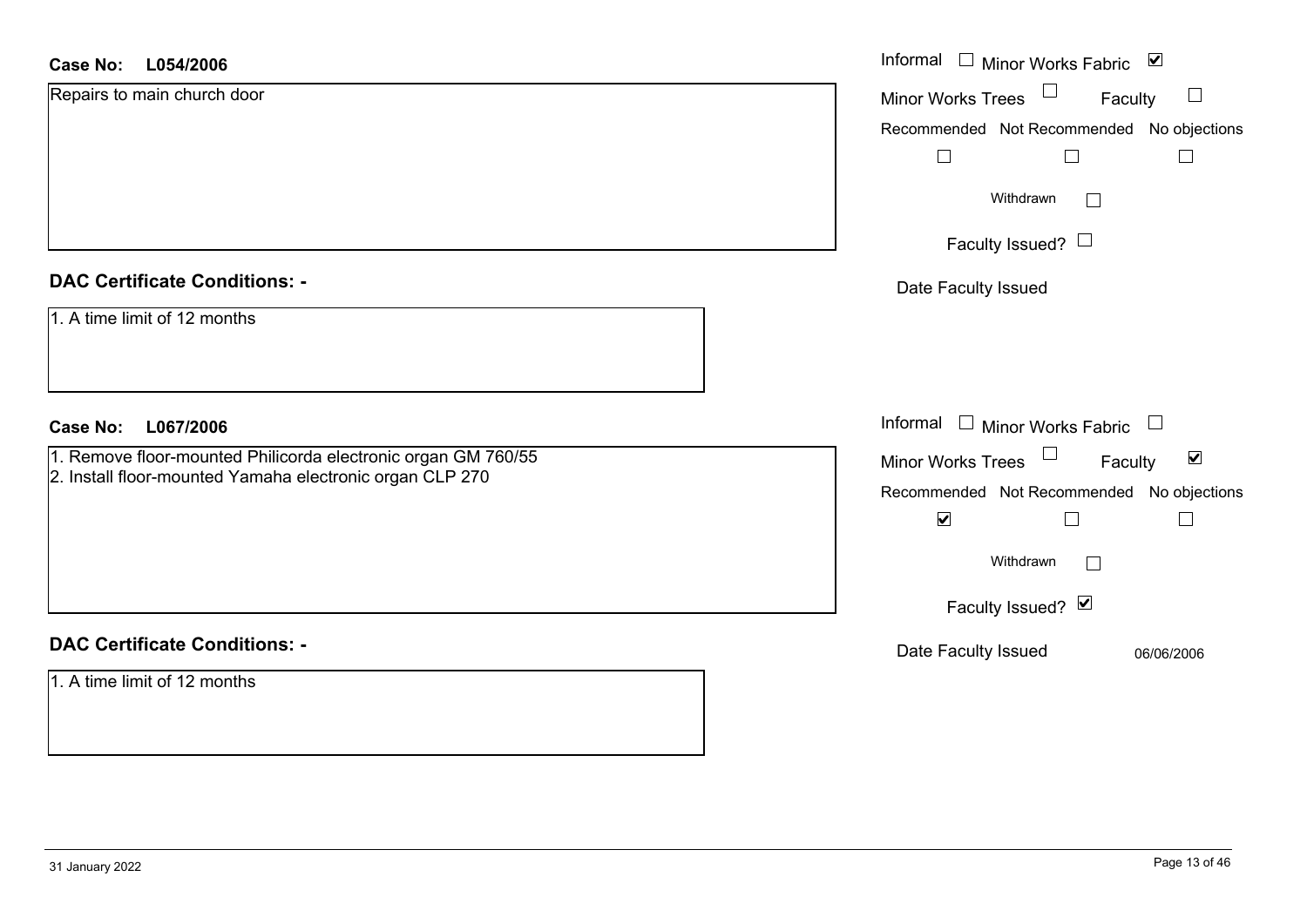| <b>Case No:</b><br>L094/2008                                                                                                               | Informal □ Minor Works Fabric ⊠                                             |
|--------------------------------------------------------------------------------------------------------------------------------------------|-----------------------------------------------------------------------------|
| Installation of bench in the churchyard to be positioned between the buttresses of the west tower                                          | <b>Minor Works Trees</b><br>$\Box$<br>Faculty                               |
|                                                                                                                                            | Recommended Not Recommended No objections                                   |
|                                                                                                                                            |                                                                             |
|                                                                                                                                            | Withdrawn<br>$\Box$                                                         |
|                                                                                                                                            | Faculty Issued? $\Box$                                                      |
| <b>DAC Certificate Conditions: -</b>                                                                                                       | Date Faculty Issued                                                         |
| 1. That details of the works are entered in the Log Book so that a record is kept of<br>what has been done                                 |                                                                             |
| <b>Case No:</b><br>L027/2009                                                                                                               | Informal $\Box$ Minor Works Fabric<br>$\begin{array}{c} \hline \end{array}$ |
| Repairs to Faunt Memorial (c1665)                                                                                                          | $\blacktriangledown$<br>Minor Works Trees<br>Faculty                        |
|                                                                                                                                            | Recommended Not Recommended No objections                                   |
|                                                                                                                                            | $\blacktriangledown$                                                        |
|                                                                                                                                            | Withdrawn<br>$\mathbf{L}$                                                   |
|                                                                                                                                            | Faculty Issued? Ø                                                           |
| <b>DAC Certificate Conditions: -</b>                                                                                                       | Date Faculty Issued<br>28/05/2009                                           |
| 1. A time limit of 12 months<br>2. That details of the works are entered in the Log Book so that a record is kept of<br>uhat boo boop dopo |                                                                             |

what has been done

3. That the PCC, should sufficient funding be available through grants, consider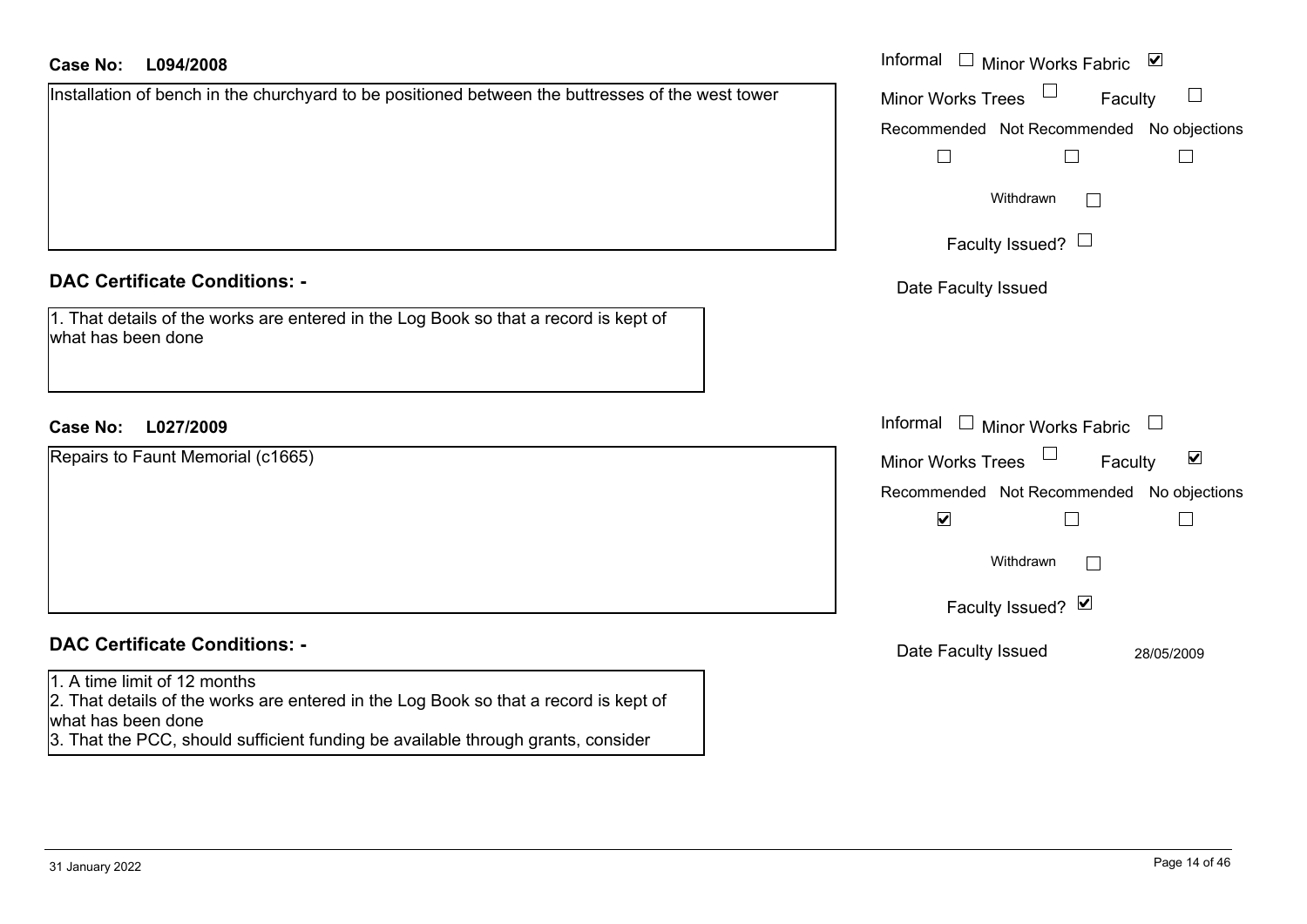| <b>Case No:</b><br>L055/2010                                                                                                               | Informal $\blacksquare$ Minor Works Fabric $\Box$                                                        |
|--------------------------------------------------------------------------------------------------------------------------------------------|----------------------------------------------------------------------------------------------------------|
| 1. Fell 1 x Judas Tree<br>2. Trim low branches of hedgerow tree adjacent to the Judas Tree                                                 | $\blacktriangledown$<br><b>Minor Works Trees</b><br>Faculty<br>Recommended Not Recommended No objections |
|                                                                                                                                            | $\blacktriangledown$<br>$\Box$<br>Withdrawn                                                              |
|                                                                                                                                            | Faculty Issued? $\Box$                                                                                   |
| <b>DAC Certificate Conditions: -</b>                                                                                                       | Date Faculty Issued                                                                                      |
| 1. That details of the works are entered in the Log Book so that a record is kept of<br>what has been done                                 |                                                                                                          |
| <b>Case No:</b><br>L202/2011                                                                                                               | Informal □ Minor Works Fabric ☑                                                                          |
| Plaster repairs                                                                                                                            | $\Box$<br><b>Minor Works Trees</b><br>Faculty                                                            |
|                                                                                                                                            | Recommended Not Recommended No objections                                                                |
|                                                                                                                                            | $\Box$<br>$\Box$<br>$\Box$                                                                               |
|                                                                                                                                            | Withdrawn<br>$\Box$                                                                                      |
|                                                                                                                                            | Faculty Issued? $\Box$                                                                                   |
| <b>DAC Certificate Conditions: -</b>                                                                                                       | Date Faculty Issued                                                                                      |
| 1. A time limit of 12 months<br>2. That details of the works are entered in the Log Book so that a record is kept of<br>what has been done |                                                                                                          |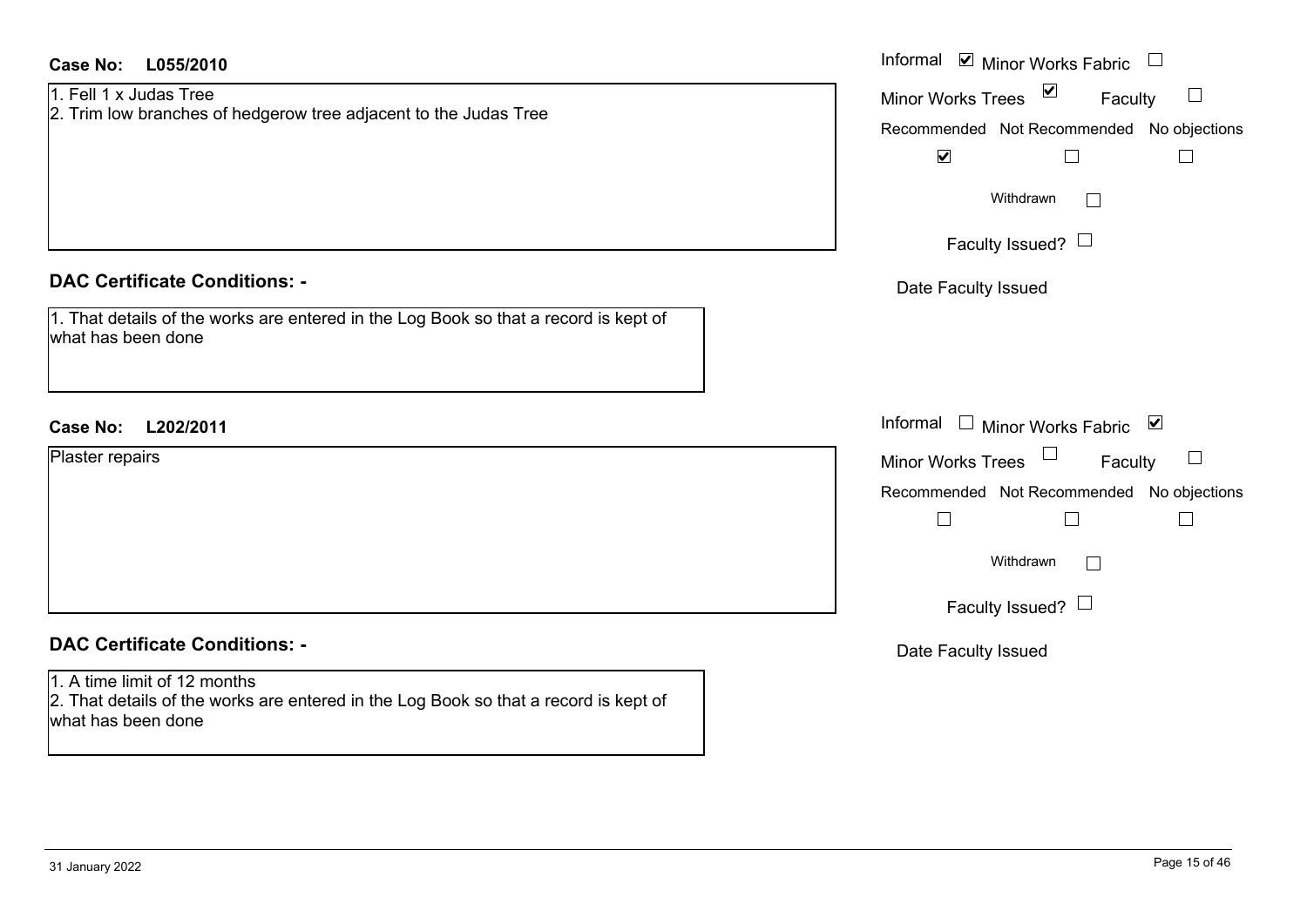| <b>Case No:</b><br>L199/2011                                                                                                               | Informal □ Minor Works Fabric                                         |
|--------------------------------------------------------------------------------------------------------------------------------------------|-----------------------------------------------------------------------|
| In the churchyard, installation of storage facility                                                                                        | $\blacktriangledown$<br><b>Minor Works Trees</b><br>Faculty           |
|                                                                                                                                            | Recommended Not Recommended No objections                             |
|                                                                                                                                            | $\Box$<br>$\mathbf{L}$                                                |
|                                                                                                                                            | Withdrawn<br>$\Box$                                                   |
|                                                                                                                                            | Faculty Issued? $\Box$                                                |
| <b>DAC Certificate Conditions: -</b>                                                                                                       | Date Faculty Issued                                                   |
| 1. A time limit of 12 months<br>2. That details of the works are entered in the Log Book so that a record is kept of<br>what has been done |                                                                       |
| <b>Case No:</b><br>L056/2012                                                                                                               | Informal □ Minor Works Fabric                                         |
| <b>CONFIRMATORY FACULTY for works undertaken:-</b>                                                                                         | $\blacktriangledown$<br>$\Box$<br><b>Minor Works Trees</b><br>Faculty |
| Fell 1 tree on grounds of safety                                                                                                           | Recommended Not Recommended No objections                             |
|                                                                                                                                            | $\vert \ \ \vert$<br>$\Box$<br>$\overline{\phantom{a}}$               |
|                                                                                                                                            | Withdrawn<br>$\Box$                                                   |
|                                                                                                                                            | Faculty Issued? $\Box$                                                |
| <b>DAC Certificate Conditions: -</b>                                                                                                       | Date Faculty Issued                                                   |
| 1. A time limit of 12 months<br>2. That details of the works are entered in the Log Book so that a record is kept of<br>what has been done |                                                                       |
|                                                                                                                                            |                                                                       |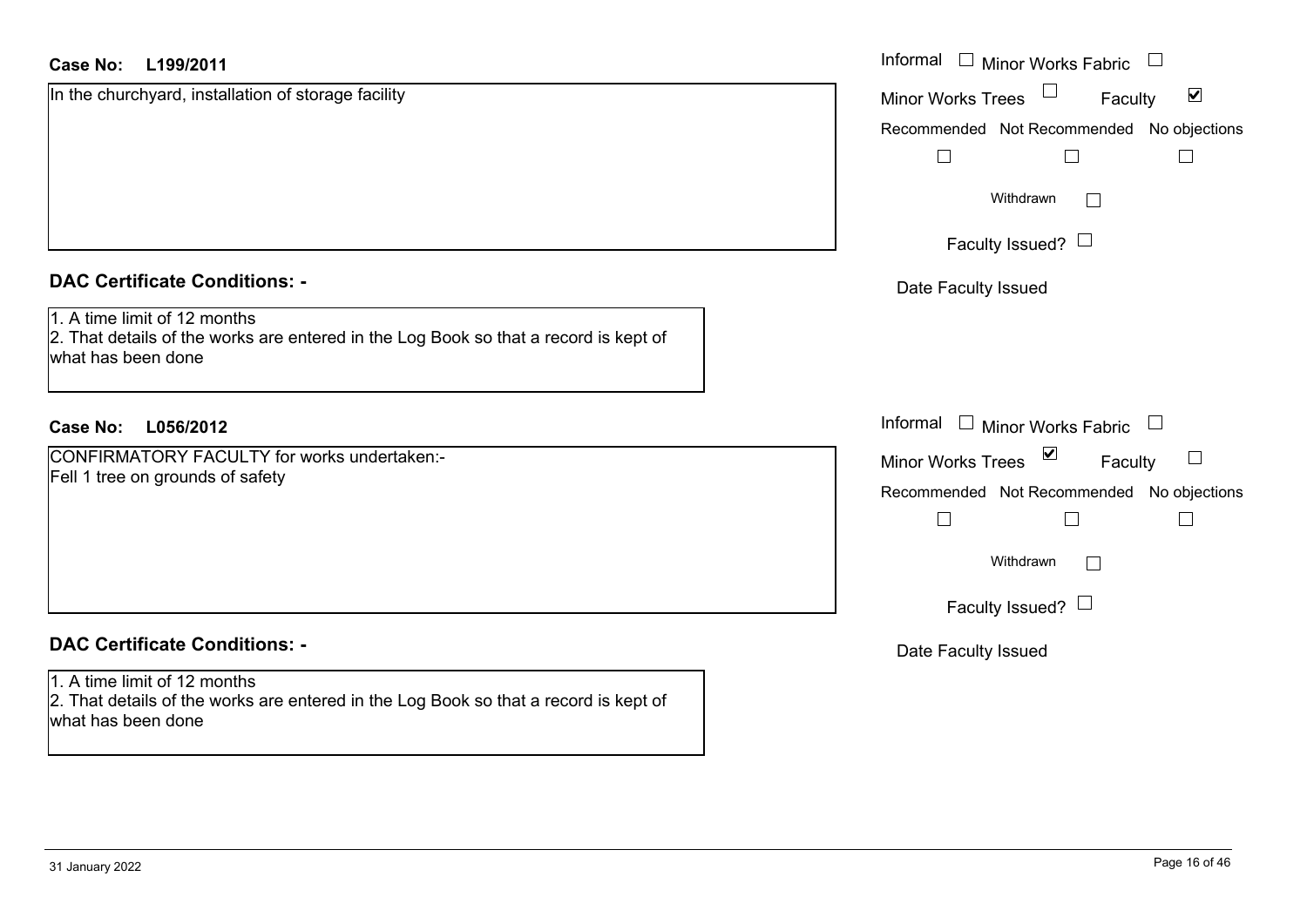| <b>Case No:</b><br>L193/2013                                                                                                                                                                                                                                         | Informal<br>$\mathbb{R}^n$<br><b>Minor Works Fabric</b>                                                                                                            |  |  |
|----------------------------------------------------------------------------------------------------------------------------------------------------------------------------------------------------------------------------------------------------------------------|--------------------------------------------------------------------------------------------------------------------------------------------------------------------|--|--|
| Following the QI Inspection 2012, works comprising: -<br>1. To ther west wall of the Tower: -<br>a) Re-pointing works<br>b) Replacement of Ashlars<br>2. To the internal east wall of the Chancel: -<br>a) Plaster repairs below the window cill (approx 3-4 metres) | $\blacktriangledown$<br><b>Minor Works Trees</b><br>Faculty<br>Recommended Not Recommended<br>No objections<br>$\blacktriangledown$<br>Withdrawn<br>$\mathbb{R}^n$ |  |  |
| <b>DAC Certificate Conditions: -</b>                                                                                                                                                                                                                                 | Faculty Issued? Ø                                                                                                                                                  |  |  |
| 1. A time limit of 12 months<br>2. That details of the works are entered in the Log Book so that a record is kept of<br>what has been done<br>3. That a photographic record is made of the cracks when exposed and architect give                                    | Date Faculty Issued<br>12/02/2014                                                                                                                                  |  |  |
| <b>Case No:</b>                                                                                                                                                                                                                                                      | Informal<br><b>Minor Works Fabric</b>                                                                                                                              |  |  |
| CONFIRMATORY APPLICATION for works undertaken:                                                                                                                                                                                                                       | $\blacktriangledown$<br><b>Minor Works Trees</b><br>Faculty                                                                                                        |  |  |
| Replace fallen louvre blades with identical oak                                                                                                                                                                                                                      | Recommended Not Recommended<br>No objections<br>$\blacktriangledown$<br>$\Box$                                                                                     |  |  |
|                                                                                                                                                                                                                                                                      | Withdrawn<br>Faculty Issued? Ø                                                                                                                                     |  |  |
| <b>DAC Certificate Conditions: -</b>                                                                                                                                                                                                                                 | Date Faculty Issued<br>24/01/2019                                                                                                                                  |  |  |
| 1. That details of the works are entered in the Log Book so that a record is kept of<br>what has been done                                                                                                                                                           |                                                                                                                                                                    |  |  |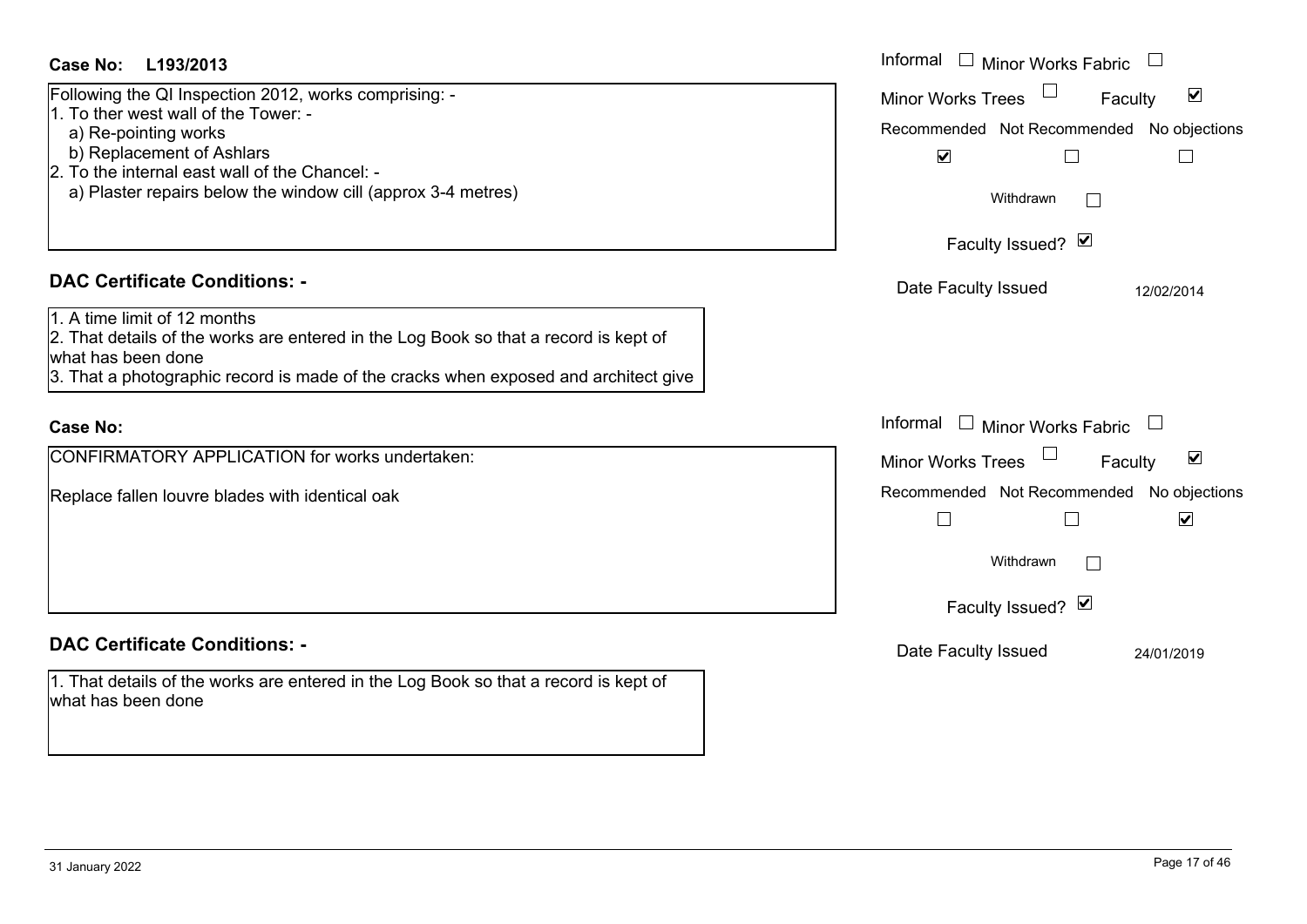|                                                                                                                                                                                                    | Informal □ Minor Works Fabric                               |
|----------------------------------------------------------------------------------------------------------------------------------------------------------------------------------------------------|-------------------------------------------------------------|
| 1. QI Repairs to stonework                                                                                                                                                                         | $\blacktriangledown$<br><b>Minor Works Trees</b><br>Faculty |
| 2. Construction of new access to the Tower roof                                                                                                                                                    | Recommended Not Recommended No objections                   |
|                                                                                                                                                                                                    | $\Box$<br>$\Box$                                            |
|                                                                                                                                                                                                    | Withdrawn<br>$\Box$                                         |
|                                                                                                                                                                                                    | Faculty Issued? $\Box$                                      |
| <b>DAC Certificate Conditions: -</b>                                                                                                                                                               | Date Faculty Issued                                         |
| 1. That details of the works are entered in the Log Book so that a record is kept of<br>what has been done                                                                                         |                                                             |
| <b>Case No:</b>                                                                                                                                                                                    | Informal<br>$\Box$ Minor Works Fabric                       |
| Investigation of the structural stability of the inner east wall                                                                                                                                   | $\blacktriangledown$<br>Minor Works Trees<br>Faculty        |
|                                                                                                                                                                                                    | Recommended Not Recommended No objections                   |
|                                                                                                                                                                                                    | $\blacktriangledown$<br>$\mathbf{L}$                        |
|                                                                                                                                                                                                    | Withdrawn<br>$\Box$                                         |
|                                                                                                                                                                                                    | Faculty Issued? $\Box$                                      |
| <b>DAC Certificate Conditions: -</b>                                                                                                                                                               | Date Faculty Issued<br>01/06/2020                           |
| 1. That details of the works are entered in the Log Book so that a record is kept of<br>what has been done<br>2. That the archaeological contractor must be either a personal member of the CFA or |                                                             |

employed by a 'registered organisation'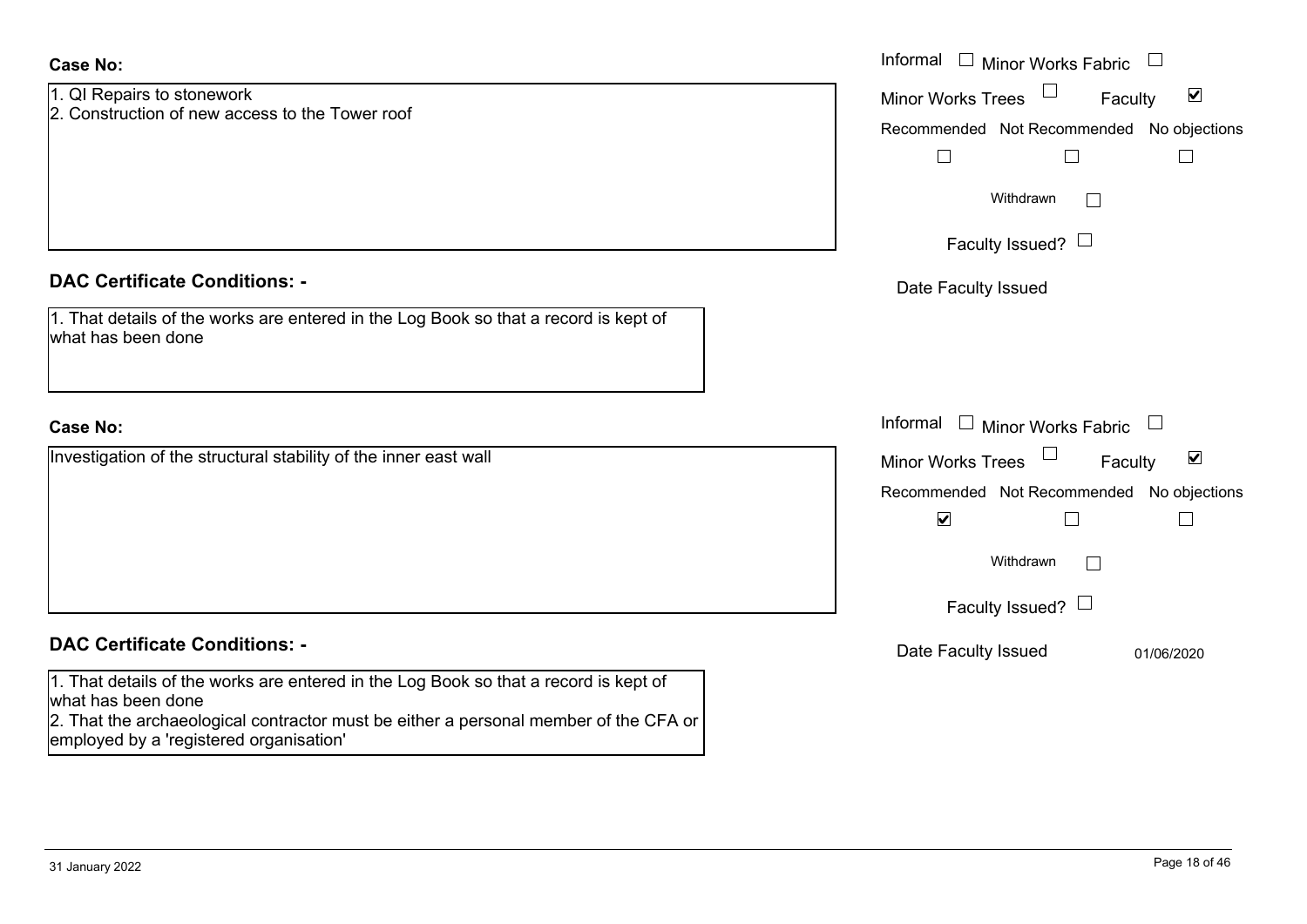England when scaffolding is in place and initial works have been undertaken

#### Construction **Case No:**Informal

| Case No:<br>Informal $\Box$ Minor Works Fabric $\Box$                                                                                                                                               |                                                             |  |
|-----------------------------------------------------------------------------------------------------------------------------------------------------------------------------------------------------|-------------------------------------------------------------|--|
| Construction of 2 buttresses to support the Chancel east wall                                                                                                                                       | $\blacktriangledown$<br><b>Minor Works Trees</b><br>Faculty |  |
|                                                                                                                                                                                                     | Recommended Not Recommended No objections                   |  |
|                                                                                                                                                                                                     | $\blacktriangledown$                                        |  |
|                                                                                                                                                                                                     | Withdrawn<br>$\blacktriangledown$                           |  |
|                                                                                                                                                                                                     | Faculty Issued? $\Box$                                      |  |
| <b>DAC Certificate Conditions: -</b>                                                                                                                                                                | Date Faculty Issued                                         |  |
| 1. That details of the works are entered in the Log Book so that a record is kept of<br>what has been done<br>2. That no works shall take place until the PCC, after consultation with the Diocesan |                                                             |  |
| Archaeological Adviser, has secured the implementation of a programme of                                                                                                                            |                                                             |  |
| <b>Case No:</b>                                                                                                                                                                                     | Informal I Minor Works Fabric                               |  |
| CONFIRMATORY APPLICATION for works undertaken with Interim Faculty: -                                                                                                                               | $\blacktriangledown$<br>Minor Works Trees<br>Faculty        |  |
| Installation of Cintec anchors into the Chancel wall                                                                                                                                                | Recommended Not Recommended No objections                   |  |
|                                                                                                                                                                                                     | $\blacktriangledown$                                        |  |
|                                                                                                                                                                                                     | Withdrawn<br>$\Box$                                         |  |
|                                                                                                                                                                                                     | Faculty Issued? Ø                                           |  |
| <b>DAC Certificate Conditions: -</b>                                                                                                                                                                | Date Faculty Issued<br>10/09/2021                           |  |
| 1. That details of the works are entered in the Log Book so that a record is kept of<br>what has been done                                                                                          |                                                             |  |
| 2. That once works commence any final resolution can be agreed with Historic                                                                                                                        |                                                             |  |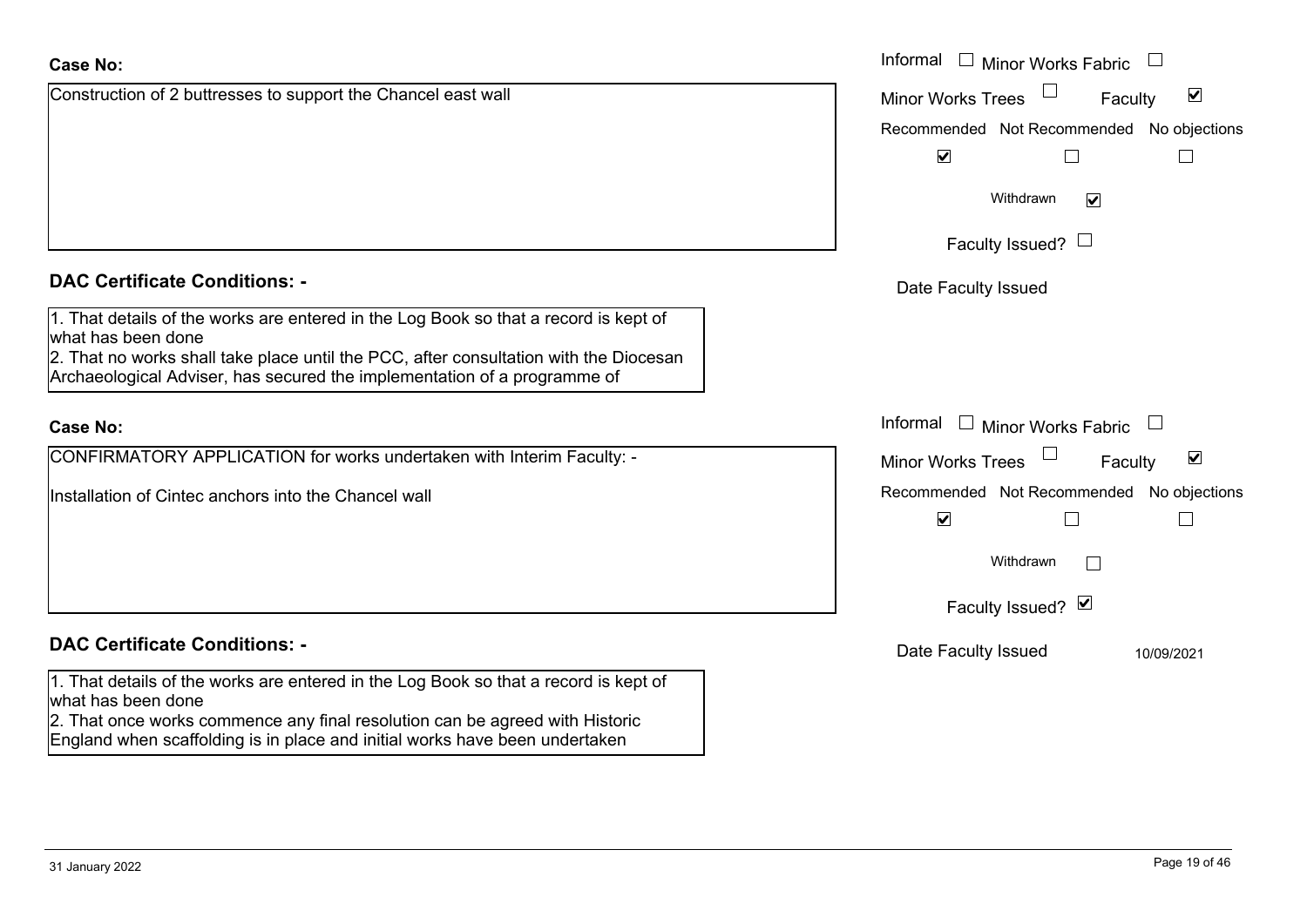# **Foxton, (Local Authority) Cemetery**

**Case No:**Informal

| No application for Minor Works / Informal Advice / Faculty has been made | <b>Minor Works Trees</b> | Faculty                                   |  |
|--------------------------------------------------------------------------|--------------------------|-------------------------------------------|--|
|                                                                          |                          | Recommended Not Recommended No objections |  |
|                                                                          |                          |                                           |  |
|                                                                          |                          | Withdrawn                                 |  |
|                                                                          |                          | Faculty Issued? $\Box$                    |  |
| <b>DAC Certificate Conditions: -</b>                                     | Date Faculty Issued      |                                           |  |

1. A time limit of 12 months 2. That details of the works are entered in the Log Book so that a record is kept of what has been done

Minor Works Fabric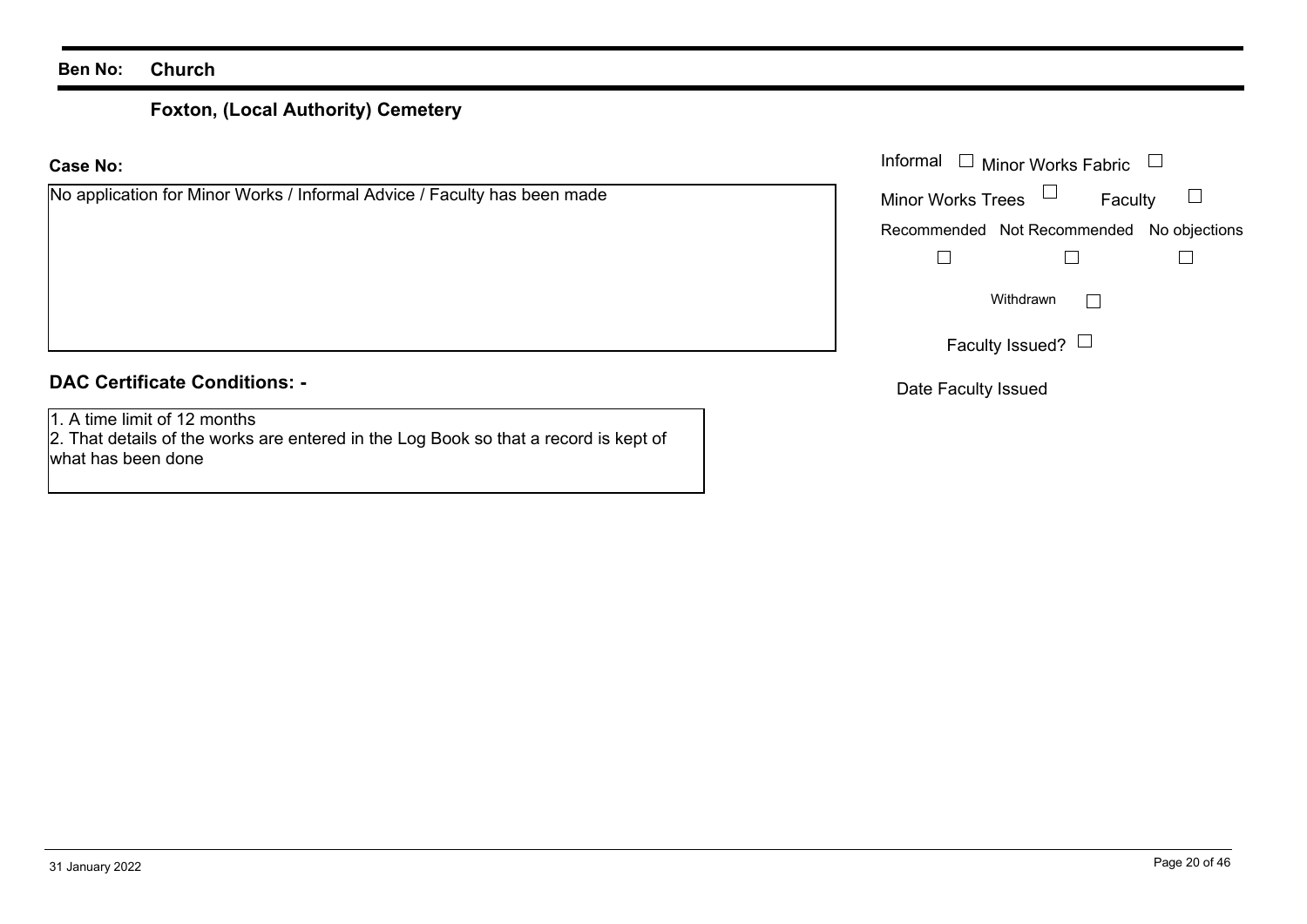**10306 Foxton, St Andrew**

| L/1999<br>Case No:                                                             | Informal $\Box$ Minor Works Fabric                          |
|--------------------------------------------------------------------------------|-------------------------------------------------------------|
| 1. New stained glass window<br>2. Replacement boiler                           | $\blacktriangledown$<br><b>Minor Works Trees</b><br>Faculty |
|                                                                                | Recommended Not Recommended<br>No objections                |
|                                                                                |                                                             |
|                                                                                | Withdrawn                                                   |
|                                                                                | Faculty Issued? $\vee$                                      |
| <b>DAC Certificate Conditions: -</b>                                           | Date Faculty Issued<br>26/07/2000                           |
| 1. A time limit of 12 months 2. That the fixing is by way of non-ferrous metal |                                                             |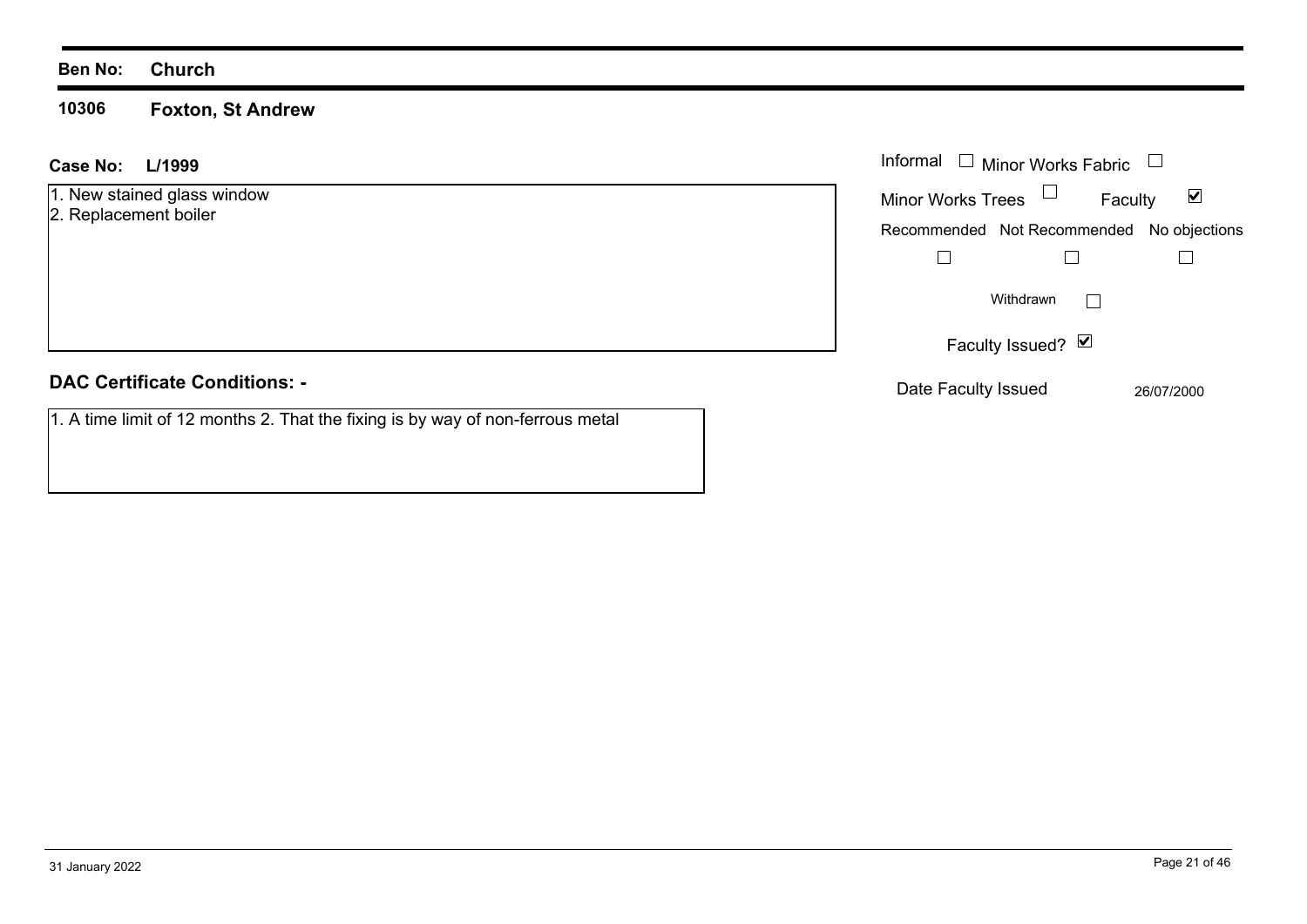| <b>Case No:</b><br>L/1999                                                                                                                                                                                  | Informal □ Minor Works Fabric                                  |
|------------------------------------------------------------------------------------------------------------------------------------------------------------------------------------------------------------|----------------------------------------------------------------|
| CONFIRMATORY FACULTY: -                                                                                                                                                                                    | $\Box$<br>$\blacktriangledown$<br>Minor Works Trees<br>Faculty |
| Re-decoration and woodworm treatment                                                                                                                                                                       | Recommended Not Recommended No objections                      |
|                                                                                                                                                                                                            | $\Box$<br>⊔                                                    |
|                                                                                                                                                                                                            | Withdrawn<br>$\Box$                                            |
|                                                                                                                                                                                                            | Faculty Issued? Ø                                              |
| <b>DAC Certificate Conditions: -</b>                                                                                                                                                                       | Date Faculty Issued<br>05/03/2001                              |
| 1. A time limit of 12 months                                                                                                                                                                               |                                                                |
| <b>Case No:</b><br>L075/2002                                                                                                                                                                               | Informal<br>$\Box$ Minor Works Fabric                          |
| Installation of six polycarbonate window guards to protect new Millennium window                                                                                                                           | $\Box$<br>$\blacktriangledown$<br>Minor Works Trees<br>Faculty |
|                                                                                                                                                                                                            | Recommended Not Recommended<br>No objections                   |
|                                                                                                                                                                                                            | $\blacktriangledown$                                           |
|                                                                                                                                                                                                            | Withdrawn<br>$\perp$                                           |
|                                                                                                                                                                                                            | Faculty Issued? $\Box$                                         |
| <b>DAC Certificate Conditions: -</b>                                                                                                                                                                       | Date Faculty Issued                                            |
| 1. A time limit of 12 months 2. That the guards shoul;d be fashioned to fit individual<br>lights 3. That all fixings should be made into mortar joints, where possible, not<br>stonework using fibre plugs |                                                                |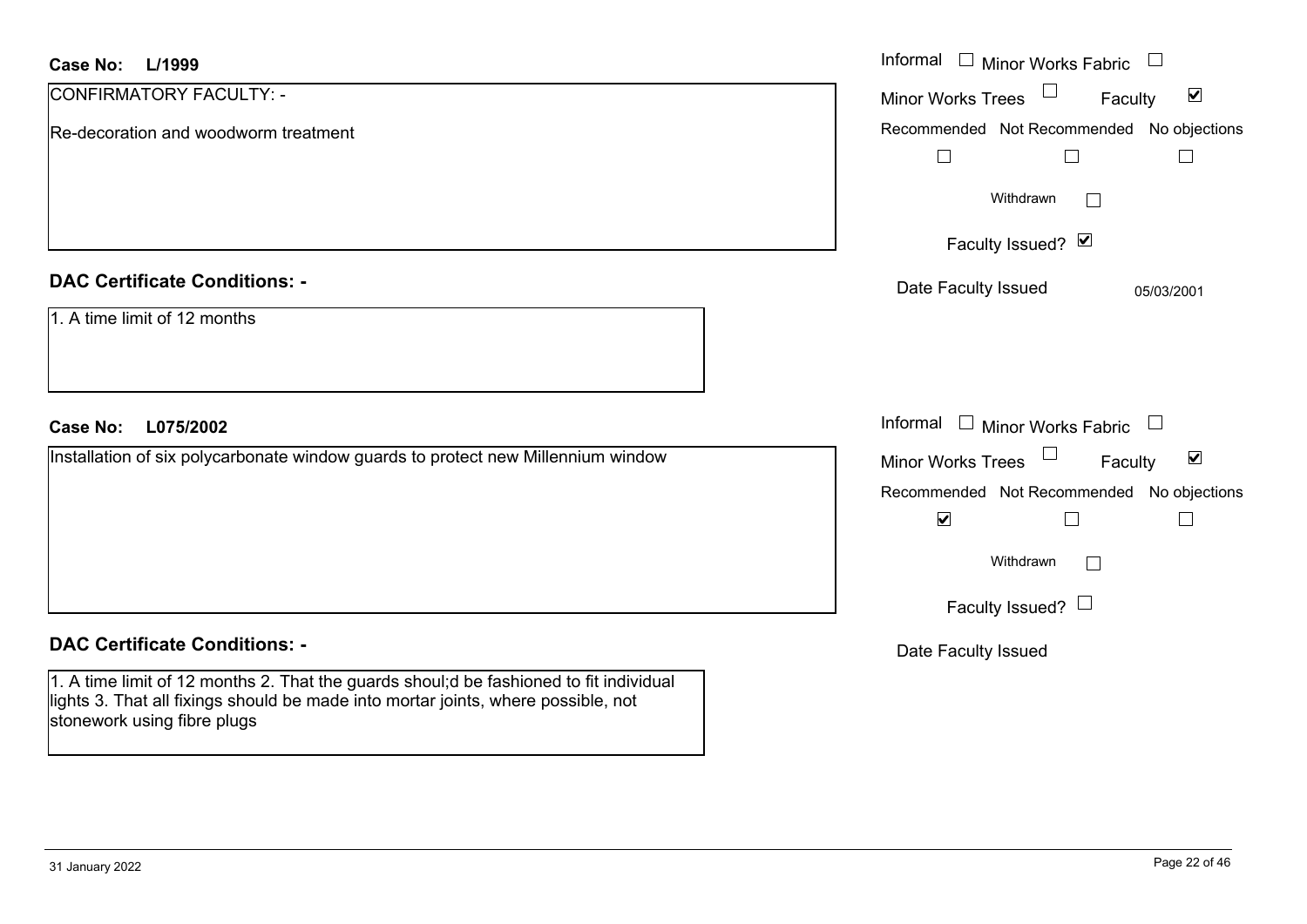| <b>Case No:</b><br>L150/2008                                                                                                                   | Informal $\Box$ Minor Works Fabric                                                                                                                    |
|------------------------------------------------------------------------------------------------------------------------------------------------|-------------------------------------------------------------------------------------------------------------------------------------------------------|
| 1. In the existing Vestry area, installation of: -<br>a) WC<br>b) Servery<br>2. In the churchyard, installation of Trench Arch Drainage System | $\blacktriangledown$<br><b>Minor Works Trees</b><br>Faculty<br>Recommended Not Recommended No objections<br>$\blacktriangledown$<br>$\vert \ \ \vert$ |
|                                                                                                                                                | Withdrawn                                                                                                                                             |
|                                                                                                                                                | Faculty Issued? Ø                                                                                                                                     |
| <b>DAC Certificate Conditions: -</b>                                                                                                           | Date Faculty Issued<br>21/11/2008                                                                                                                     |
| 1. A time limit of 12 months<br>2. That details of the works are entered in the Log Book so that a record is kept of<br>what has been done     |                                                                                                                                                       |
| <b>Case No:</b><br>L014/2010                                                                                                                   | Informal<br>$\Box$ Minor Works Fabric                                                                                                                 |
| Installation of handrails for the churchyard path from Main Street as follows: -                                                               | $\blacktriangledown$<br>Minor Works Trees<br>Faculty                                                                                                  |
| 1. Both sides of the steps from the road up to the churchyard<br>2. One side of the path from the top steps to the church (15m)                | Recommended Not Recommended No objections<br>$\blacktriangledown$                                                                                     |
|                                                                                                                                                | Withdrawn                                                                                                                                             |
|                                                                                                                                                | Faculty Issued? $\Box$                                                                                                                                |
| <b>DAC Certificate Conditions: -</b>                                                                                                           | Date Faculty Issued                                                                                                                                   |
| 1. A time limit of 12 months<br>2. That details of the works are entered in the Log Book so that a record is kept of<br>what has been done     |                                                                                                                                                       |
| 3. That the PCC obtains written confirmation that planning permission is not required                                                          |                                                                                                                                                       |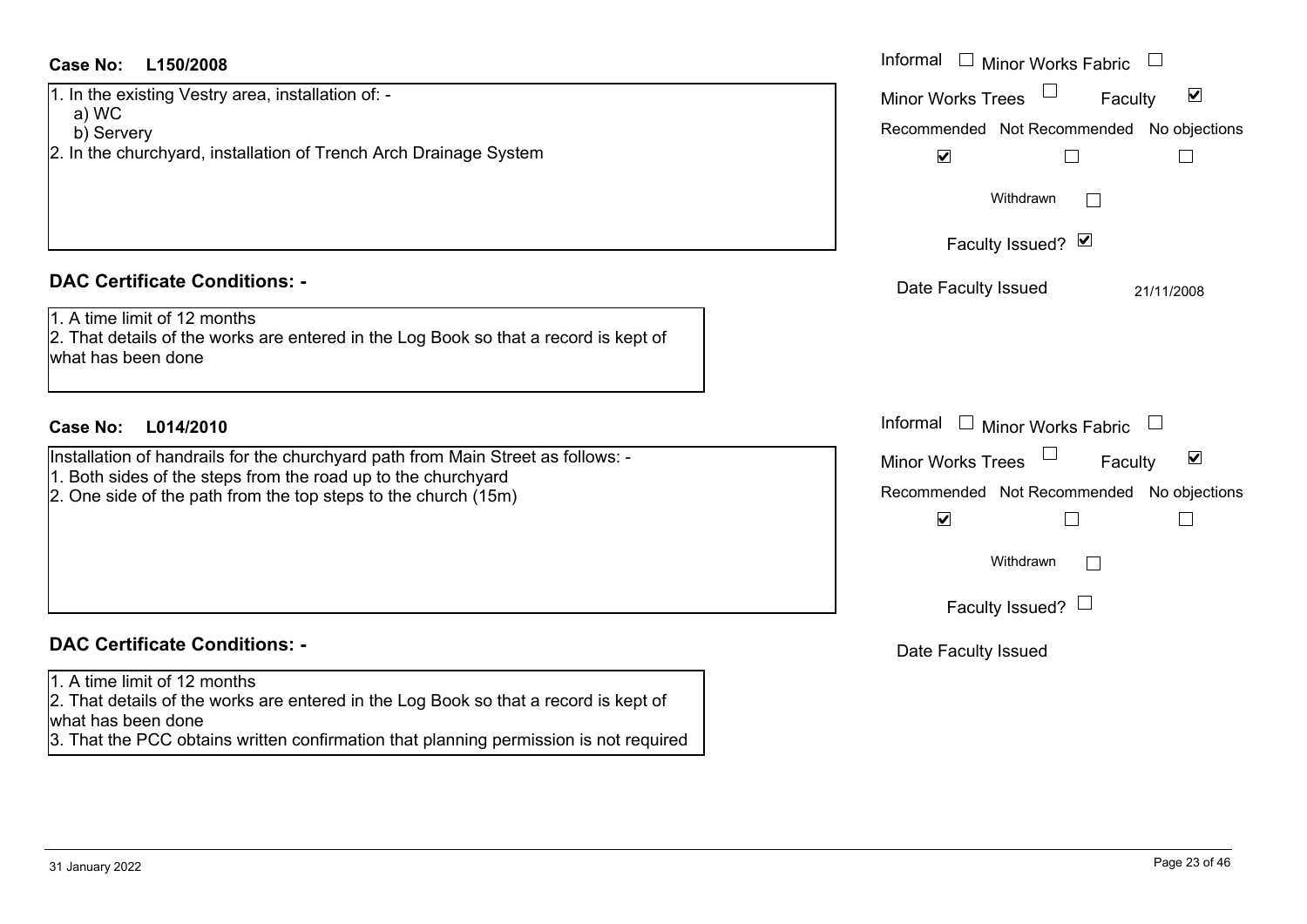| <b>Case No:</b><br>L178/2013                                                                                                                                                                                                        | Informal $\Box$ Minor Works Fabric                                |
|-------------------------------------------------------------------------------------------------------------------------------------------------------------------------------------------------------------------------------------|-------------------------------------------------------------------|
| Repairs to the retaining wall at the entrance to the churchyard                                                                                                                                                                     | $\blacktriangledown$<br><b>Minor Works Trees</b><br>Faculty       |
|                                                                                                                                                                                                                                     | Recommended Not Recommended No objections<br>$\blacktriangledown$ |
|                                                                                                                                                                                                                                     | Withdrawn                                                         |
|                                                                                                                                                                                                                                     | Faculty Issued? Ø                                                 |
| <b>DAC Certificate Conditions: -</b>                                                                                                                                                                                                | Date Faculty Issued<br>23/04/2014                                 |
| 1. A time limit of 12 months<br>2. That details of the works are entered in the Log Book so that a record is kept of<br>what has been done<br>3. That no works shall take place until the PCC, after consultation with the Diocesan |                                                                   |
| L149/2014<br>Case No:                                                                                                                                                                                                               | Informal $\Box$ Minor Works Fabric                                |
| 1. Reduction in crown size of 3 x                                                                                                                                                                                                   | $\blacktriangledown$<br><b>Minor Works Trees</b><br>Faculty       |
| 2. Crown lift of 1 x<br>Taxus spp (Yew)                                                                                                                                                                                             | Recommended Not Recommended No objections                         |
|                                                                                                                                                                                                                                     | $\blacktriangledown$                                              |
|                                                                                                                                                                                                                                     | Withdrawn<br>$\Box$                                               |
|                                                                                                                                                                                                                                     | Faculty Issued? $\Box$                                            |
| <b>DAC Certificate Conditions: -</b>                                                                                                                                                                                                | Date Faculty Issued                                               |
| 1. A time limit of 12 months<br>2. That details of the works are entered in the Log Book so that a record is kept of<br>what has been done                                                                                          |                                                                   |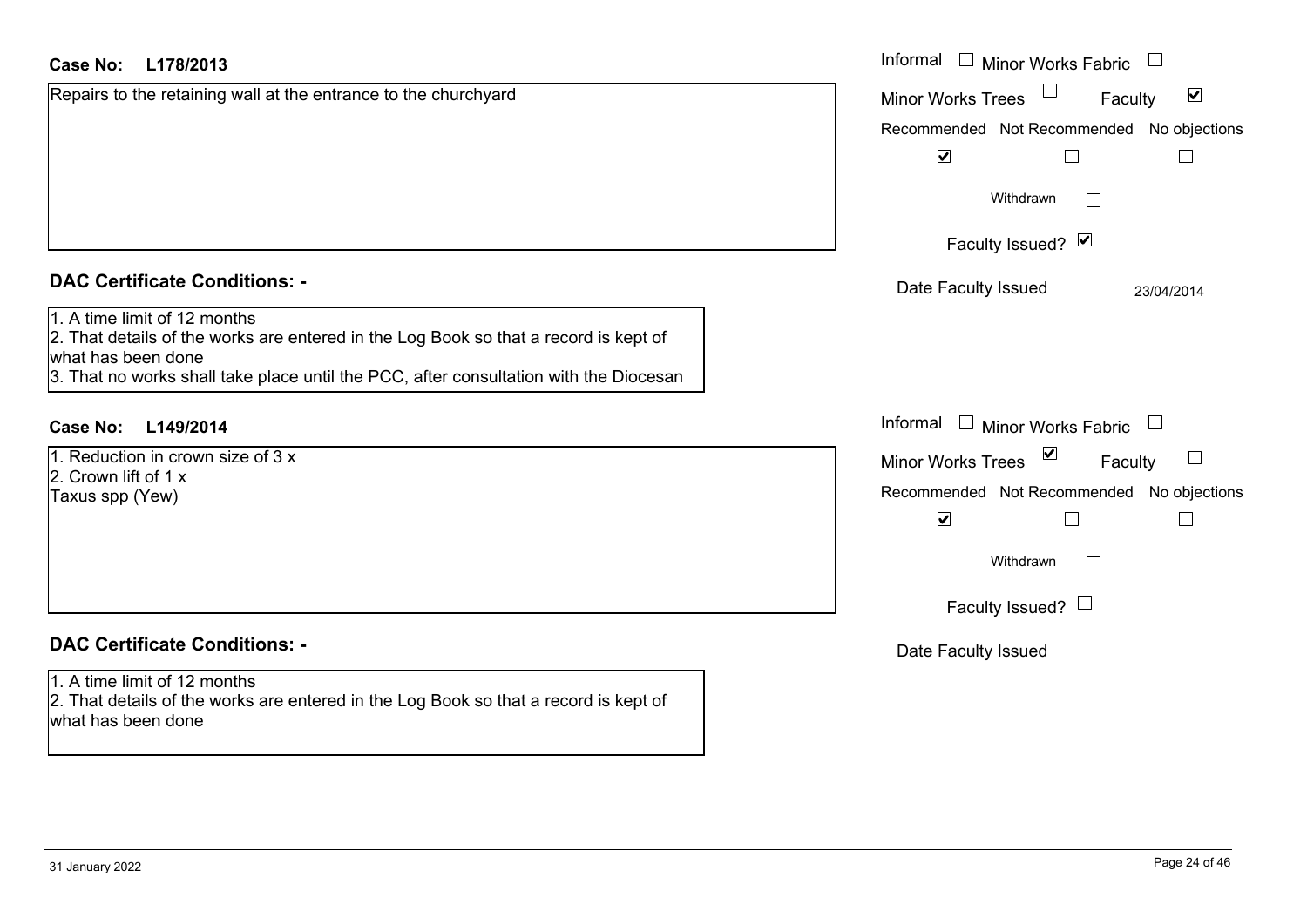#### **L113/2015Case No:**

| Case No:<br>L113/2015                                                                                                                                                      | Informal □ Minor Works Fabric                               |
|----------------------------------------------------------------------------------------------------------------------------------------------------------------------------|-------------------------------------------------------------|
| Burial of the power supply to the church                                                                                                                                   | $\blacktriangledown$<br><b>Minor Works Trees</b><br>Faculty |
|                                                                                                                                                                            | Recommended Not Recommended No objections                   |
|                                                                                                                                                                            | $\blacktriangledown$                                        |
|                                                                                                                                                                            | Withdrawn<br>$\mathbf{1}$                                   |
|                                                                                                                                                                            | Faculty Issued? $\Box$                                      |
| <b>DAC Certificate Conditions: -</b>                                                                                                                                       | Date Faculty Issued                                         |
| 1. That details of the works are entered in the Log Book so that a record is kept of<br>what has been done                                                                 |                                                             |
| 2. That no works shall take place until the PCC, after consultation with the Diocesan<br>Archaeological Adviser, has secured the implementation of a programme of          |                                                             |
| <b>Case No:</b>                                                                                                                                                            | Informal<br>$\Box$ Minor Works Fabric<br>$\Box$             |
| Back lighting of two stained glass windows during services only                                                                                                            | $\blacktriangledown$<br><b>Minor Works Trees</b><br>Faculty |
|                                                                                                                                                                            | Recommended Not Recommended No objections                   |
|                                                                                                                                                                            | $\blacktriangledown$                                        |
|                                                                                                                                                                            | Withdrawn                                                   |
|                                                                                                                                                                            | Faculty Issued? Ø                                           |
| <b>DAC Certificate Conditions: -</b>                                                                                                                                       | Date Faculty Issued<br>12/12/2016                           |
| 1. That details of the works are entered in the Log Book so that a record is kept of<br>what has been done                                                                 |                                                             |
| 2. That, in line with the requirement and advice of the Ecclesiastical Insurance Group,<br>the installation and/or testing must be carried out by an electrician who is an |                                                             |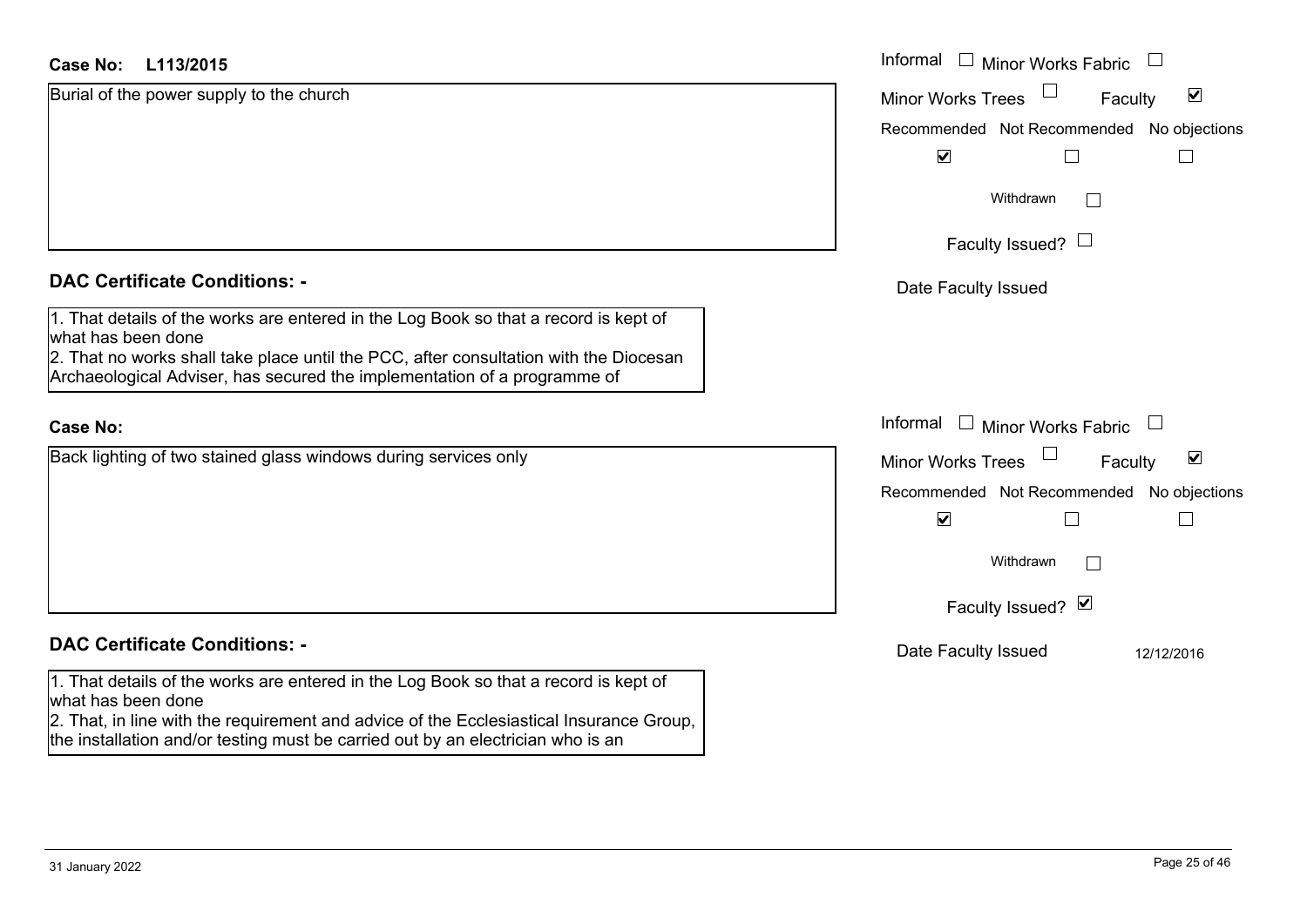| <b>Case No:</b>                                                                                            | Informal $\square$<br>Minor Works Fabric ⊠    |
|------------------------------------------------------------------------------------------------------------|-----------------------------------------------|
| Installation of Roof Alarm                                                                                 | $\Box$<br>Minor Works Trees<br>Faculty        |
|                                                                                                            | Recommended Not Recommended No objections     |
|                                                                                                            | $\perp$                                       |
|                                                                                                            | Withdrawn<br>$\Box$                           |
|                                                                                                            | Faculty Issued? $\Box$                        |
| <b>DAC Certificate Conditions: -</b>                                                                       | Date Faculty Issued                           |
| 1. That details of the works are entered in the Log Book so that a record is kept of<br>what has been done |                                               |
|                                                                                                            |                                               |
| <b>Case No:</b>                                                                                            | Informal $\square$<br>Minor Works Fabric ⊠    |
| Re-covering of the North Aisle roof                                                                        | $\Box$<br><b>Minor Works Trees</b><br>Faculty |
|                                                                                                            | Recommended Not Recommended No objections     |
|                                                                                                            | $\blacktriangledown$                          |
|                                                                                                            | Withdrawn<br>$\Box$                           |
|                                                                                                            | Faculty Issued? $\Box$                        |
| <b>DAC Certificate Conditions: -</b>                                                                       | Date Faculty Issued                           |
| 1. That details of the works are entered in the Log Book so that a record is kept of<br>what has been done |                                               |
|                                                                                                            |                                               |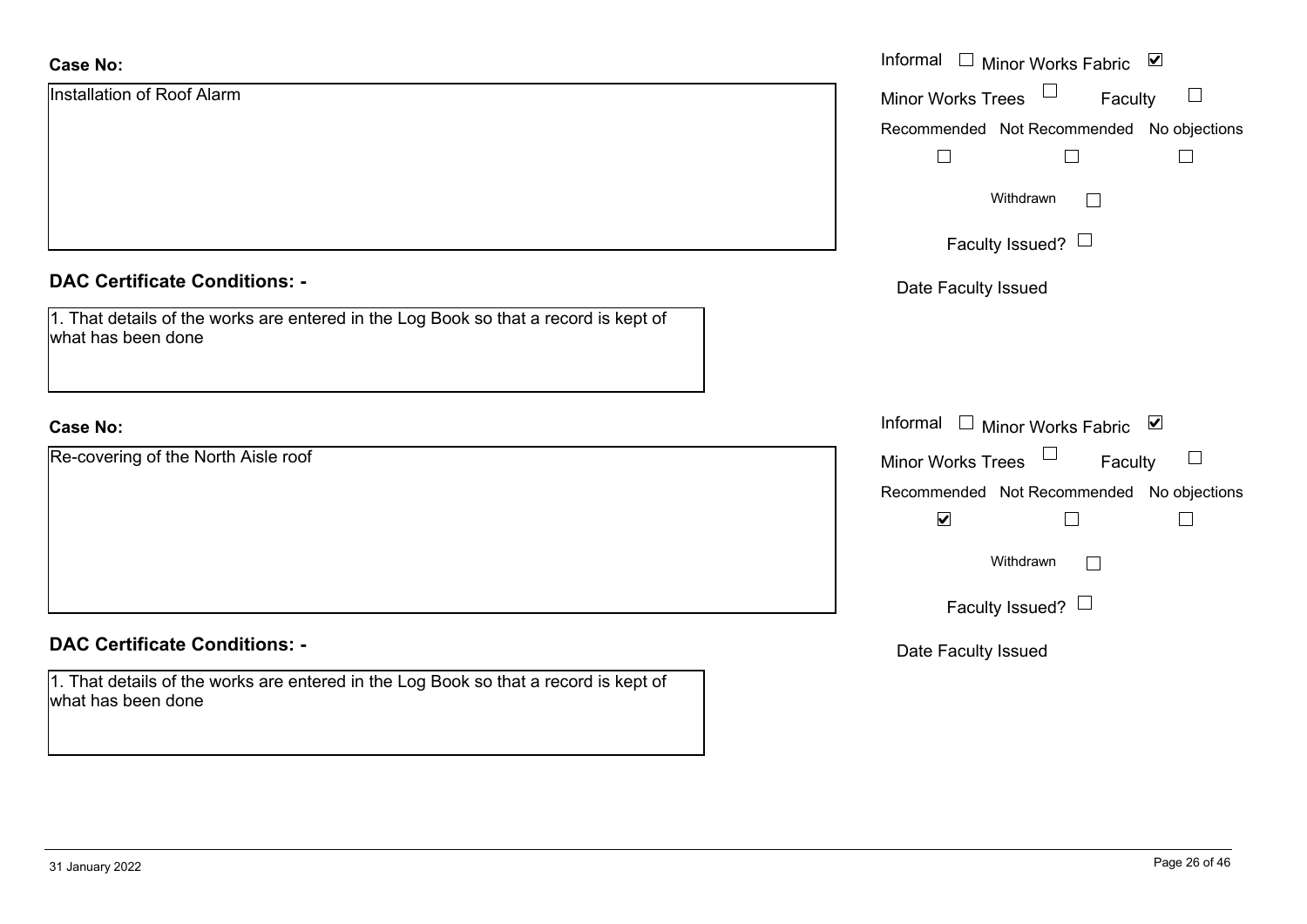| <b>Case No:</b>                                                                                                                                                            | Informal □ Minor Works Fabric ☑           |  |  |
|----------------------------------------------------------------------------------------------------------------------------------------------------------------------------|-------------------------------------------|--|--|
| Installation of Roof Alarm                                                                                                                                                 | Minor Works Trees<br>Faculty<br>⊔         |  |  |
|                                                                                                                                                                            | Recommended Not Recommended No objections |  |  |
|                                                                                                                                                                            | $\blacktriangledown$<br>$\Box$            |  |  |
|                                                                                                                                                                            | Withdrawn<br>$\perp$                      |  |  |
|                                                                                                                                                                            | Faculty Issued? $\Box$                    |  |  |
| <b>DAC Certificate Conditions: -</b>                                                                                                                                       | Date Faculty Issued                       |  |  |
| 1. That details of the works are entered in the Log Book so that a record is kept of<br>what has been done                                                                 |                                           |  |  |
| 2. That, in line with the requirement and advice of the Ecclesiastical Insurance Group,<br>the installation and/or testing must be carried out by an electrician who is an |                                           |  |  |
| <b>Case No:</b>                                                                                                                                                            | Informal $\Box$ Minor Works Fabric $\Box$ |  |  |
| Erection of an external Noticeboard                                                                                                                                        | Minor Works Trees<br>Faculty              |  |  |
|                                                                                                                                                                            | Recommended Not Recommended No objections |  |  |
|                                                                                                                                                                            | $\blacktriangledown$<br>$\Box$<br>$\Box$  |  |  |
|                                                                                                                                                                            | Withdrawn<br>$\Box$                       |  |  |
|                                                                                                                                                                            | Faculty Issued? $\Box$                    |  |  |
| <b>DAC Certificate Conditions: -</b>                                                                                                                                       | Date Faculty Issued                       |  |  |
| 1. That details of the works are entered in the Log Book so that a record is kept of<br>what has been done                                                                 |                                           |  |  |
|                                                                                                                                                                            |                                           |  |  |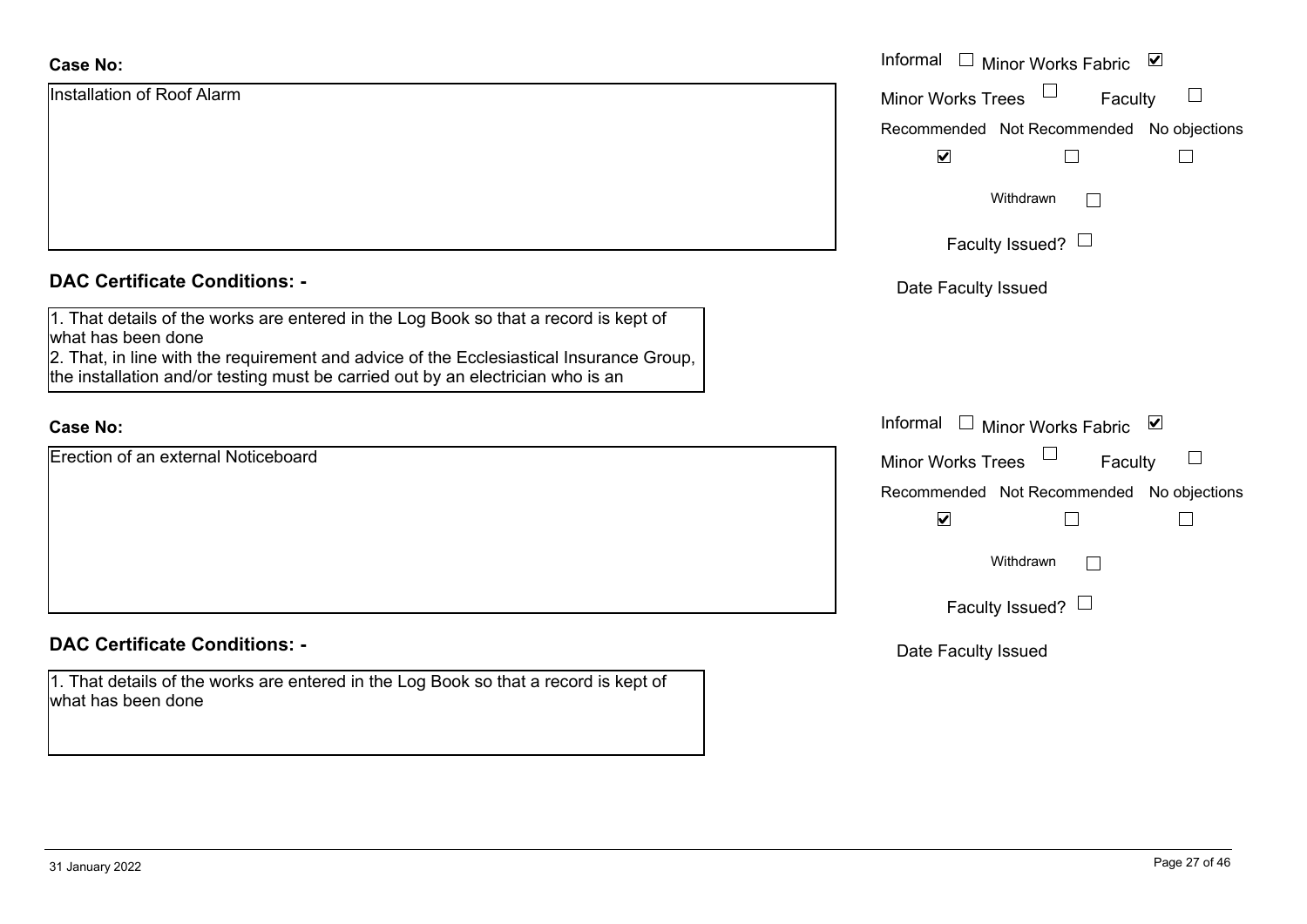| <b>Case No:</b>                                                                                                                               | Informal $\Box$ Minor Works Fabric                   |
|-----------------------------------------------------------------------------------------------------------------------------------------------|------------------------------------------------------|
| Re-instatement of Aumbry in Chancel alcove                                                                                                    | $\blacktriangledown$<br>Minor Works Trees<br>Faculty |
|                                                                                                                                               | Recommended Not Recommended No objections            |
|                                                                                                                                               | $\blacktriangledown$                                 |
|                                                                                                                                               | Withdrawn                                            |
|                                                                                                                                               | Faculty Issued? $\Box$                               |
| <b>DAC Certificate Conditions: -</b>                                                                                                          | Date Faculty Issued<br>17/11/2020                    |
| 1. That details of the works are entered in the Log Book so that a record is kept of<br>what has been done                                    |                                                      |
| 2. That, where possible, all fixings should be made into joints, not stonework, using<br>stainless steel or non-ferrous screws in fibre plugs |                                                      |
| <b>Case No:</b>                                                                                                                               | Informal □ Minor Works Fabric ⊠                      |
| Installation of a Bench in memory of Jackie Phillips                                                                                          | Minor Works Trees<br>$\vert \ \ \vert$<br>Faculty    |
|                                                                                                                                               | Recommended Not Recommended No objections            |
|                                                                                                                                               | $\blacktriangledown$                                 |
|                                                                                                                                               | Withdrawn<br>$\mathbb{R}^n$                          |
|                                                                                                                                               | Faculty Issued? $\Box$                               |
| <b>DAC Certificate Conditions: -</b>                                                                                                          | Date Faculty Issued                                  |
| 1. That details of the works are entered in the Log Book so that a record is kept of<br>what has been done                                    |                                                      |

L.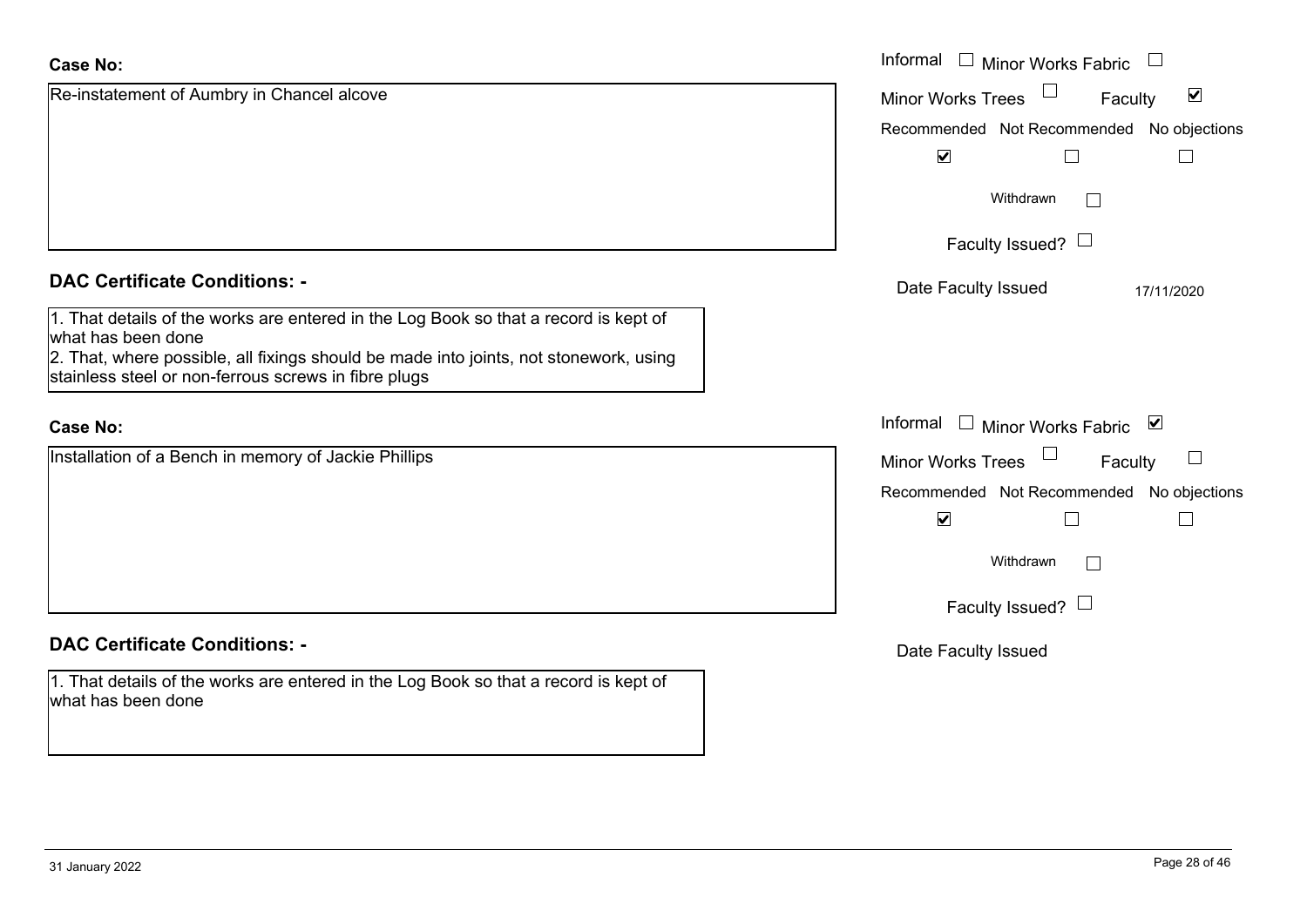Replace existing halogen interior floodlights with LED dimmable lights

|  | <b>DAC Certificate Conditions: -</b> |
|--|--------------------------------------|
|  |                                      |

1. That details of the works are entered in the Log Book so that a record is kept of what has been done

2. That an updated Electrical Condition Report is commissioned, and submitted to the DAC Secretary, after the installation

|                                                                | Informal $\Box$ Minor Works Fabric $\Box$                         |  |
|----------------------------------------------------------------|-------------------------------------------------------------------|--|
| existing halogen interior floodlights with LED dimmable lights | Minor Works Trees $\quad \Box$<br>$\blacktriangledown$<br>Faculty |  |
|                                                                | Recommended Not Recommended No objections                         |  |
|                                                                |                                                                   |  |
|                                                                | Withdrawn                                                         |  |
|                                                                | Faculty Issued? $\Box$                                            |  |

Date Faculty Issued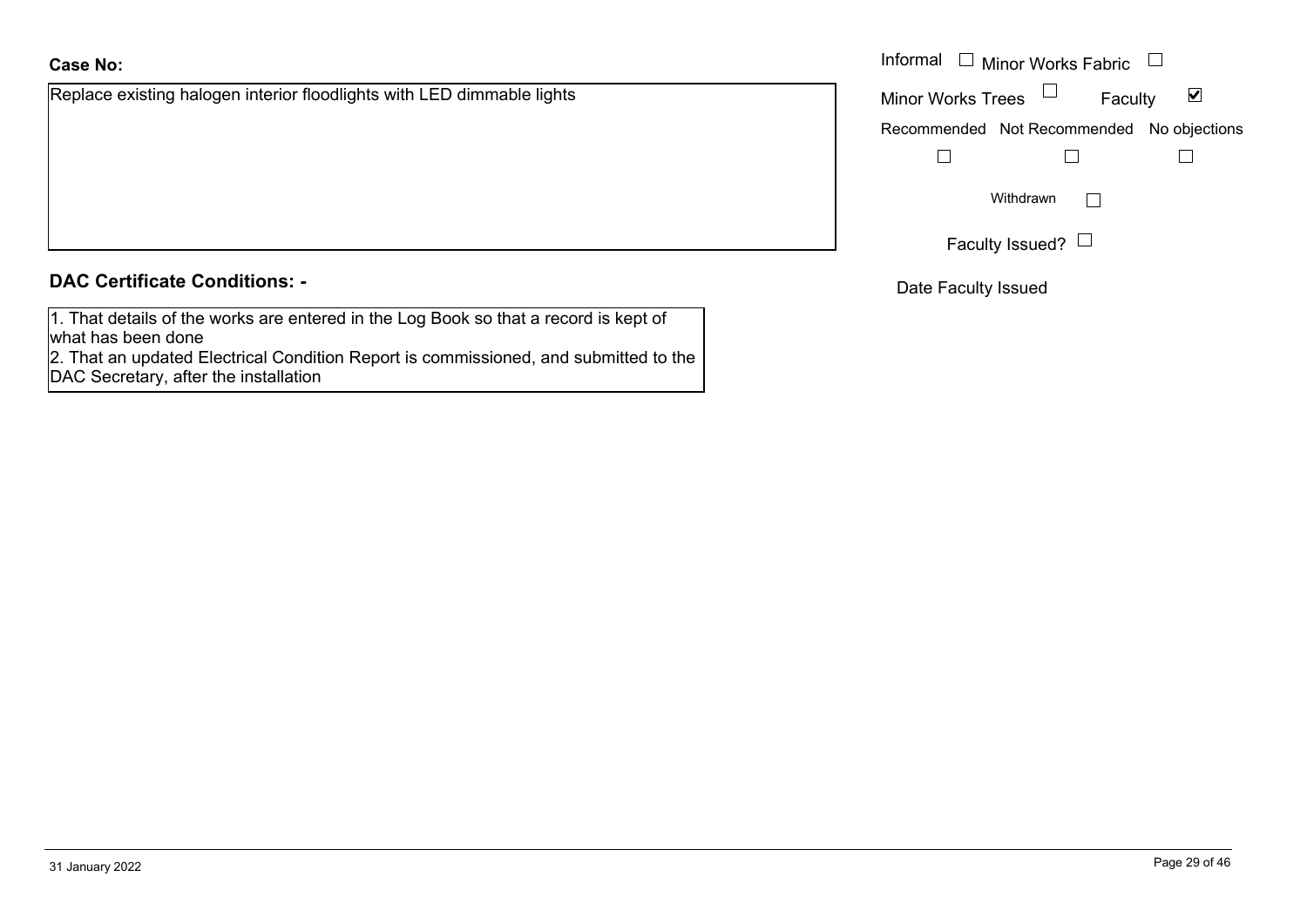#### **10205Freeby, St Mary**

#### **L/1999Case No:**

CONFIRMATORY FACULTY (to replace the Emergency Faculty granted 6 October 1999): - Repairs to lead roof coverings, masonry, rainwater goods and other general repairs

# **DAC Certificate Conditions: -**

1. A time limit of 12 months

| L/1999                                                                                                                                                   | Informal<br>□ Minor Works Fabric □                                                    |  |
|----------------------------------------------------------------------------------------------------------------------------------------------------------|---------------------------------------------------------------------------------------|--|
| MATORY FACULTY (to replace the Emergency Faculty granted 6 October 1999): -<br>o lead roof coverings, masonry, rainwater goods and other general repairs | <b>Minor Works Trees</b><br>⊻<br>Faculty<br>Recommended Not Recommended No objections |  |
|                                                                                                                                                          | Withdrawn                                                                             |  |
|                                                                                                                                                          | Faculty Issued? Ø                                                                     |  |
| rtificate Conditions: -                                                                                                                                  | Date Faculty Issued<br>30/08/2000                                                     |  |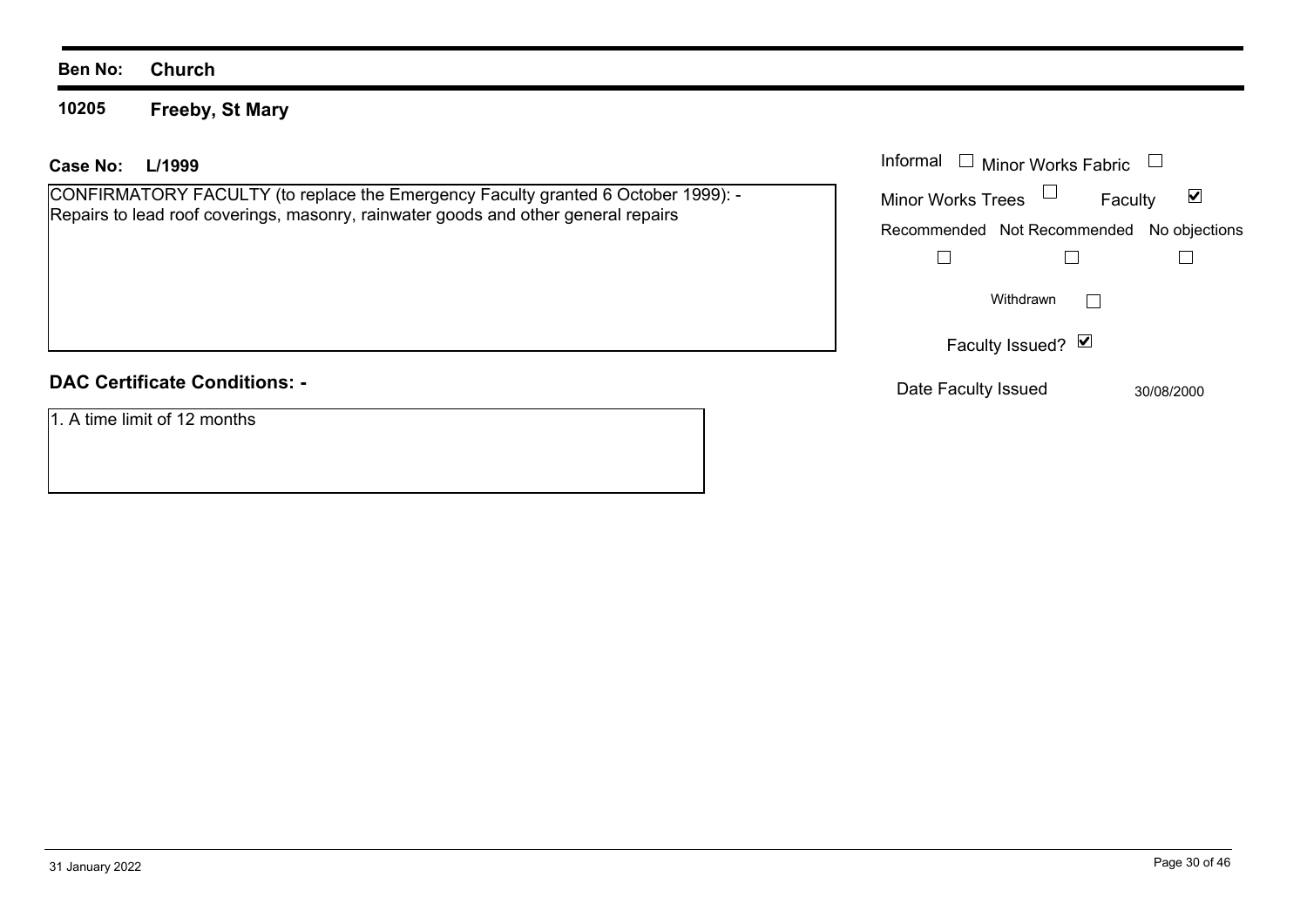| Case No: | L135/2001 |
|----------|-----------|
|----------|-----------|

# **DAC Certificate Conditions: -**

# **DAC Certificate Conditions: -**

- 1. A time limit of 12 months
- 2. That all lead work must take place under a "Hot Work" Permit
- 3. That the excavations be dug by hand

| Case No:<br>L135/2001                                                                                                                                                          | Informal $\Box$ Minor Works Fabric $\Box$                   |
|--------------------------------------------------------------------------------------------------------------------------------------------------------------------------------|-------------------------------------------------------------|
| Major movement of the north wall of the North Aisle has allowed the nave to follow. Cracks have also                                                                           | $\blacktriangledown$<br>Minor Works Trees<br>Faculty        |
| appeared in the south wall of the chancel. English Heritage to carry out monitoring work to confirm if<br>movement is on-going.                                                | Recommended Not Recommended No objections                   |
|                                                                                                                                                                                | $\blacktriangledown$                                        |
|                                                                                                                                                                                | Withdrawn                                                   |
|                                                                                                                                                                                | Faculty Issued? $\Box$                                      |
| <b>DAC Certificate Conditions: -</b>                                                                                                                                           | Date Faculty Issued                                         |
| 1. A time limit of 12 months<br>Case No:<br>L150/2004                                                                                                                          | Informal ⊠ Minor Works Fabric $\Box$                        |
| 1. Structural repairs comprising works to: -                                                                                                                                   | $\blacktriangledown$<br><b>Minor Works Trees</b><br>Faculty |
| a) Drainage system                                                                                                                                                             | Recommended Not Recommended No objections                   |
| b) Rainwater goods<br>c) Bird guards<br>d) Window propping                                                                                                                     | $\blacktriangledown$                                        |
| 2. Ground investigations to establish the cause of structural movement in the building comprising: -<br>a) 6 boreholes in the churchyard to establish the nature of the ground | Withdrawn<br>$\Box$                                         |
| b) 5 hand-dug trial holes inside the church to confirm the foundations to the arcade piers and nature<br>of the ground below the floor                                         | Faculty Issued? Ø                                           |
| <b>DAC Certificate Conditions: -</b>                                                                                                                                           | Date Faculty Issued<br>03/04/2008                           |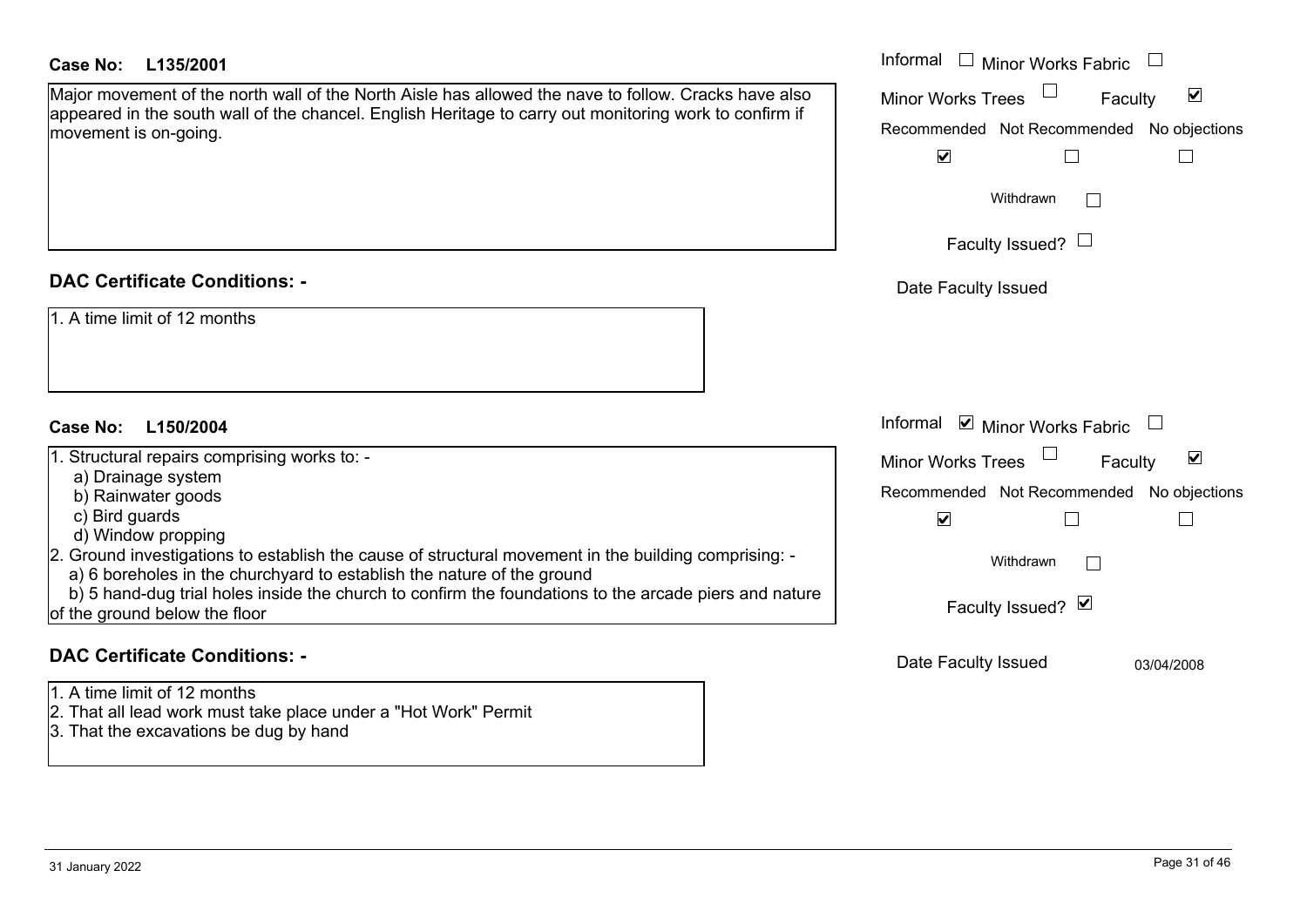| <b>Case No:</b><br>L216/2014                                                                           | Informal $\Box$<br>Minor Works Fabric     |
|--------------------------------------------------------------------------------------------------------|-------------------------------------------|
| 01. Masonry repairs to: -                                                                              | Minor Works Trees<br>V<br>Faculty         |
| a) North Aisle                                                                                         | Recommended Not Recommended No objections |
| b) North Clerestory                                                                                    |                                           |
| c) Chancel<br>d) South Aisle                                                                           | $\blacktriangledown$                      |
| 02. Window repairs                                                                                     |                                           |
| 03. Installation of Anchor ties                                                                        | Withdrawn                                 |
| 04. Installation of new Lightning Conductor                                                            |                                           |
| 05. Rewiring, including new lights                                                                     | Faculty Issued? Ø                         |
| 06. Installation of a 'man-safe' system to the roofs (anchor points etc)                               |                                           |
| 07. Installation of a new steelwork access arrangement (ladders and landings) to gain safe access to   |                                           |
| the tower (present access is very poor from bell frame level up)                                       |                                           |
| 08. Refurbishment of the Organ                                                                         |                                           |
| 09. Installation of an anti-theft roof alarm (the E-Bound system)                                      |                                           |
| 10. Option for pricing (and possibly carrying out), the full re-roofing of the Nave, Chancel and Tower |                                           |
| lead roofs (rather than the part re-roofing)                                                           |                                           |
| 11. Replacement of the existing Noticeboard in the Porch with a CCT-styled display Board               |                                           |
| 12. Installation in the churchyard of a CCT Noticeboard                                                |                                           |
| 13. Installation of a Collection Box into the wall of the North Aisle                                  |                                           |
| <b>DAC Certificate Conditions: -</b>                                                                   | Date Faculty Issued<br>03/02/2015         |

1. That details of the works are entered in the Log Book so that a record is kept of

2. That the scaffolding must be fitted with an appropriate 2.5m hoarding and alarm

what has been done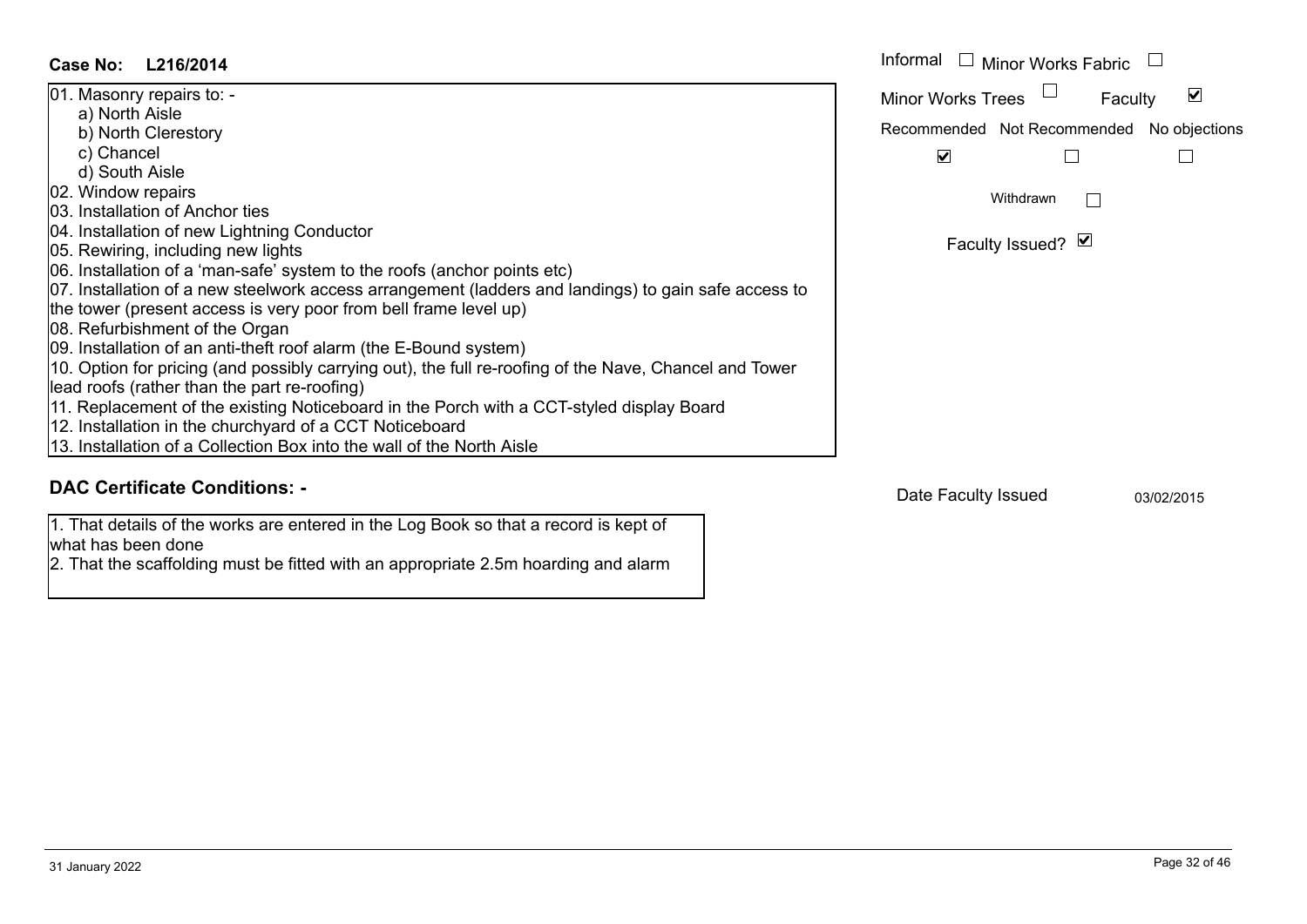## **L180/2014Case No:** Informal

Removal of the Royal Arms from Freeby Church to such place of safety as determined by the Churchwardens, PCC or Incumbent

### **DAC Certificate Conditions: -**

1. A time limit of 12 months

2. That details of the works are entered in the Log Book so that a record is kept of what has been done

| Informal<br><b>Minor Works Fabric</b> |                             |         |               |
|---------------------------------------|-----------------------------|---------|---------------|
|                                       | <b>Minor Works Trees</b>    | Faculty |               |
|                                       | Recommended Not Recommended |         | No objections |
|                                       |                             |         |               |
|                                       | Withdrawn                   |         |               |
|                                       | Faculty Issued? Ø           |         |               |
|                                       | Date Faculty Issued         |         | 14/08/2014    |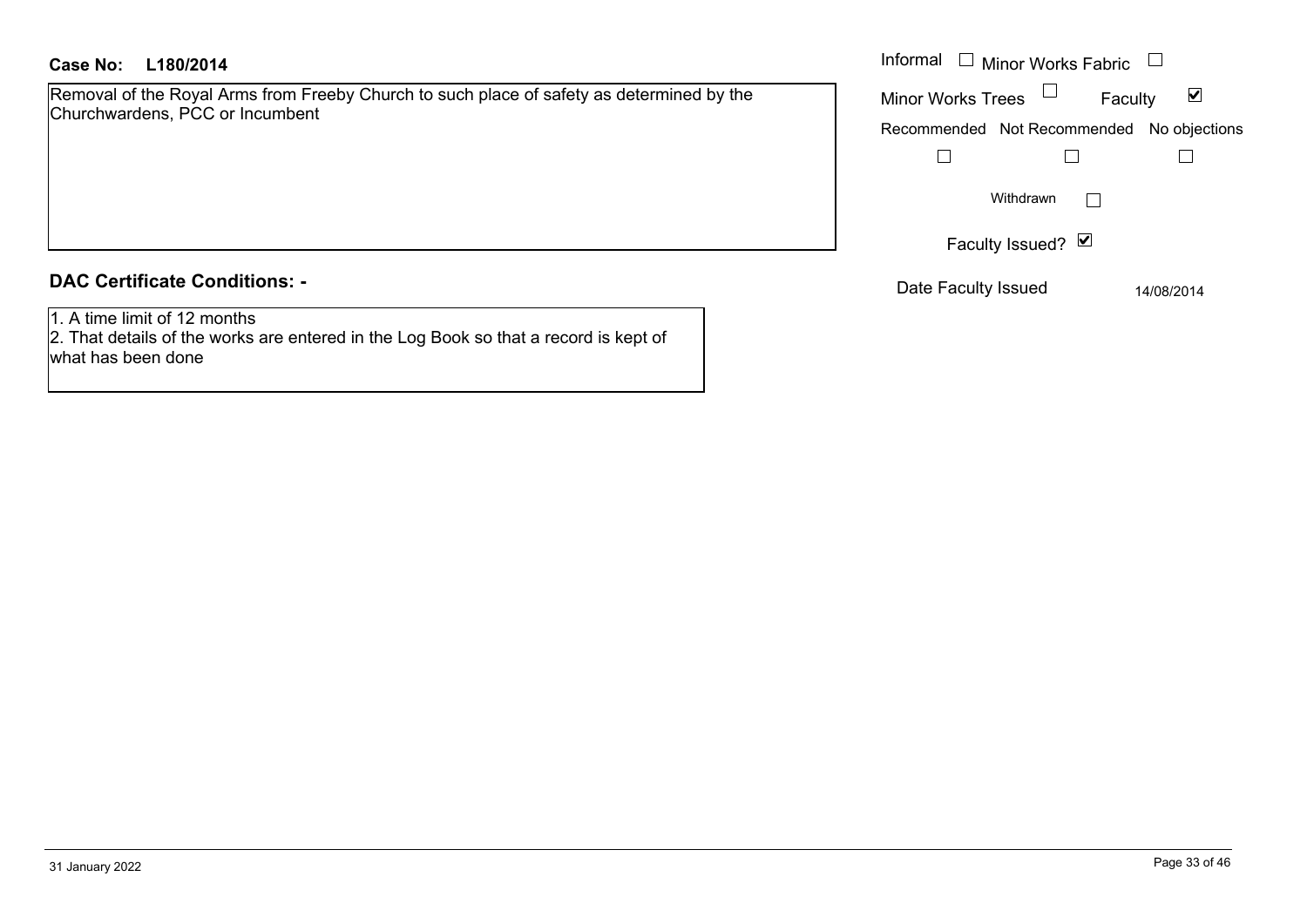#### **10208Frisby-on-the-Wreake, St Thomas of Canterbury**

# **L053/2004Case No:** Informal

1. Remove and dispose of plaster and re-point exposed stonework with lime mortar mix to a height of 600mm and inject damp proof course

2. Fill cracks, prepare surfaces and apply two coats of Classidur Classic paint (matt) to remaining plaster above 600mm height

# **DAC Certificate Conditions: -**

- 1. A time limit of 12 months
- 2. No damp course should be injected into the stone
- 3. Classidor "tradion" paint to be used rather than Classidor "classic"

| Informal<br>□ Minor Works Fabric          |         |                      |
|-------------------------------------------|---------|----------------------|
| <b>Minor Works Trees</b>                  | Faculty | $\blacktriangledown$ |
| Recommended Not Recommended No objections |         |                      |
|                                           |         |                      |
| Withdrawn                                 |         |                      |
| Faculty Issued? Ø                         |         |                      |
| $\mathbf{r}$ . The state $\mathbf{r}$     |         |                      |

Date Faculty Issued 09/09/2004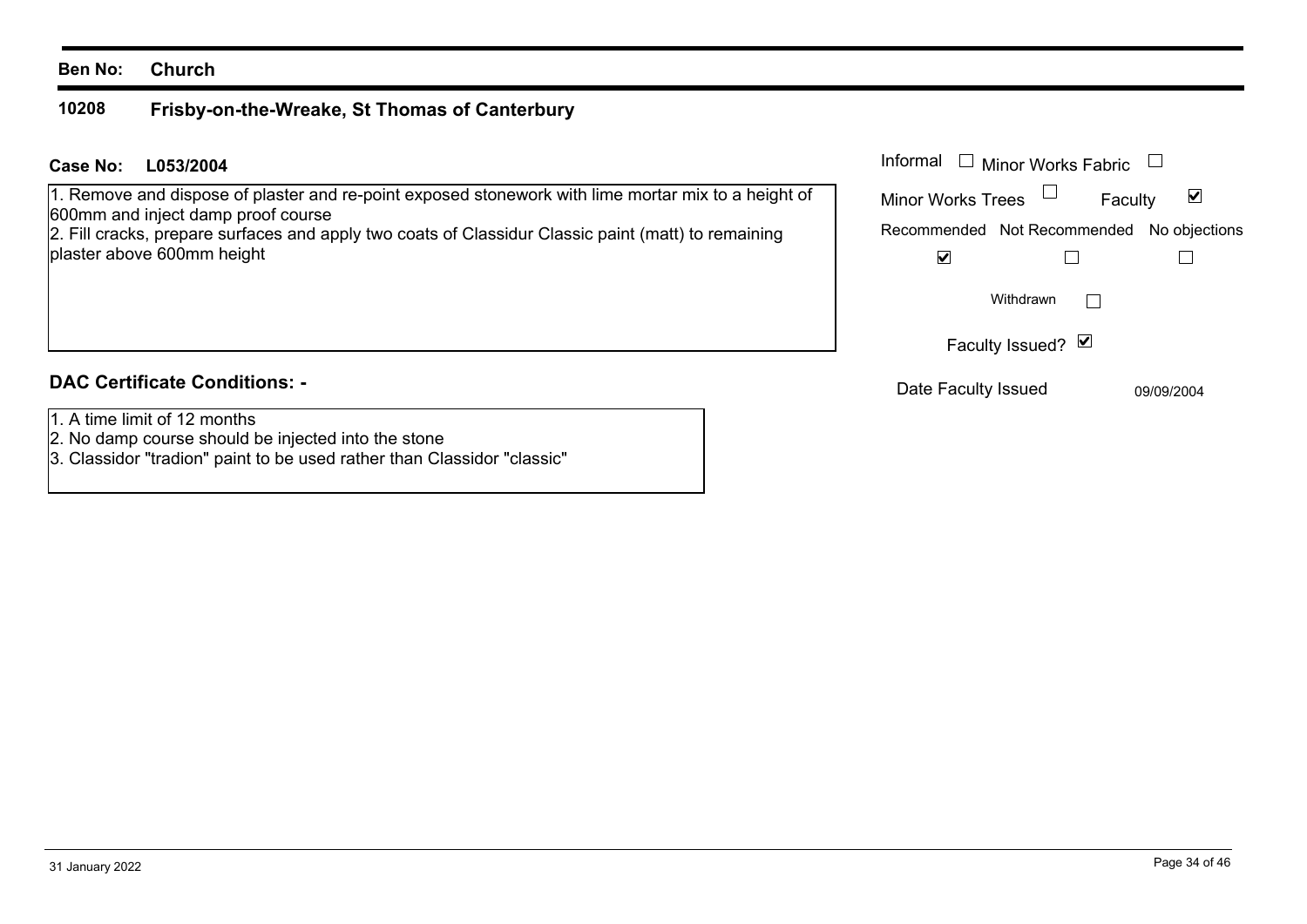| <b>Case No:</b><br>L143/2008                                                                                                               | Informal $\blacksquare$ Minor Works Fabric $\blacksquare$                                                                                                  |
|--------------------------------------------------------------------------------------------------------------------------------------------|------------------------------------------------------------------------------------------------------------------------------------------------------------|
| Fabric Repairs to: -<br>1. South Transept roof<br>2. North Aisle roof and rainwater goods<br>3. Vestry roof                                | Minor Works Trees <sup>1</sup><br>$\blacktriangledown$<br>Faculty<br>Recommended Not Recommended No objections<br>$\blacktriangledown$<br>$\Box$<br>$\Box$ |
|                                                                                                                                            | Withdrawn<br>$\Box$<br>Faculty Issued? Ø                                                                                                                   |
| <b>DAC Certificate Conditions: -</b>                                                                                                       | Date Faculty Issued<br>02/06/2009                                                                                                                          |
| 1. A time limit of 12 months<br>2. That details of the works are entered in the Log Book so that a record is kept of<br>what has been done |                                                                                                                                                            |
| <b>Case No:</b>                                                                                                                            | Informal <b>v</b> Minor Works Fabric<br>$\Box$                                                                                                             |
| 1. Removal of 2 Lime Trees in churchyard<br>2. Excavations for path to Frisby Old School                                                   | Minor Works Trees<br>Faculty<br>Recommended Not Recommended No objections<br>$\Box$<br>$\Box$<br>$\Box$<br>Withdrawn<br>$\Box$<br>Faculty Issued? $\Box$   |
| <b>DAC Certificate Conditions: -</b>                                                                                                       | Date Faculty Issued                                                                                                                                        |
| 1. A time limit of 12 months<br>2. That details of the works are entered in the Log Book so that a record is kept of<br>what has been done |                                                                                                                                                            |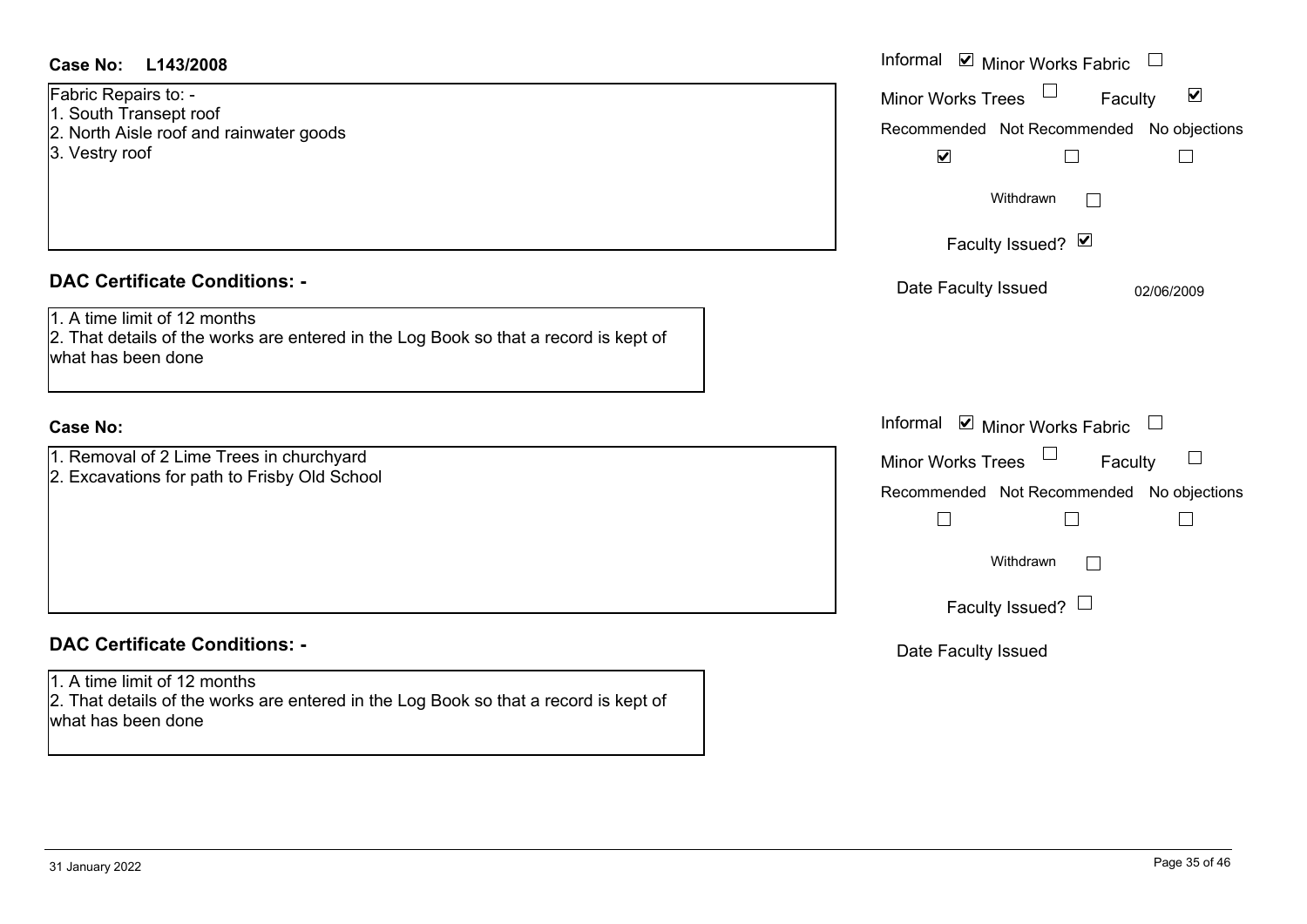| Refurbishment of the Clock comprising: -<br>1. Inspection of dial fixings<br>2. Re-painting of the dials and hands<br>3. Servicing of dial motion and clock mechanisms | Minor Works Trees <sup>1</sup><br>$\blacktriangledown$<br>Faculty<br>Recommended Not Recommended No objections<br>$\blacktriangledown$<br>$\Box$ |
|------------------------------------------------------------------------------------------------------------------------------------------------------------------------|--------------------------------------------------------------------------------------------------------------------------------------------------|
|                                                                                                                                                                        | Withdrawn<br>$\Box$<br>Faculty Issued? Ø                                                                                                         |
| <b>DAC Certificate Conditions: -</b>                                                                                                                                   | Date Faculty Issued<br>10/01/2013                                                                                                                |
| 1. A time limit of 12 months<br>2. That details of the works are entered in the Log Book so that a record is kept of<br>what has been done                             |                                                                                                                                                  |
| L109/2012<br>Case No:                                                                                                                                                  | Informal $\Box$ Minor Works Fabric $\Box$                                                                                                        |
| To fell 1 x Lime Tree                                                                                                                                                  | Minor Works Trees ⊠<br>Faculty<br>$\Box$                                                                                                         |
|                                                                                                                                                                        | Recommended Not Recommended No objections<br>$\Box$<br>$\Box$<br>Withdrawn<br>$\blacktriangledown$                                               |
|                                                                                                                                                                        | Faculty Issued? $\Box$                                                                                                                           |
| <b>DAC Certificate Conditions: -</b><br>1. A time limit of 12 months<br>2. That details of the works are entered in the Log Book so that a record is kept of           | Date Faculty Issued                                                                                                                              |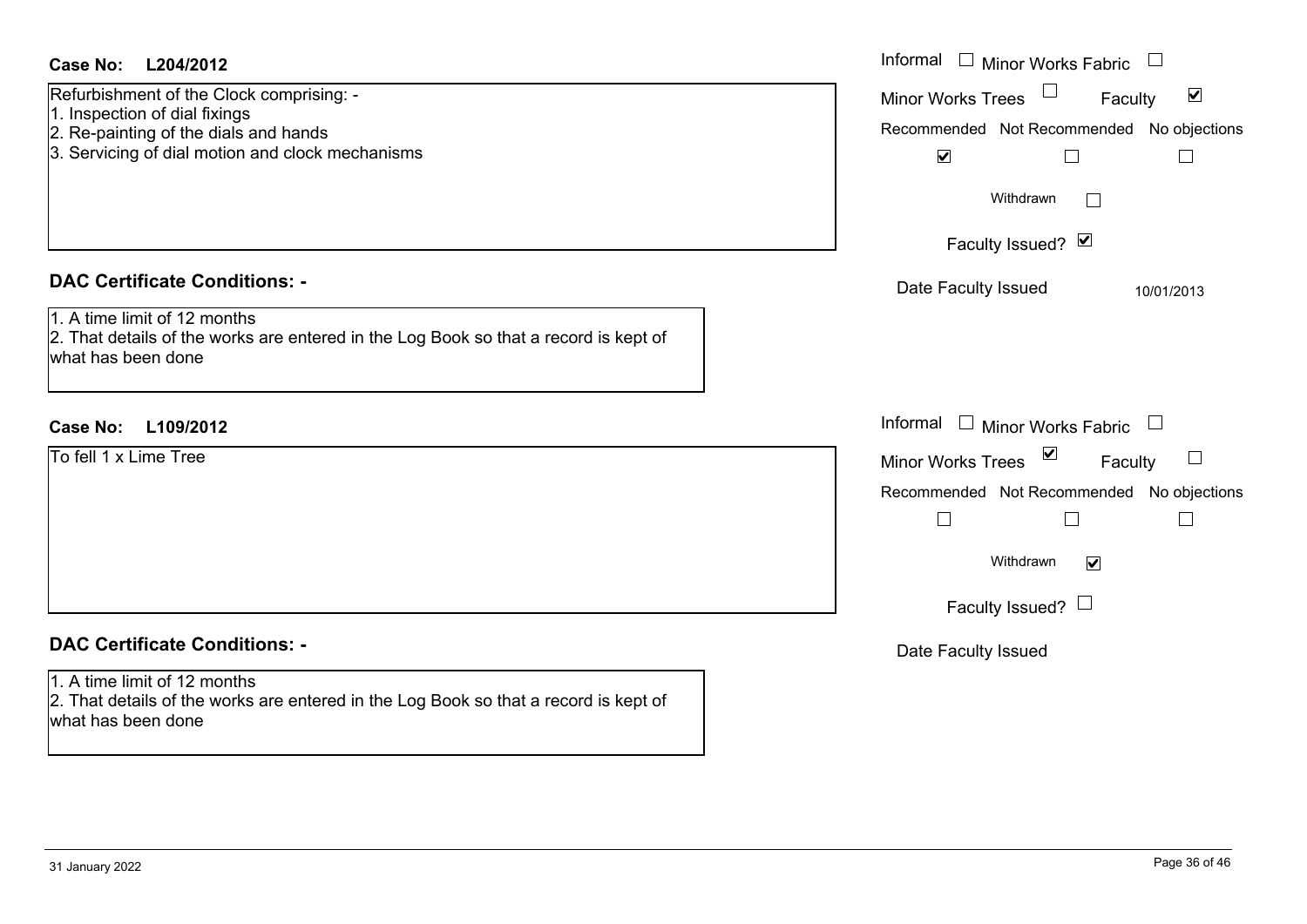| <b>Case No:</b><br>L021/2012                                                                                                                                                                                                 | Informal<br>□ Minor Works Fabric                            |
|------------------------------------------------------------------------------------------------------------------------------------------------------------------------------------------------------------------------------|-------------------------------------------------------------|
| Installation of Loop Induction System                                                                                                                                                                                        | <b>Minor Works Trees</b><br>Faculty                         |
|                                                                                                                                                                                                                              | Recommended Not Recommended No objections                   |
|                                                                                                                                                                                                                              |                                                             |
|                                                                                                                                                                                                                              | Withdrawn<br>$\mathbb{R}^n$                                 |
|                                                                                                                                                                                                                              | Faculty Issued? $\Box$                                      |
| <b>DAC Certificate Conditions: -</b>                                                                                                                                                                                         | Date Faculty Issued                                         |
| 1. A time limit of 12 months<br>2. That details of the works are entered in the Log Book so that a record is kept of<br>what has been done<br>3. That the PCC ensures the contractor complies with the DAC Conditions on the |                                                             |
| <b>Case No:</b><br>L119/2013                                                                                                                                                                                                 | Informal ☑ Minor Works Fabric<br>$\Box$                     |
| Installation of: -                                                                                                                                                                                                           | $\blacktriangledown$<br>Faculty<br><b>Minor Works Trees</b> |
| 1. Servery<br>2. WC                                                                                                                                                                                                          | Recommended Not Recommended No objections                   |
|                                                                                                                                                                                                                              | $\blacktriangledown$<br>$\mathbf{L}$                        |
|                                                                                                                                                                                                                              | Withdrawn<br>$\mathbf{L}$                                   |
|                                                                                                                                                                                                                              | Faculty Issued? $\Box$                                      |
| <b>DAC Certificate Conditions: -</b>                                                                                                                                                                                         | Date Faculty Issued<br>29/10/2019                           |
| 1. That details of the works are entered in the Log Book so that a record is kept of<br>what has been done                                                                                                                   |                                                             |
| 2. That no works shall take place until the PCC, after consultation with the Diocesan<br>Archaeological Adviser, has secured the implementation of a programme of                                                            |                                                             |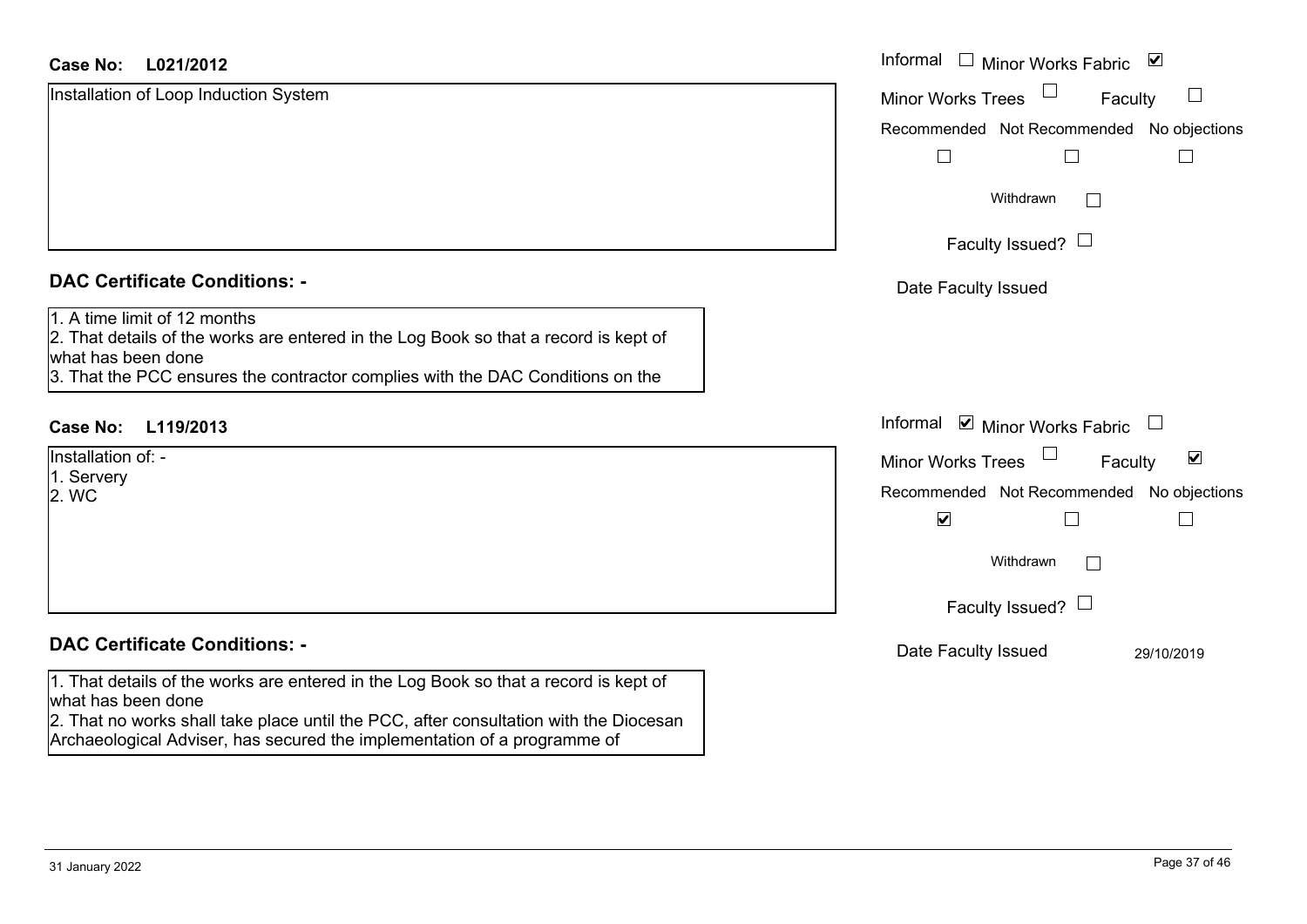| <b>Case No:</b><br>L172/2013                                                                                                               | Informal □ Minor Works Fabric<br>$\blacktriangledown$ |
|--------------------------------------------------------------------------------------------------------------------------------------------|-------------------------------------------------------|
| Pollard 1 x Horse Chestnut Tree                                                                                                            | Minor Works Trees<br>$\Box$<br>Faculty                |
|                                                                                                                                            | Recommended Not Recommended No objections             |
|                                                                                                                                            | $\perp$                                               |
|                                                                                                                                            | Withdrawn<br>$\vert$ $\vert$                          |
|                                                                                                                                            | Faculty Issued? $\Box$                                |
| <b>DAC Certificate Conditions: -</b>                                                                                                       | Date Faculty Issued                                   |
| 1. A time limit of 12 months<br>2. That details of the works are entered in the Log Book so that a record is kept of<br>what has been done |                                                       |
| L236/2014<br><b>Case No:</b>                                                                                                               | Informal □ Minor Works Fabric                         |
| To fell 1 x Horse Chestnut Tree                                                                                                            | Minor Works Trees ⊠<br>Faculty                        |
|                                                                                                                                            | Recommended Not Recommended No objections             |
|                                                                                                                                            | $\Box$                                                |
|                                                                                                                                            | Withdrawn<br>$\perp$                                  |
|                                                                                                                                            | Faculty Issued? $\Box$                                |
| <b>DAC Certificate Conditions: -</b>                                                                                                       | Date Faculty Issued                                   |
| 1. A time limit of 12 months<br>2. That details of the works are entered in the Log Book so that a record is kept of<br>what has been done |                                                       |
|                                                                                                                                            |                                                       |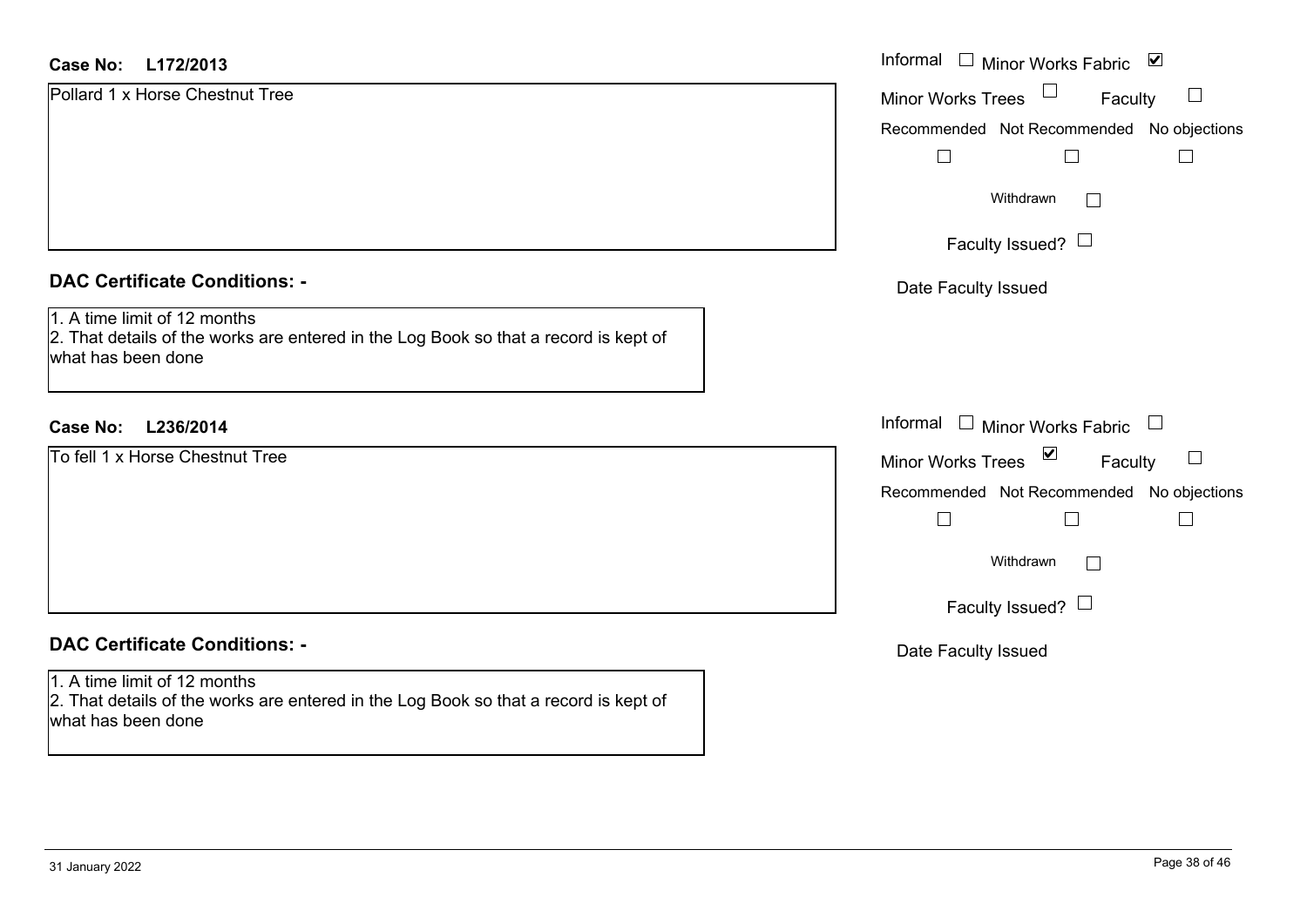#### **L243/2014Case No:**

| <b>Case No:</b><br>L243/2014                                                                                                                                                                                                      | Informal □ Minor Works Fabric                               |
|-----------------------------------------------------------------------------------------------------------------------------------------------------------------------------------------------------------------------------------|-------------------------------------------------------------|
| To fell 2 x false Acacias Trees                                                                                                                                                                                                   | $\blacktriangledown$<br><b>Minor Works Trees</b><br>Faculty |
|                                                                                                                                                                                                                                   | Recommended Not Recommended No objections                   |
|                                                                                                                                                                                                                                   |                                                             |
|                                                                                                                                                                                                                                   | Withdrawn<br>$\perp$                                        |
|                                                                                                                                                                                                                                   | Faculty Issued? $\Box$                                      |
| <b>DAC Certificate Conditions: -</b>                                                                                                                                                                                              | Date Faculty Issued                                         |
| 1. A time limit of 12 months<br>2. That details of the works are entered in the Log Book so that a record is kept of<br>what has been done<br>3. That a copy of the estimate from George Walker Tree Care is submitted to the DAC |                                                             |
| L239/2015<br><b>Case No:</b>                                                                                                                                                                                                      | Informal $\Box$ Minor Works Fabric<br>$\Box$                |
| Remove the railing's which are currently overgrown by a hedge                                                                                                                                                                     | $\blacktriangledown$<br><b>Minor Works Trees</b><br>Faculty |
|                                                                                                                                                                                                                                   | Recommended Not Recommended No objections                   |
|                                                                                                                                                                                                                                   | $\blacktriangledown$                                        |
|                                                                                                                                                                                                                                   | Withdrawn                                                   |
|                                                                                                                                                                                                                                   | Faculty Issued? Ø                                           |
| <b>DAC Certificate Conditions: -</b>                                                                                                                                                                                              | Date Faculty Issued<br>06/01/2016                           |
| 1. That details of the works are entered in the Log Book so that a record is kept of<br>what has been done<br>2. Human Remains should be expected when excavating within a churchyard. Any                                        |                                                             |

remains should be recovered, treated in a respectful manner and boxed or bagged,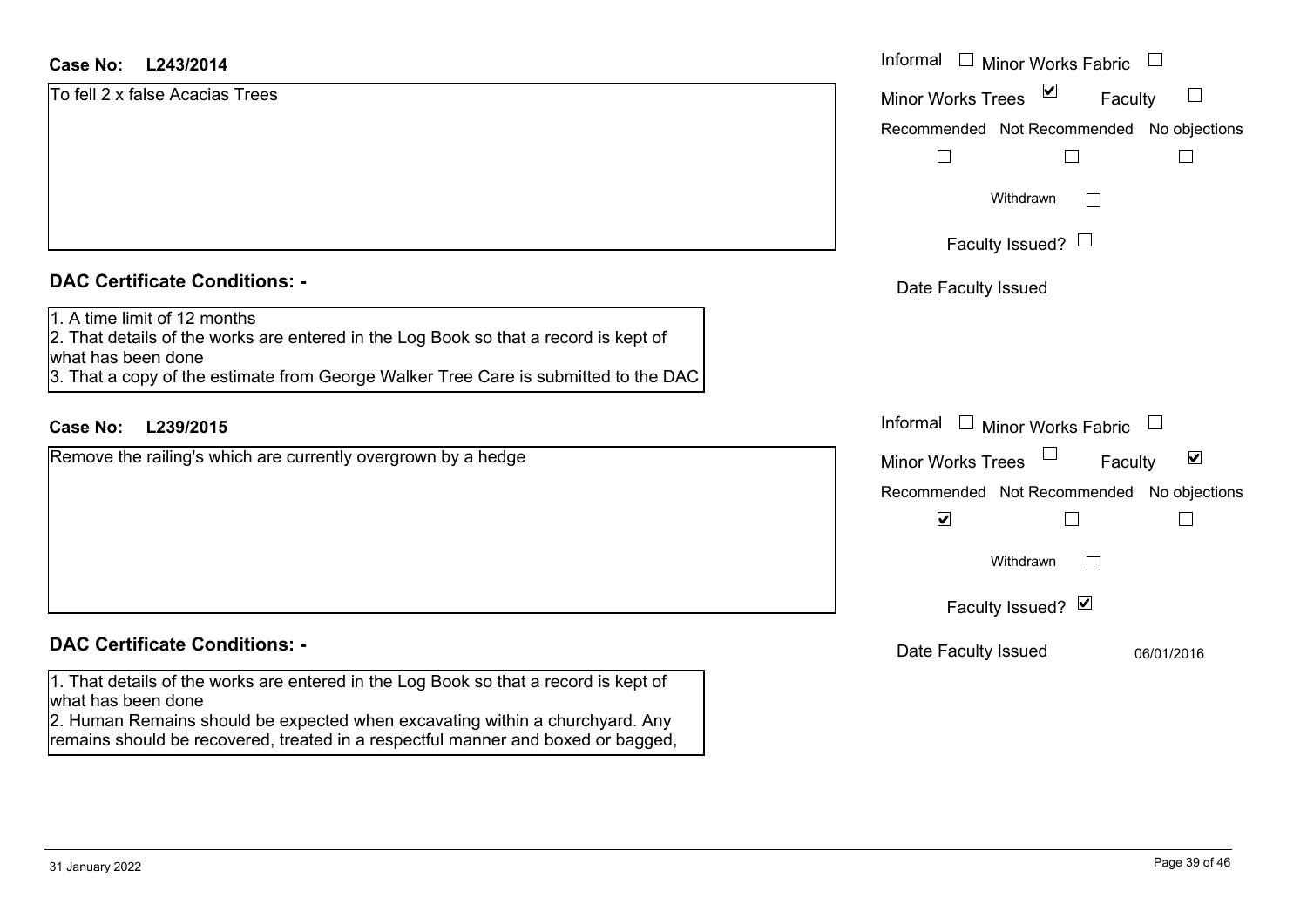| <b>Case No:</b>                                                                                                                                                                                                                              | Informal $\quad \Box$ Minor Works Fabric                    |
|----------------------------------------------------------------------------------------------------------------------------------------------------------------------------------------------------------------------------------------------|-------------------------------------------------------------|
| Installation of Auto-winding for the Clock                                                                                                                                                                                                   | $\blacktriangledown$<br><b>Minor Works Trees</b><br>Faculty |
|                                                                                                                                                                                                                                              | Recommended Not Recommended No objections                   |
|                                                                                                                                                                                                                                              | $\blacktriangledown$                                        |
|                                                                                                                                                                                                                                              | Withdrawn                                                   |
|                                                                                                                                                                                                                                              | Faculty Issued? Ø                                           |
| <b>DAC Certificate Conditions: -</b>                                                                                                                                                                                                         | Date Faculty Issued<br>23/11/2016                           |
| 1. That details of the works are entered in the Log Book so that a record is kept of<br>what has been done                                                                                                                                   |                                                             |
| <b>Case No:</b>                                                                                                                                                                                                                              | Informal<br>$\Box$ Minor Works Fabric $\Box$                |
| Excavations for Percolation test for possible Trench Arch system                                                                                                                                                                             | $\blacktriangledown$<br><b>Minor Works Trees</b><br>Faculty |
|                                                                                                                                                                                                                                              | Recommended Not Recommended No objections                   |
|                                                                                                                                                                                                                                              | $\blacktriangledown$                                        |
|                                                                                                                                                                                                                                              | Withdrawn                                                   |
|                                                                                                                                                                                                                                              | Faculty Issued? $\Box$                                      |
| <b>DAC Certificate Conditions: -</b>                                                                                                                                                                                                         | Date Faculty Issued<br>22/11/2019                           |
| 1. That details of the works are entered in the Log Book so that a record is kept of<br>what has been done<br>2. That the test pits should be dug by hand and the DAC Archaeological Adviser<br>invited to be present during the excavations |                                                             |

 $\sim$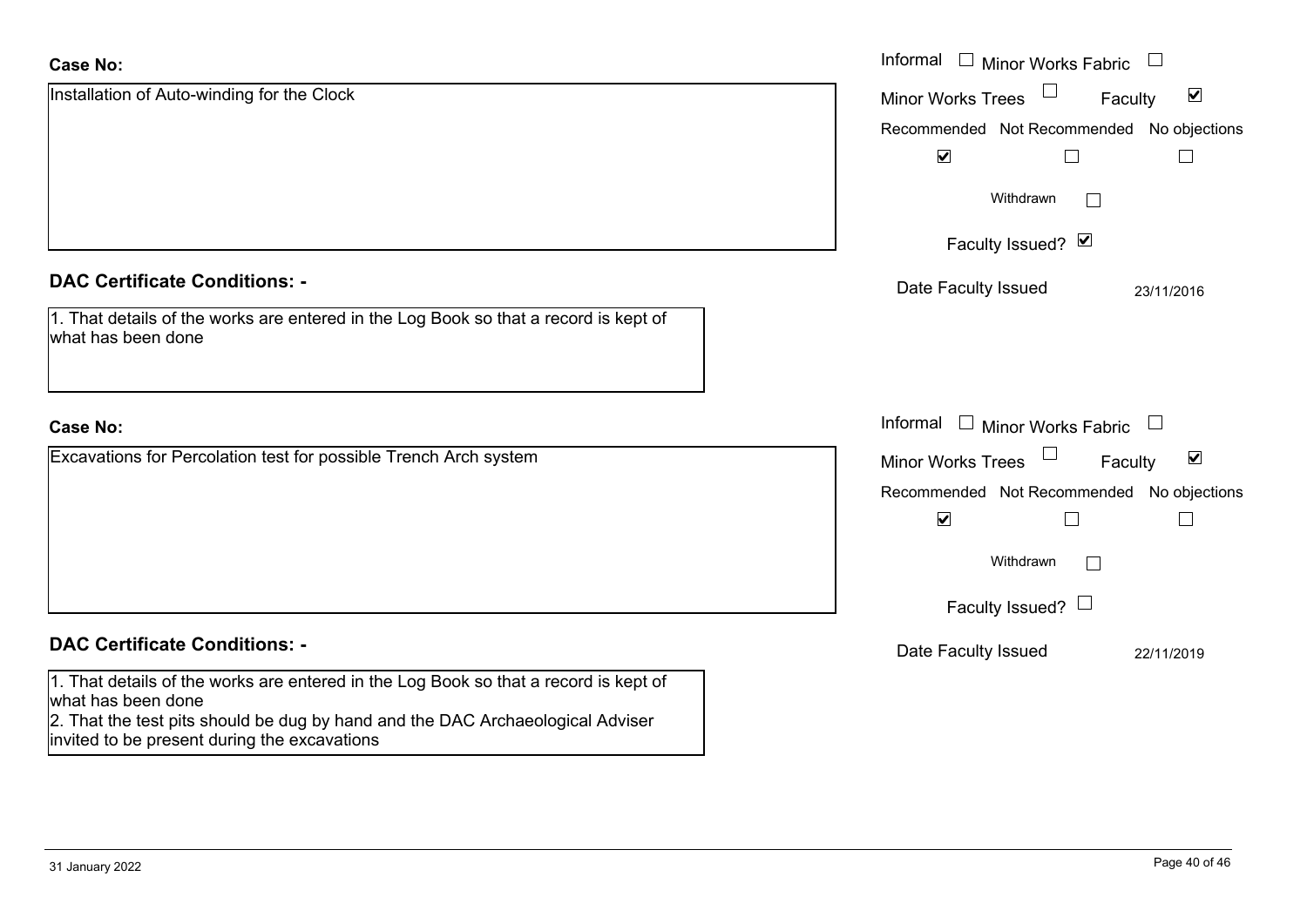# **Case No:**

| Replacement of roof to South Aisle (Baptistry)                                       |  |
|--------------------------------------------------------------------------------------|--|
|                                                                                      |  |
|                                                                                      |  |
|                                                                                      |  |
|                                                                                      |  |
|                                                                                      |  |
|                                                                                      |  |
|                                                                                      |  |
| <b>DAC Certificate Conditions: -</b>                                                 |  |
|                                                                                      |  |
| 1. That details of the works are entered in the Log Book so that a record is kept of |  |

what has been done 2. That any plumbers marks found on existing lead should be photographed, identified and cut-out, then retained or spot-welded back into the new lead work according to

|                                         | Informal<br>$\Box$ Minor Works Fabric $\Box$ |                      |
|-----------------------------------------|----------------------------------------------|----------------------|
| nent of roof to South Aisle (Baptistry) | Minor Works Trees $\Box$<br>Faculty          | $\blacktriangledown$ |
|                                         | Recommended Not Recommended No objections    |                      |
|                                         | $\blacktriangledown$                         |                      |
|                                         | Withdrawn                                    |                      |
|                                         | Faculty Issued? $\Box$                       |                      |
| rtificate Conditions: -                 | Date Faculty Issued                          | 21/05/2020           |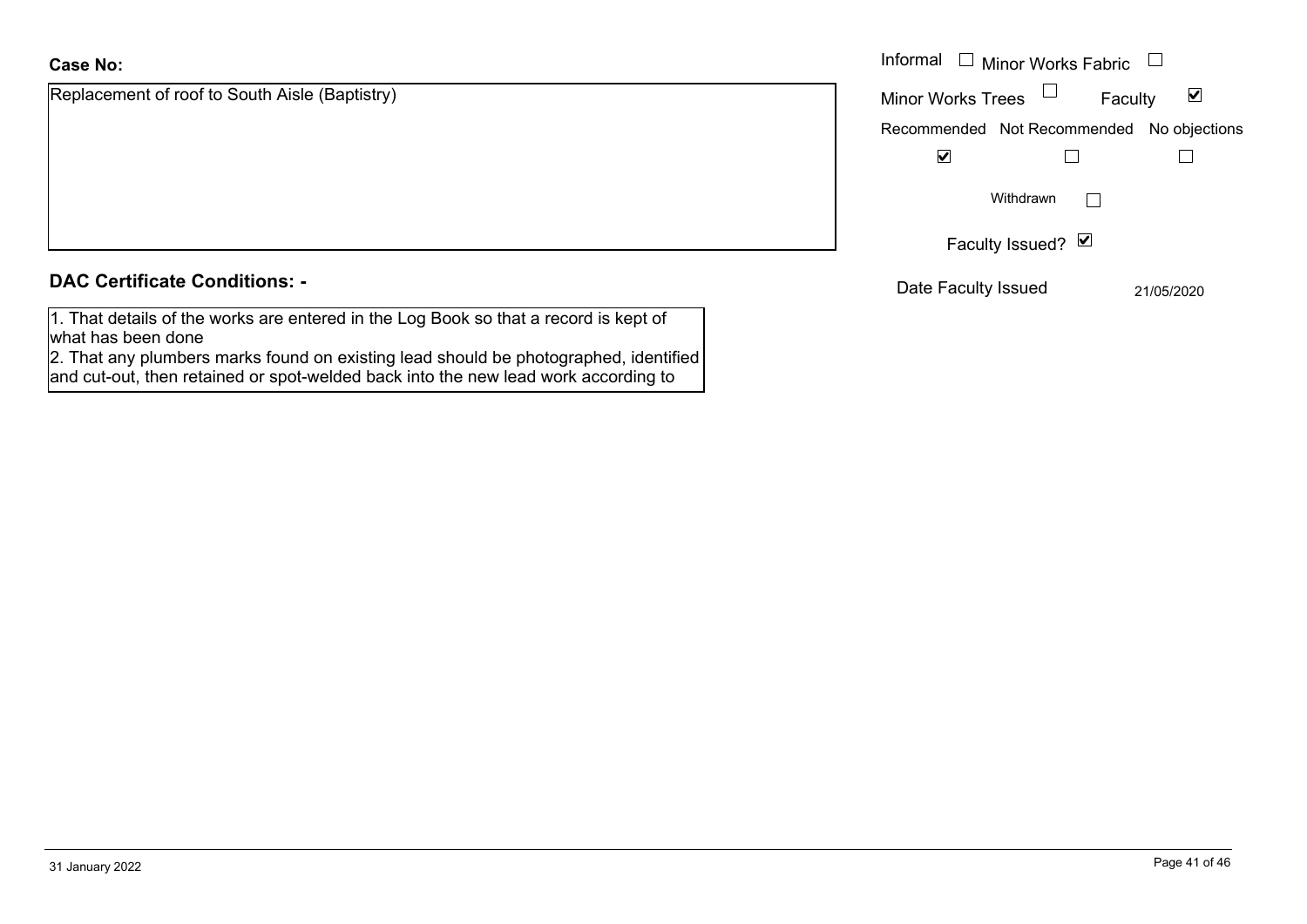#### **20304 Frolesworth, St Nicholas**

| L/1999<br><b>Case No:</b>            | Informal $\Box$ Minor Works Fabric                          |
|--------------------------------------|-------------------------------------------------------------|
| <b>Bells and Bellframe</b>           | Minor Works Trees $\Box$<br>$\blacktriangledown$<br>Faculty |
|                                      | Recommended Not Recommended No objections                   |
|                                      |                                                             |
|                                      | Withdrawn                                                   |
|                                      | Faculty Issued? Ø                                           |
| <b>DAC Certificate Conditions: -</b> | Date Faculty Issued<br>05/01/2001                           |
| 1. A time limit of 12 months         |                                                             |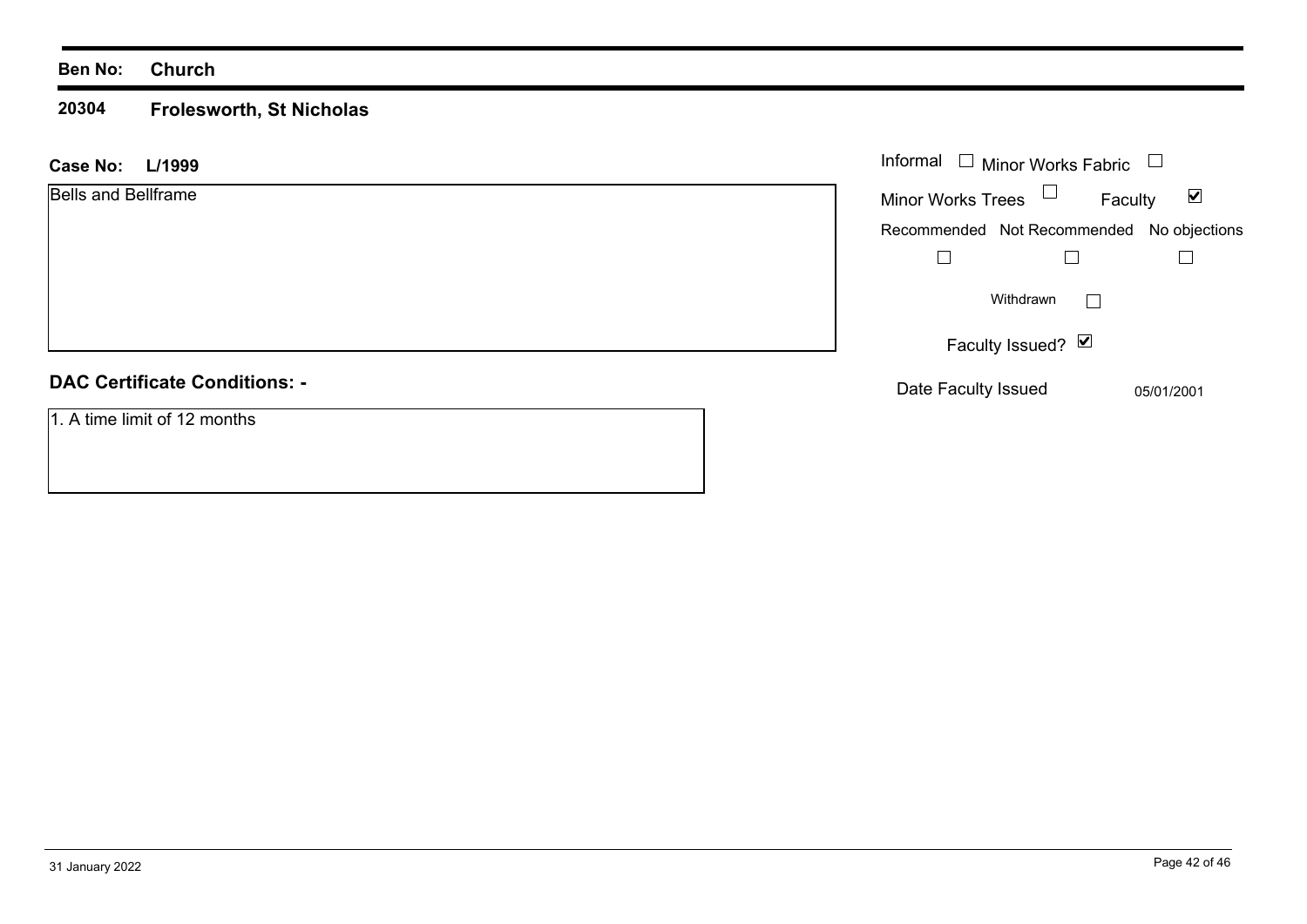| <b>Case No:</b><br>L106/2004                                                       | Informal $\Box$ Minor Works Fabric $\Box$                                                                                                                               |
|------------------------------------------------------------------------------------|-------------------------------------------------------------------------------------------------------------------------------------------------------------------------|
| 1. To erect Lightning Conductor System<br>2. Repairs to South Door and Vestry door | Minor Works Trees $\Box$<br>$\blacktriangledown$<br>Faculty<br>Recommended Not Recommended No objections<br>$\blacktriangledown$<br>⊔<br>Withdrawn<br>Faculty Issued? Ø |
| <b>DAC Certificate Conditions: -</b>                                               | Date Faculty Issued<br>05/11/2004                                                                                                                                       |
| 1. A time limit of 12 months<br><b>Case No:</b><br>L024/2005                       | Informal $\Box$ Minor Works Fabric $\Box$                                                                                                                               |
| To dismantle and re-build the northwest pinnacle of the Tower                      | Minor Works Trees<br>$\blacktriangledown$<br>Faculty                                                                                                                    |
|                                                                                    | Recommended Not Recommended No objections<br>$\blacktriangledown$<br>П<br>Withdrawn<br>Faculty Issued? Ø                                                                |
| <b>DAC Certificate Conditions: -</b>                                               | Date Faculty Issued<br>19/04/2005                                                                                                                                       |
| 1. A time limit of 12 months                                                       |                                                                                                                                                                         |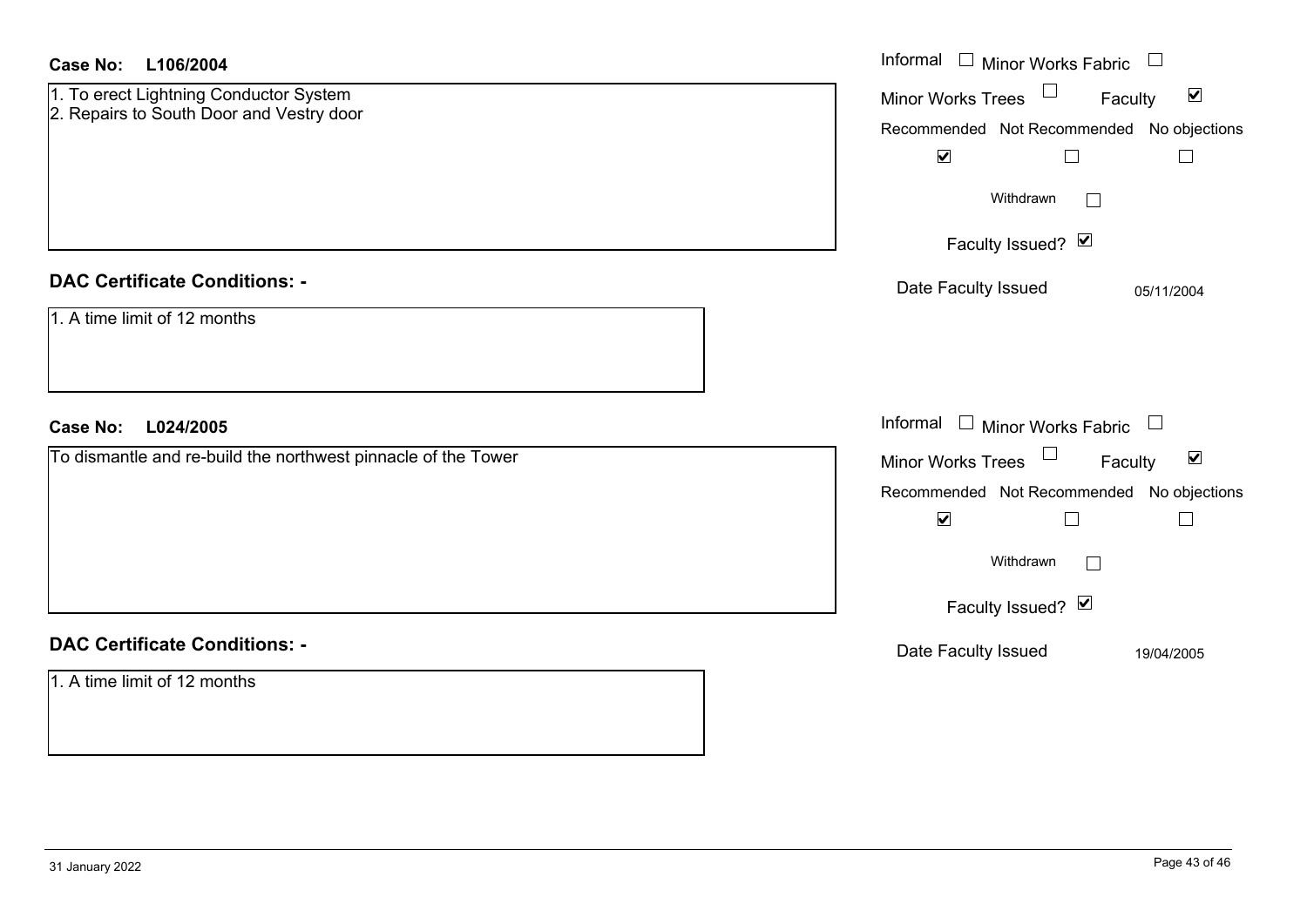| <b>Case No:</b><br>L123/2006                                                                                                                                                                                                                                            | Informal<br>Minor Works Fabric                              |
|-------------------------------------------------------------------------------------------------------------------------------------------------------------------------------------------------------------------------------------------------------------------------|-------------------------------------------------------------|
| Removal of defective plastering in: -                                                                                                                                                                                                                                   | $\blacktriangledown$<br><b>Minor Works Trees</b><br>Faculty |
| 1. Tower<br>2. Aisles                                                                                                                                                                                                                                                   | Recommended Not Recommended No objections                   |
| 3. Nave                                                                                                                                                                                                                                                                 | $\blacktriangledown$                                        |
| 4. Chancel                                                                                                                                                                                                                                                              |                                                             |
| 5. Vestry                                                                                                                                                                                                                                                               | Withdrawn<br>$\mathbb{R}^n$                                 |
|                                                                                                                                                                                                                                                                         | Faculty Issued? Ø                                           |
| <b>DAC Certificate Conditions: -</b>                                                                                                                                                                                                                                    | Date Faculty Issued<br>18/10/2006                           |
| 1. A time limit of 12 months<br>2. That the work should be carried out at the direction of the church architect<br>3. That any trenching be the subject of an archaeological watching brief in<br>accordance with paragraph 4 of the attached archaeological conditions |                                                             |
| L054/2012<br><b>Case No:</b>                                                                                                                                                                                                                                            | Informal<br>Minor Works Fabric ⊠                            |
| Replacement of the flashings to the: -                                                                                                                                                                                                                                  | $\sqcup$<br><b>Minor Works Trees</b><br>Faculty             |
| 1. North Aisle<br>2. Chancel                                                                                                                                                                                                                                            | Recommended Not Recommended No objections                   |
| 3. Nave                                                                                                                                                                                                                                                                 |                                                             |
| 4. Vestry                                                                                                                                                                                                                                                               |                                                             |
| 5. South Aisle                                                                                                                                                                                                                                                          | Withdrawn<br>$\Box$                                         |
| roofs                                                                                                                                                                                                                                                                   |                                                             |
|                                                                                                                                                                                                                                                                         | Faculty Issued? $\Box$                                      |
| <b>DAC Certificate Conditions: -</b>                                                                                                                                                                                                                                    | Date Faculty Issued                                         |
| 1. A time limit of 12 months<br>2. That details of the works are entered in the Log Book so that a record is kept of<br>what has been done                                                                                                                              |                                                             |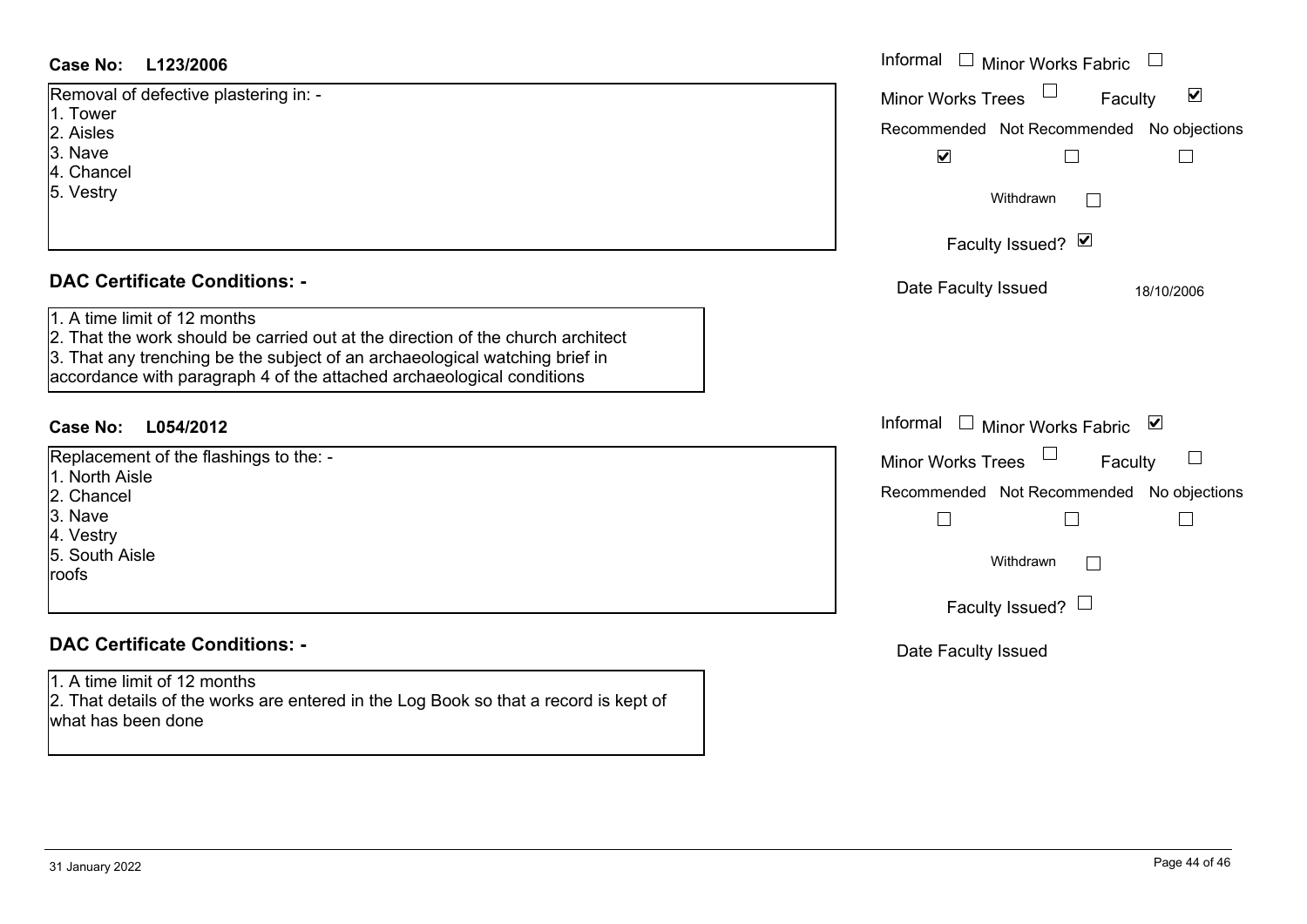# **L195/2013Case No:** Informal

| Excavation of small test pit to investigate the sub-strata of the floor of the Crossing |  |
|-----------------------------------------------------------------------------------------|--|
|                                                                                         |  |
|                                                                                         |  |
|                                                                                         |  |
|                                                                                         |  |
|                                                                                         |  |
|                                                                                         |  |
|                                                                                         |  |
|                                                                                         |  |

## **DAC Certificate Conditions: -**

1. A time limit of 12 months

2. That details of the works are entered in the Log Book so that a record is kept of what has been done

3. That the test pit should be dug by an archaeological contractor who must be eitehr

# **Case No:**

Replacement of Chancel roof covering

# **DAC Certificate Conditions: -**

1. That details of the works are entered in the Log Book so that a record is kept of what has been done

| L195/2013                                                                                                                                                                                     | Informal<br>$\Box$<br><b>Minor Works Fabric</b>                                                                                                                               |  |
|-----------------------------------------------------------------------------------------------------------------------------------------------------------------------------------------------|-------------------------------------------------------------------------------------------------------------------------------------------------------------------------------|--|
| on of small test pit to investigate the sub-strata of the floor of the Crossing                                                                                                               | $\blacktriangledown$<br><b>Minor Works Trees</b><br>Faculty<br>Recommended Not Recommended No objections                                                                      |  |
|                                                                                                                                                                                               | $\blacktriangledown$<br>Withdrawn<br>Faculty Issued? Ø                                                                                                                        |  |
| rtificate Conditions: -                                                                                                                                                                       | Date Faculty Issued<br>28/02/2014                                                                                                                                             |  |
| limit of 12 months<br>etails of the works are entered in the Log Book so that a record is kept of<br>been done<br>e test pit should be dug by an archaeological contractor who must be eitehr |                                                                                                                                                                               |  |
|                                                                                                                                                                                               | Informal $\Box$ Minor Works Fabric<br>$\Box$                                                                                                                                  |  |
| nent of Chancel roof covering                                                                                                                                                                 | $\blacktriangledown$<br>Minor Works Trees<br>Faculty<br>No objections<br>Recommended Not Recommended<br>$\blacktriangledown$<br>Withdrawn<br>$\Box$<br>Faculty Issued? $\Box$ |  |
| rtificate Conditions: -                                                                                                                                                                       | Date Faculty Issued                                                                                                                                                           |  |